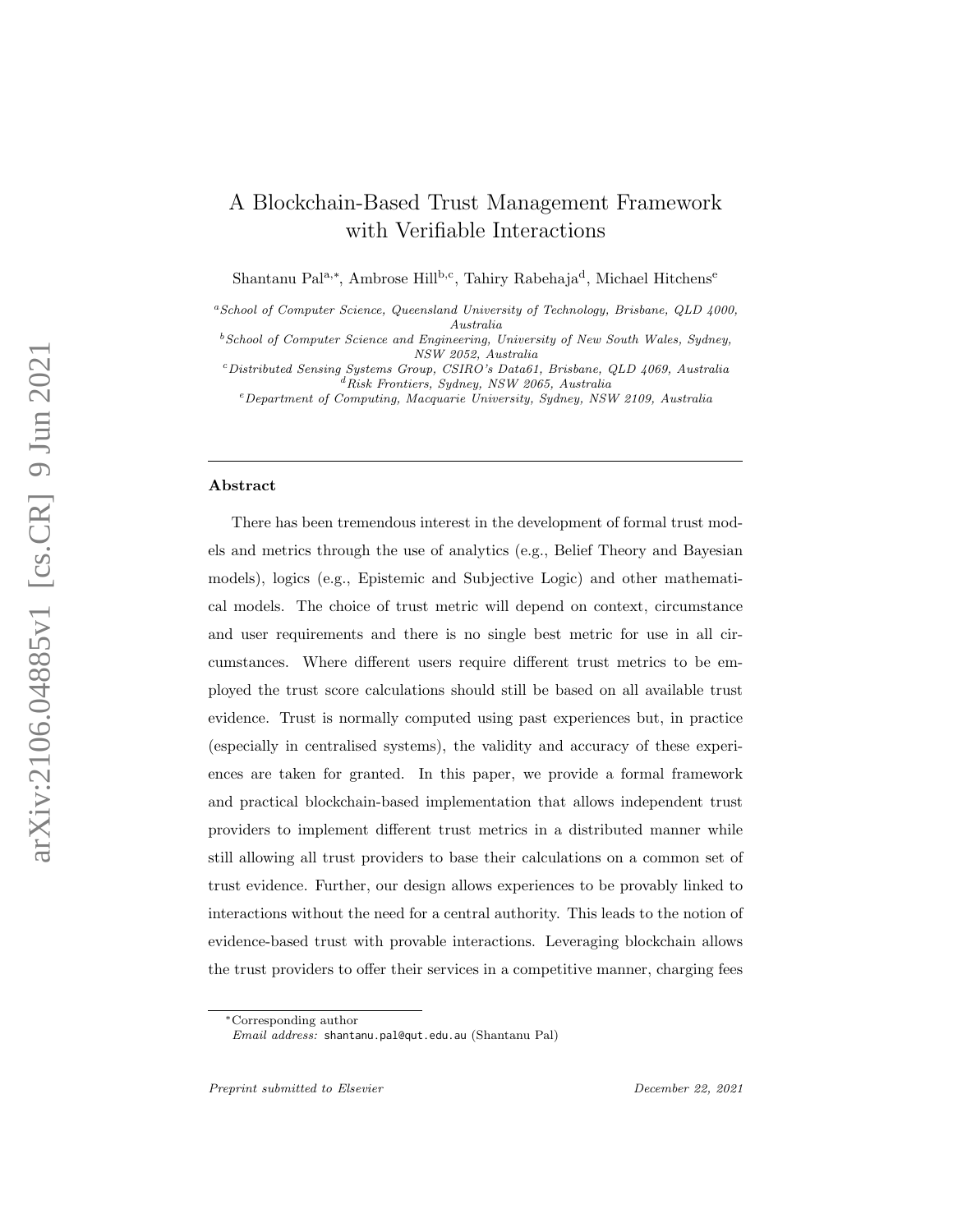while users are provided with payments for recording experiences. Performance details of the blockchain implementation are provided. Keywords: Trust management, Trust modelling, Evidence-based trust, Verifiable interaction, Blockchain, Security, Internet of things

#### 1. Introduction

The notion of trust is fundamental to our society. Trust provides many practical benefits including a sound and inexpensive basis for cooperation between two or more entities when uncertainty and risks exist [\[1\]](#page-50-0). Commonly, a question can arise as to whether one can trust an entity and if so in what aspect and to what extent. In general, trust is used to resolve choices into decisions. Trust is context sensitive, subjective and may vary in different ways based on social and other issues [\[2\]](#page-50-1). Two entities may not draw the same conclusions about whether to trust a third entity, based on the particular context and the particular needs that confront them.

Trust in computing systems is normally evaluated based on past experience [\[3\]](#page-50-2). That is, predictions are made about an entity's future behaviour by analysing their past behaviour. When an entity is deciding whether to trust another entity, the trusting entity (or trustor, i.e., who is trusting) may not only make use of their past interactions with the trustee entity (i.e., who is being trusted), but may also make use of the past history of interactions that other entities have had with the trustee [\[4\]](#page-50-3). This process depends upon information about those past interactions being available. The more such evidence that is available and the more reliable such information is, the higher the quality of future predictions that can be made. This prediction normally takes the form of a trust score.

Calculations of the trust score may be based on a user's trust, device's trust or a system's trust. It may depend upon the context and the requirements of the system [\[5\]](#page-50-4). In general, the trust score qualifies or quantifies the relationship between the trustor and the trustee within a specific context. This can consist of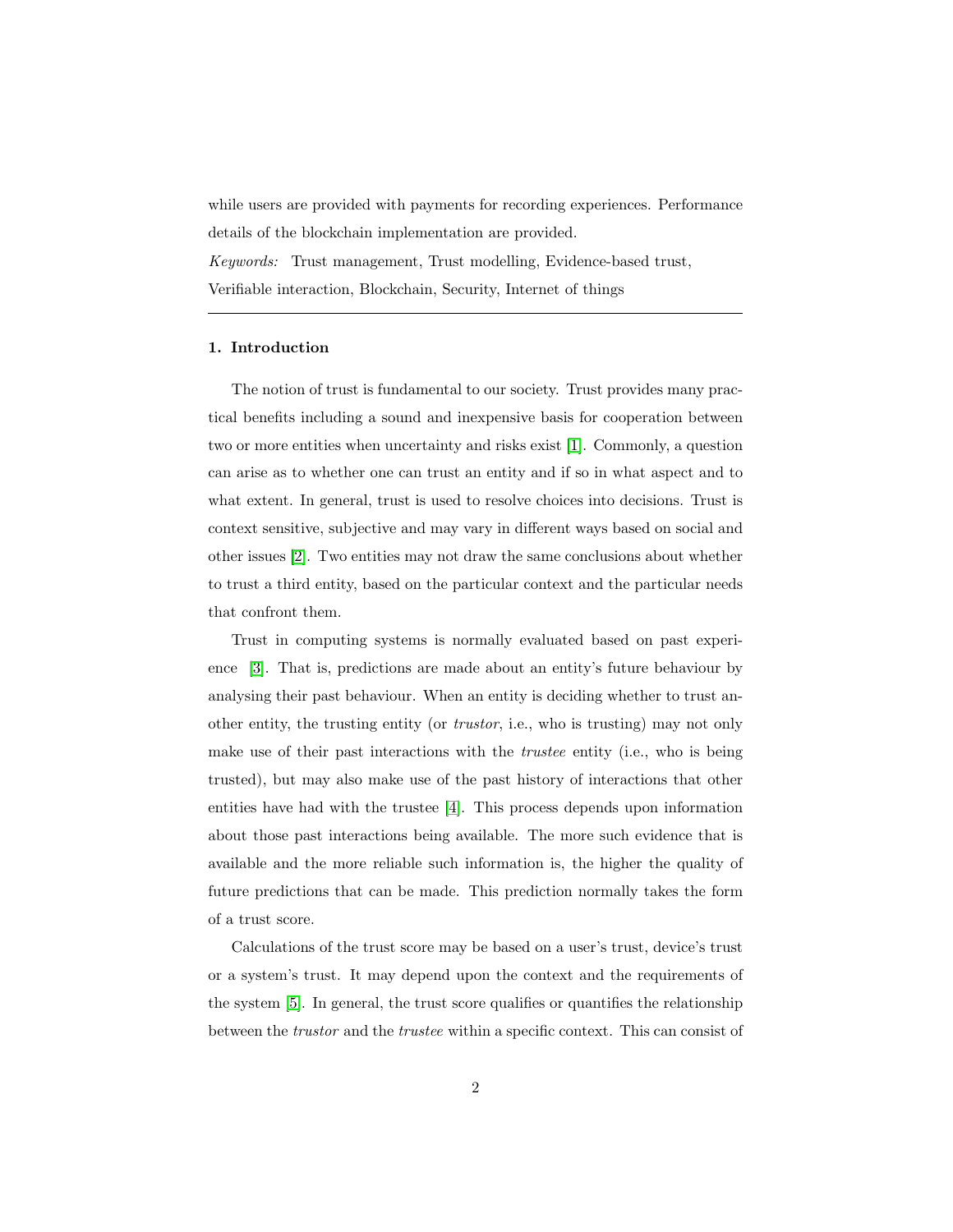direct trust (i.e., the trustee's experience with an entity) and recommendation trust (i.e., a third party's experience with the entity). In particular, recommendation trust is useful in highly dynamic and large-scale systems to enable new interactions with some control on the risk inherent to uncertainty. However, there is often no guarantee that the entities providing recommendation trust information have actually interacted with the trustee. If these interactions can be efficiently proven to have occurred then the basis on which trust is quantified becomes much more solid.

The issue of trust becomes even more important given the nature and scale of present day computing systems [\[6\]](#page-50-5). In such systems there will be no central entity which will be universally trusted to compile the evidence of interactions and calculate the degree to which entities should be trusted. Unfortunately, having such a central point is common to a number of trust system proposals. What is even more common in such proposals in the literature is a single, particular means of calculating the trust score. A multitude of such proposals has been made, varying in their approach, aims and intended context of use. On the one hand, this is understandable. As noted above, different entities will wish to make trust decisions based on different factors. On the other hand, these systems often assume all users will use the same trust calculation. We contend that such a situation needs reconsideration.

In one sense, trust can be viewed as providing information to an entity, be that entity a human user or system entity. That is, the trust system is providing a service [\[7\]](#page-50-6). There is nothing, at least in concept, preventing trust being regarded as a service, with different users wanting their information calculated and presented in different ways, analogous to any other service. This can also explain why users may wish to avail themselves of a trust service. As with any other service, users could implement the functionality themselves, but it is more efficient to rely on a service provider, who, in this case, manages the transformation of evidence into a trust score. We might, indeed, imagine competing trust services, each offering to provide trust scores for entities within the system. These trust services (or trust providers) may use different algorithms for calcu-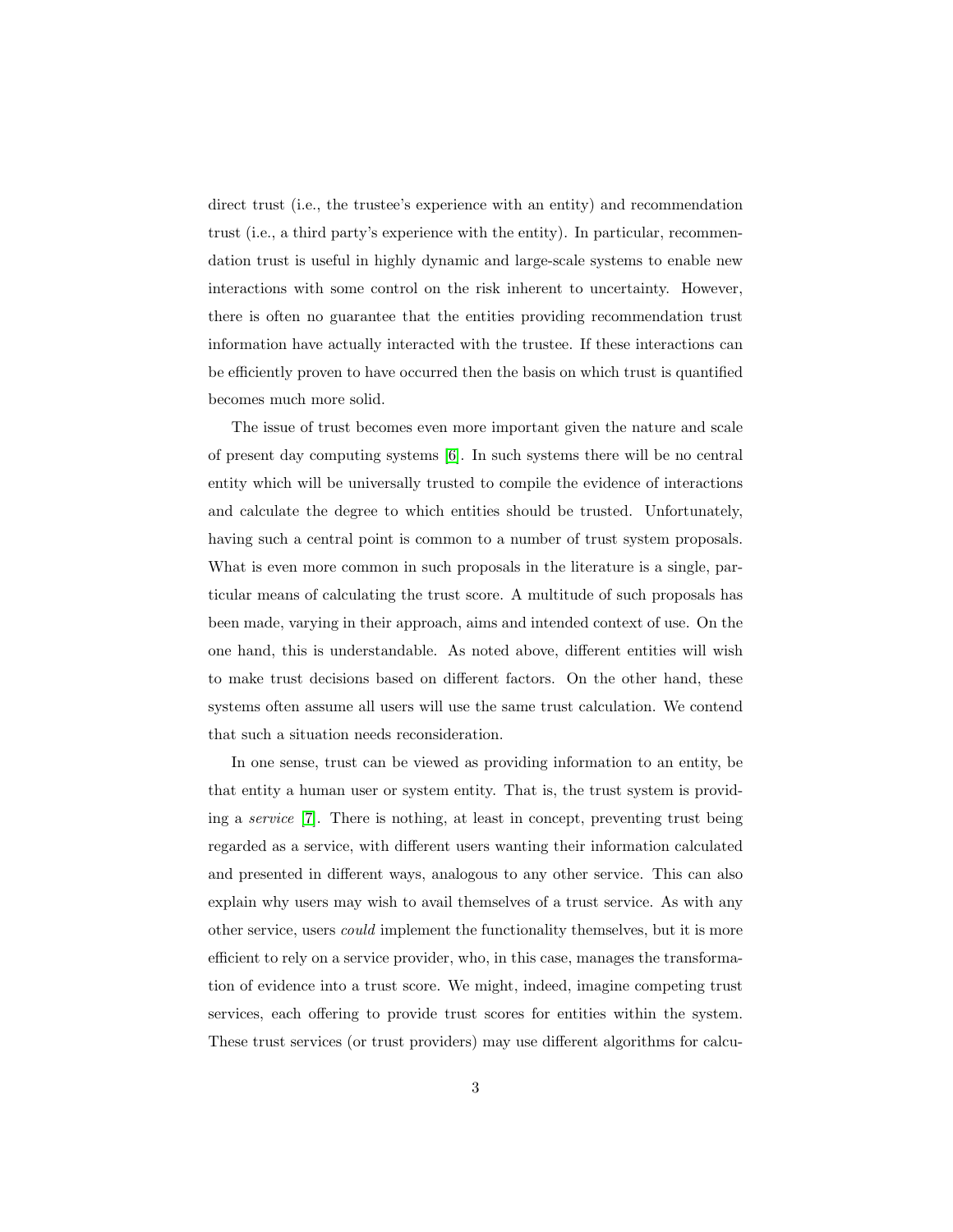

<span id="page-3-1"></span>Figure 1: Relationship among feedbacks, interactions and reviews.

lating trust, even charging for the service (and charging at varying rates). One issue, though, is that all the trust providers would need access to all the trust evidence. If each service attempted to collect its own set of evidence, the overall evidence base would be fragmented, leading to a lowering of the reliability of the trust scores.

We can observe that there are three significant prerequisites for computing trust, (i) trust is relevant when there is a choice<sup>[1](#page-3-0)</sup>, (ii) trust can be built up from existing evidence, and (iii) the more reliable evidence available, the more reliable the trust score.

In this paper, we develop a framework that enables a set of trust providers to independently provide trust scores, all using the same set of evidence. The evidence can be traced back to interactions that can be proven to have occurred. The formalisation of the trust calculation is achieved through a framework that can be tailored for specific needs. We use a global set of evidences as a universal basis for the trust calculation. An evidence is composed of an interaction and an experience in the form of a review. If the interaction is proven to have oc-

<span id="page-3-0"></span><sup>&</sup>lt;sup>1</sup>The choice here can be binary i.e., should an entity interact with another one or not, or comparative multi-lateral i.e., which subset of entities from a larger set can be trusted.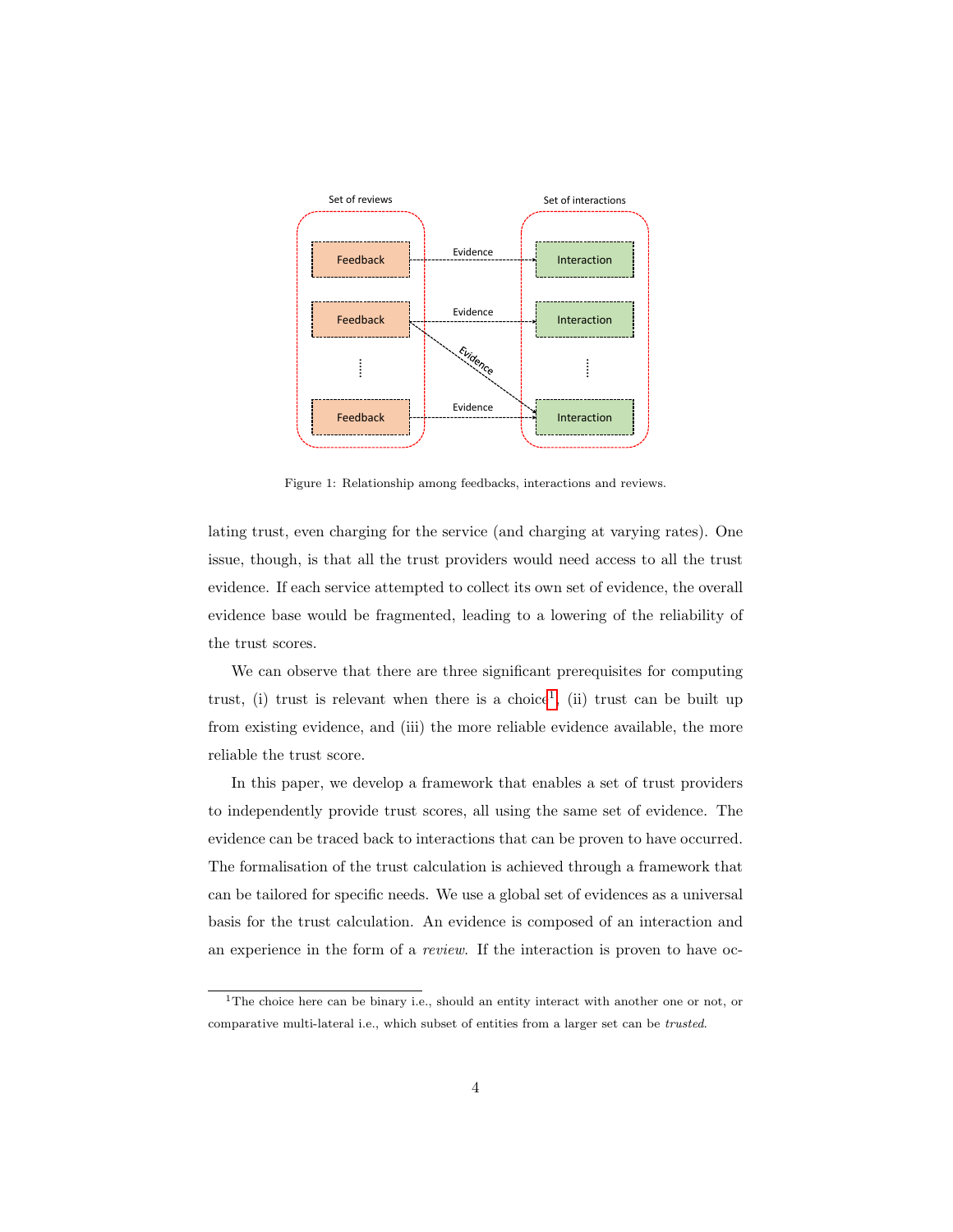curred and the review is proven to pertain to that interaction, then it becomes a feedback. Once the set of interactions and feedbacks is set, trust scores can be calculated. As an example, a basic trust scoring mechanism  $\mu$  is defined on sequences of feedbacks called *feedback traces*. In Figure [1,](#page-3-1) we show the relationship among feedbacks, interactions and evidences. One well known example of a scoring mechanism is averaging, which takes a qualitative or quantitative average of atomic feedback ratings. A scoring mechanism can also exhibit more complex features e.g., temporal flow. The final trust score is then defined as a weighted combination of basic scores through a feedback selection  $\omega$ . Intuitively, each interaction may have multiple feedbacks and the feedback selection  $\omega$  formally handles how much they should contribute to a particular feedback trace. We show through various examples that the combination of a scoring mechanism  $\mu$  and feedback selection  $\omega$  is general enough to capture many known practical cases, while providing a simple but essential formalisation. This simplicity allows us to prove important results e.g., the soundness of our framework for streams of interactions and feedbacks. In particular, we prove a convergence theorem for a broad class of scoring mechanism  $\mu$  when infinite streams of feedbacks are considered.

Our formalised framework requires two fundamental properties relating to the availability of a universal set of evidences and the existence of an evidence mapping that links feedbacks to interactions. In practice, we show that a platform using blockchain can be used to implement these two properties. A blockchain is a distributed digital ledger of transactions accessible across the network [\[8\]](#page-51-0). In addition to being distributed, the ledger also possesses other important properties e.g., verifiable (transactions can be linked back to the involved parties, or at least their public addresses), immutable (transactions are extremely hard to amend once recorded in a block) and programmable (smart contracts can be used to automatically execute computable functions on the ledger) [\[9\]](#page-51-1). They become automatically transparent and universal and, with the help of smart contracts, we can ensure the construction of an evidence mapping. Moreover, this map can be verified, by all parties interacting through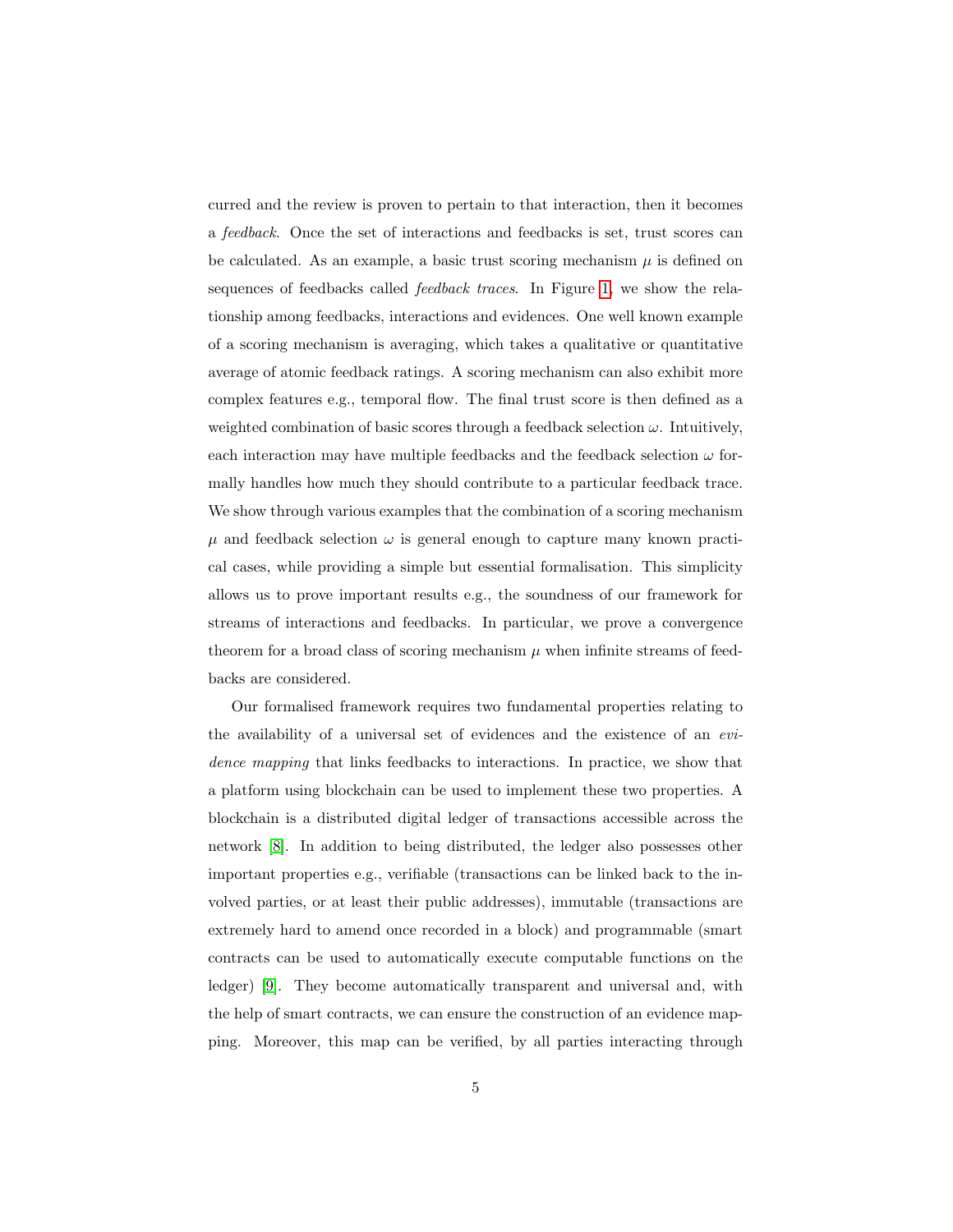the blockchain, to be sound. That is, for each feedback, an interaction indeed occurred and the feedback is provably linked to that interaction (e.g., it was submitted by the same user that had the interaction). By storing the feedback information in the blockchain it can be accessed by any trust provider, allowing all trust providers to base their calculation of trust scores on the same evidence set, while carrying out the calculations using different trust calculation algorithms. We can further leverage the ability of blockchains to implement financial operations to enable to provision of trust as a payable service, and even reward users for providing evidence.

We believe that the use of blockchain [\[10\]](#page-51-2) in this manner constitutes another step towards a robust distributed trust system that would overcome many of the challenges associated with centralisation, either in the form of a single entity calculating trust scores, or reliance on a single method for calculating such scores. To summarize, the main contributions of this paper are as follows:

- We present the foundation for evidence-based trust with verifiable interactions that can be used by any trust providers associated with the blockchain.
- We develop a theoretical framework that is generic enough to be used with off-the-shelf trust scoring mechanisms and demonstrate how difference mechanisms can access the same evidence information on the blockchain.
- We use blockchain as a platform that implements our formalised framework. The required preconditions are ensured by the blockchain properties.
- We provide a detailed proof-of-concept implementation of our proposed platform using an Ethereum network and investigate its performance.
- We discuss about known attacks on trust systems and show how our proposition can improve their mitigations.

The listed contributions highlight that we are developing a trust management infrastructure rather than creating a new trust metric. We develop the notion of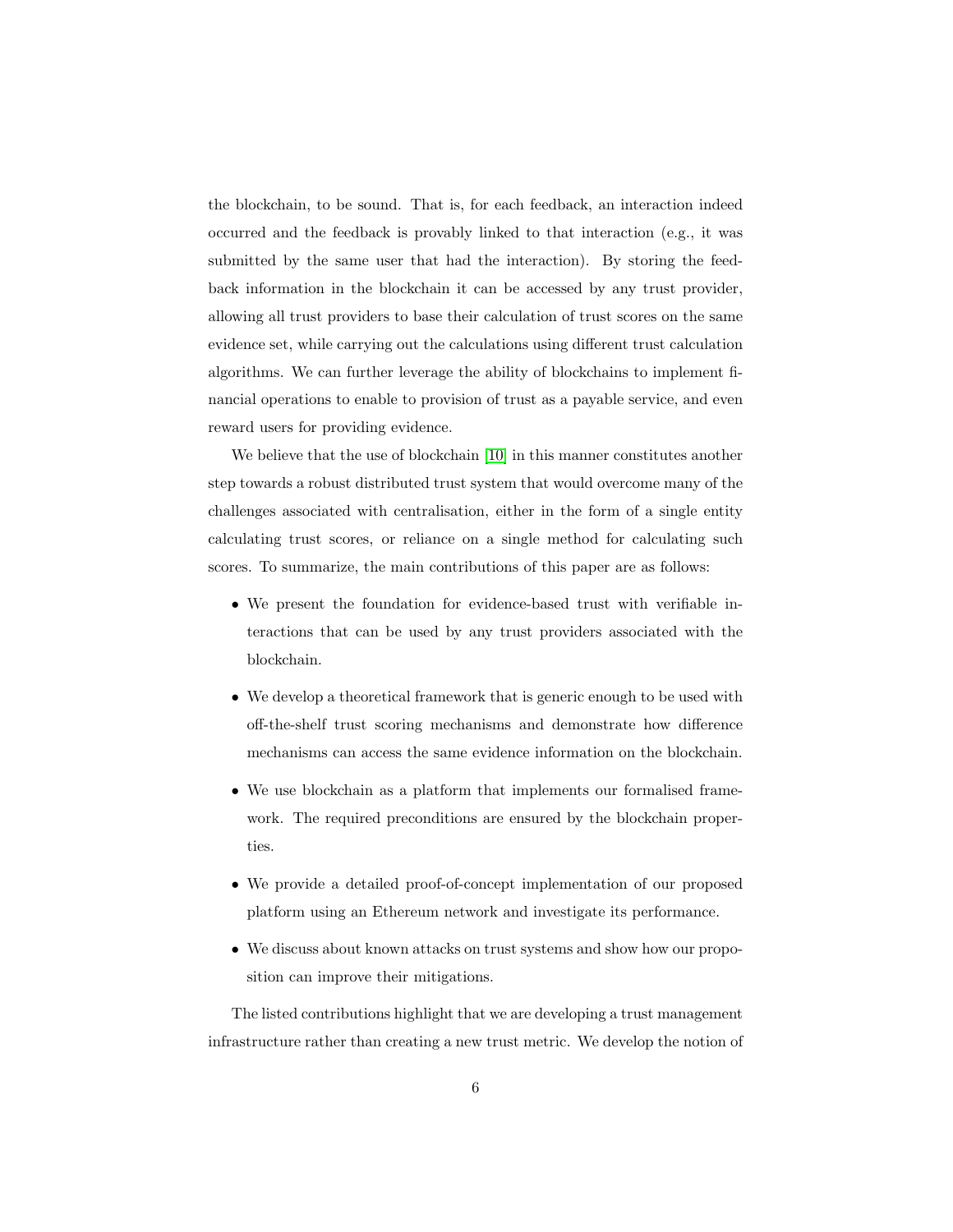trust providers which are responsible for implementing concrete and specialised trust quantification routines depending on the underlying application and the infrastructure for provision of a trust service, which allows users to select their preferred trust provider.

Paper organisation and roadmap: The rest of the paper is organised as follows. In Section [2,](#page-6-0) we present motivation of our study. In Section [3,](#page-10-0) we provide preliminaries related to trust, its quantification and trust dynamics. In Section [4,](#page-12-0) we present our framework for trust scoring with verifiable interaction. We illustrate platform design and architecture in Section [5,](#page-25-0) followed by system evaluation in Section [6.](#page-31-0) In Section [7,](#page-37-0) we provide a discussion on attacks on trust systems and the benefits of our proposed solution. In Section [8,](#page-42-0) we present an extensive related work to show the novelty of our proposal over the existing proposals. Finally, we conclude the paper in Section [9.](#page-49-0)

# <span id="page-6-0"></span>2. Motivation

In this section, we present a motivating use-scenario to show how our proposed model would work in a real-life setting. For our example use-case, we consider an Internet-based business model that is composed of many stakeholders, in our case, resource providers, and consumers (cf. Figure [2\)](#page-7-0). A resource provider is an entity that owns a resource and wants to sell access to it. A consumer is an entity that wants to access the resource and is willing to pay for such access. When a consumer wishes to purchase an access, they need to contact a specific resource provider that manages and advertises the underlying service. That is, we are considering a digital marketplace. Further, we wish to consider situations where the resource providers and consumers are not members of a single organisation or management domain. Consumers, especially, may have varying needs and considerations that effect their preferred method of trust score calculation. That is, we are considering 'open' situations where there would be no single entity trusted by all parties to collect and manage evidence and calculate trust scores.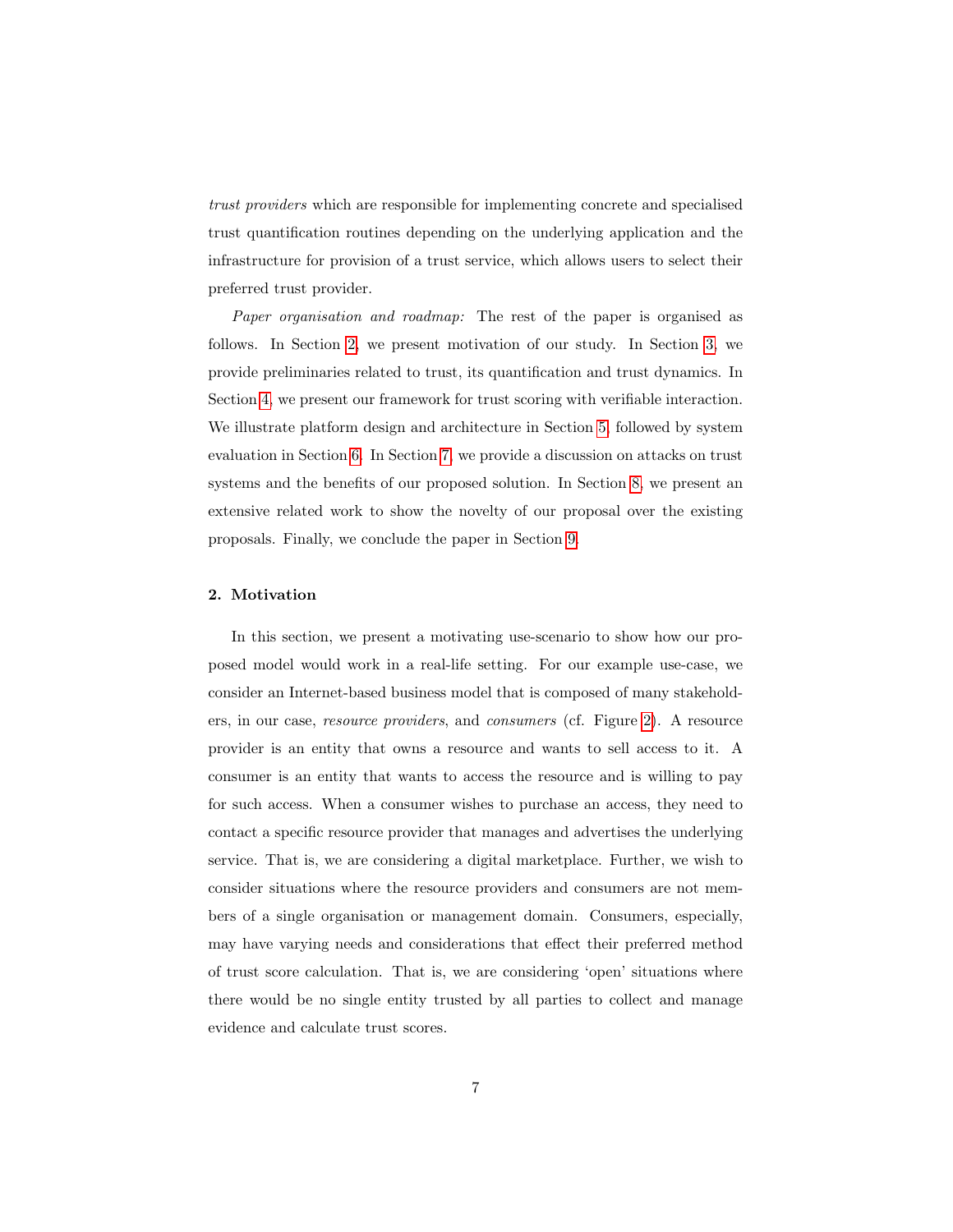

<span id="page-7-0"></span>Figure 2: A simple outline of a use-case where a consumer wants to buy a resource from a resource provider.

More concretely, let us assume consumers who wish to print documents. A range of resource providers provide printing services. The first question the consumer confronts is which resource provider to use. The services provided by different resource providers may differ. For instance, one may offer cheaper service at a lower quality (e.g., pickup from the printers themselves) while another may charge higher fees for extra convenience. In such a situation, the consumer may proceed with a choice that they themselves can resolve by investigating the service offerings and/or considering the prices offered. However, there may be service providers who offer the same or similar services that meet the consumers requirements (e.g., paper stock, print quality, etc.). In such cases the consumer is faced with a more difficult choice. The consumer can turn to a trust provider to determine which service provider should be chosen (i.e., which is most trusted).

While a consumer will be certain of the validity of their own previous interactions with the service providers, they cannot rely on their own knowledge to provide certainty in the interactions that other consumers have had. Further, if they are to employ a trust provider, there is the question of what metric should be employed to calculate the trust score.

Previous consumers that have used the services can leave their reviews to be viewed by others. A review becomes a feedback once it is verified by the system that an interaction has indeed occurred. This is a significant property of our system because such verification is usually not handled by traditional trust systems — they may simply accept the reviewer's word that an interaction has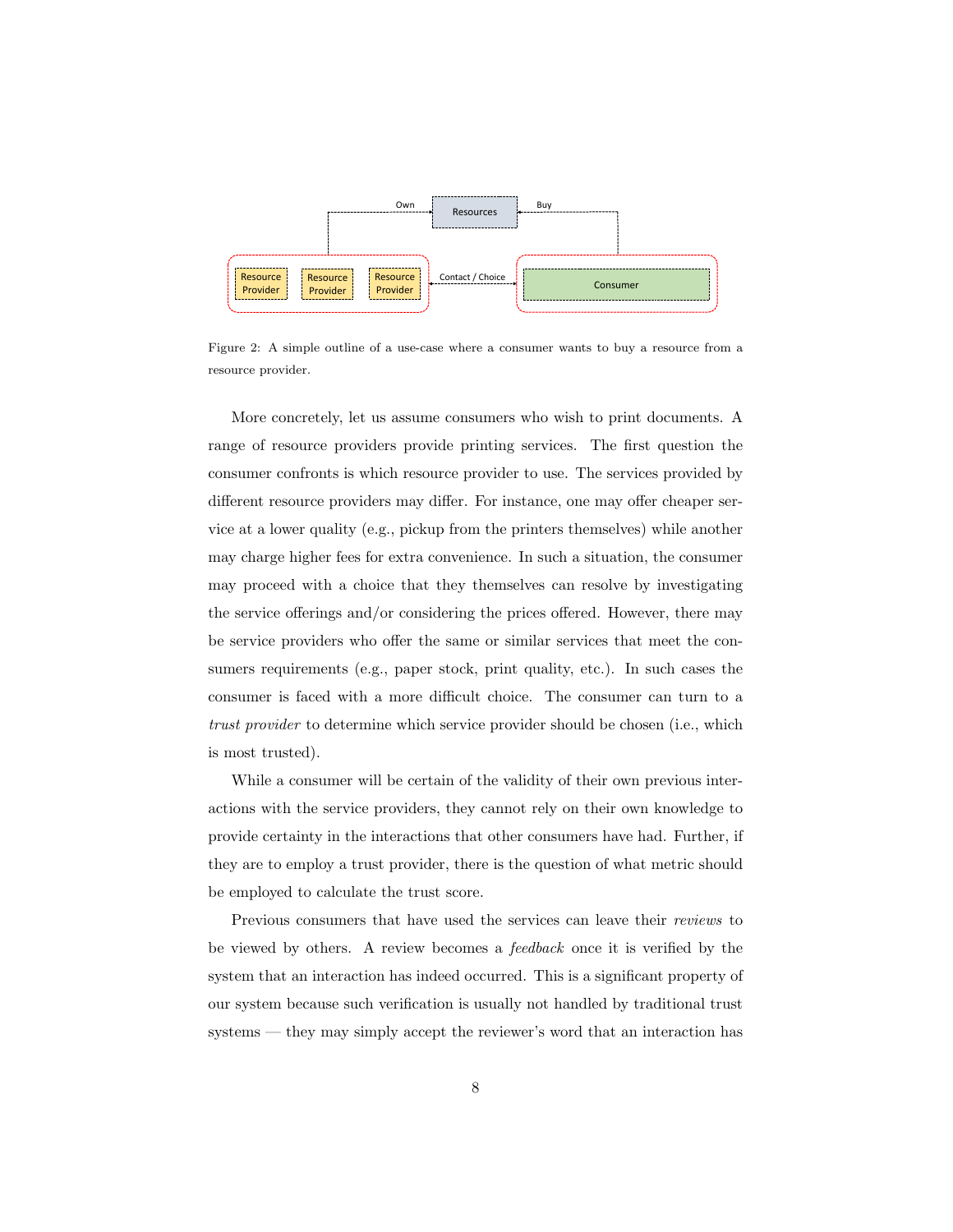occurred. The feedbacks from the previous consumers are then ingested by a Trust Provider and used to produce a trust score for the underlying service. The consumer can use this score to resolve their choice and decide which broker to use while taking into account all the previous interactions of their peers with the service provider.

Essentially there are two questions. Firstly, how can there be certainty in the evidence being used in calculation of the trust score and, secondly, how should the trust score be calculated. The two questions are linked, in that the calculation of the trust score depends, in part, on the evidence. Beyond that, the second question addresses the issue of what metric to employ. It cannot be said that there is a universal best trust metric, or even that in any given situation one metric is definitively superior. This is shown by the vast range of metrics proposed in the literature. Therefore different trust providers could employ different metrics, and different consumers could select between different trust providers on that basis. For example, trust metrics may differ in the weight they place on recent interactions versus interactions in the more distant, or in the means they use to combat attacks e.g., white/black washing, feedback collusion and sybil attacks. However, all trust providers need access to all the evidence to produce the most reliable trust scores.

This leads to our proposed solution, where *evidence* is stored on the blockchain in the form of verified feedback. Such feedback can be accessed by any trust provider, which offer the provision of trust scores as a service. As an added benefit, the integration of blockchain into our system enables the payment for resource access, including trust score provision. Trust providers can implement different trust metrics, in a method analogous to different web search services implementing different search algorithms.

The notion of trust provider is one of the central components of the trust system. A trust provider uses information stored in the blockchain to derive trust scores for the resource services. This information is built from atomic blocks called evidence. An evidence is mainly composed of two segments, (i) a Proof of Interaction (PoI) and (ii) a feedback. The PoI is an automatically generated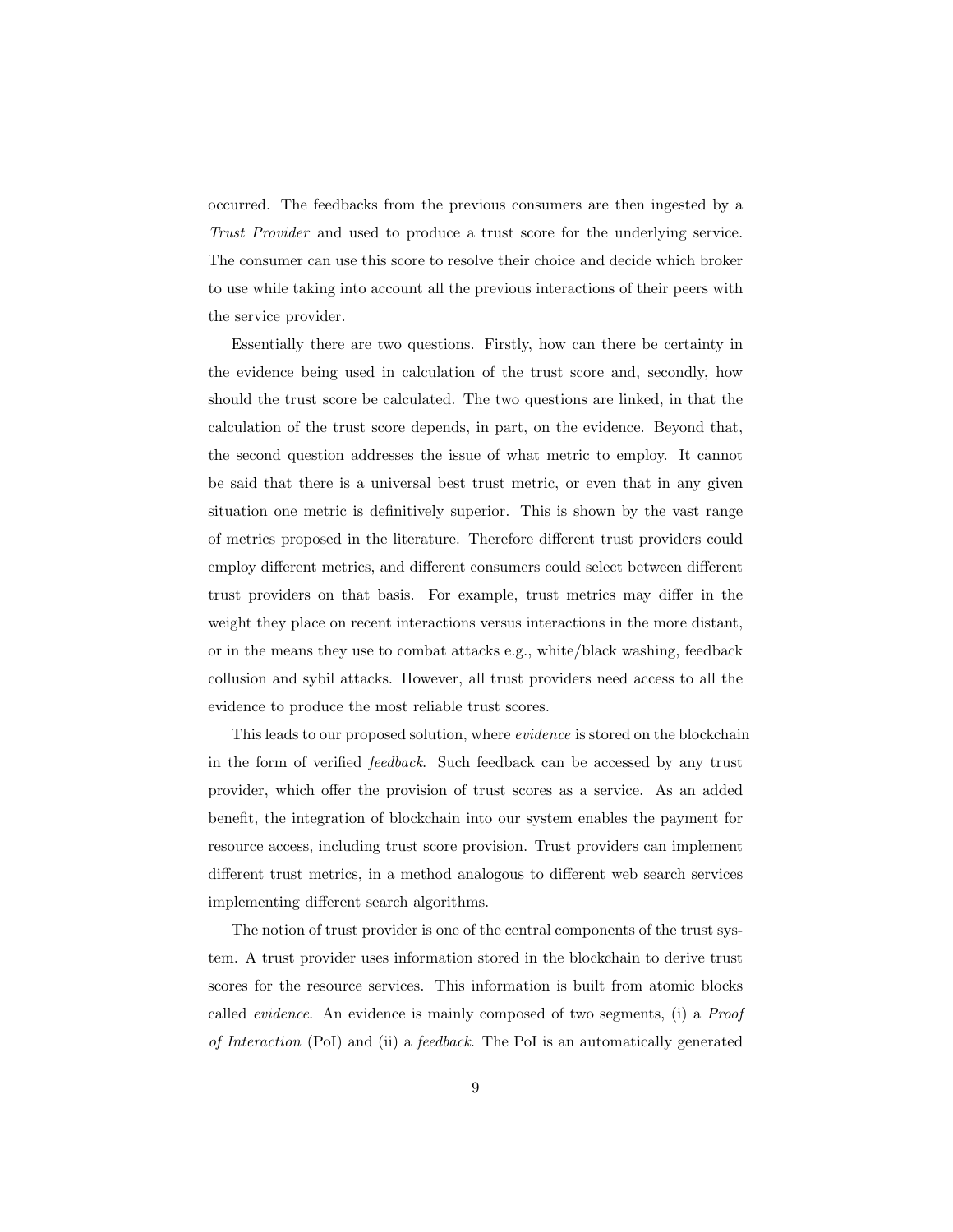token that can be linked back to a proof of access right, another token that is generated once the consumer is given access to the printer (cf. [\[11\]](#page-51-3) of Section V). Therefore, a PoI can be linked to the actual purchase of service and the access to the corresponding resource. The feedback is a rating that a consumer leaves based on their experience with the resource provider. Both of these data segments are stored on the blockchain which leads to many advantages discussed as follows.

- The evidences from which trust scores are computed are available to all parties. This means that the set of evidence and trust scoring mechanisms has the following properties:
	- Universal: Multiple trust providers use the exact same set of evidences, even though they may use different trust scoring mechanisms producing different trust score values.
	- Transparent: Even though any scoring mechanism used by the trust providers may be proprietary, the underlying data used for computing the trust score is open (e.g., PageRank by Google).
	- Verifiable/Auditable: An evidence can be verified by any party including the resource providers, the consumers and the trust providers. The auditability here extends to metadata. For instance, a trust provider would know for certain over what time period, with what sort of distribution the accesses and feedbacks are recorded in the blockchain.
- The evidence is immutable i.e., no one can tamper with it. This applies to all the information constituting the evidence (i.e., the PoI and the feedback) and it also extends other properties e.g., logical timestamp (block number) and other metadata. Moreover, we can securely ensure that the feedback is submitted by the owner of a PoI. This is crucial for verifiable interaction.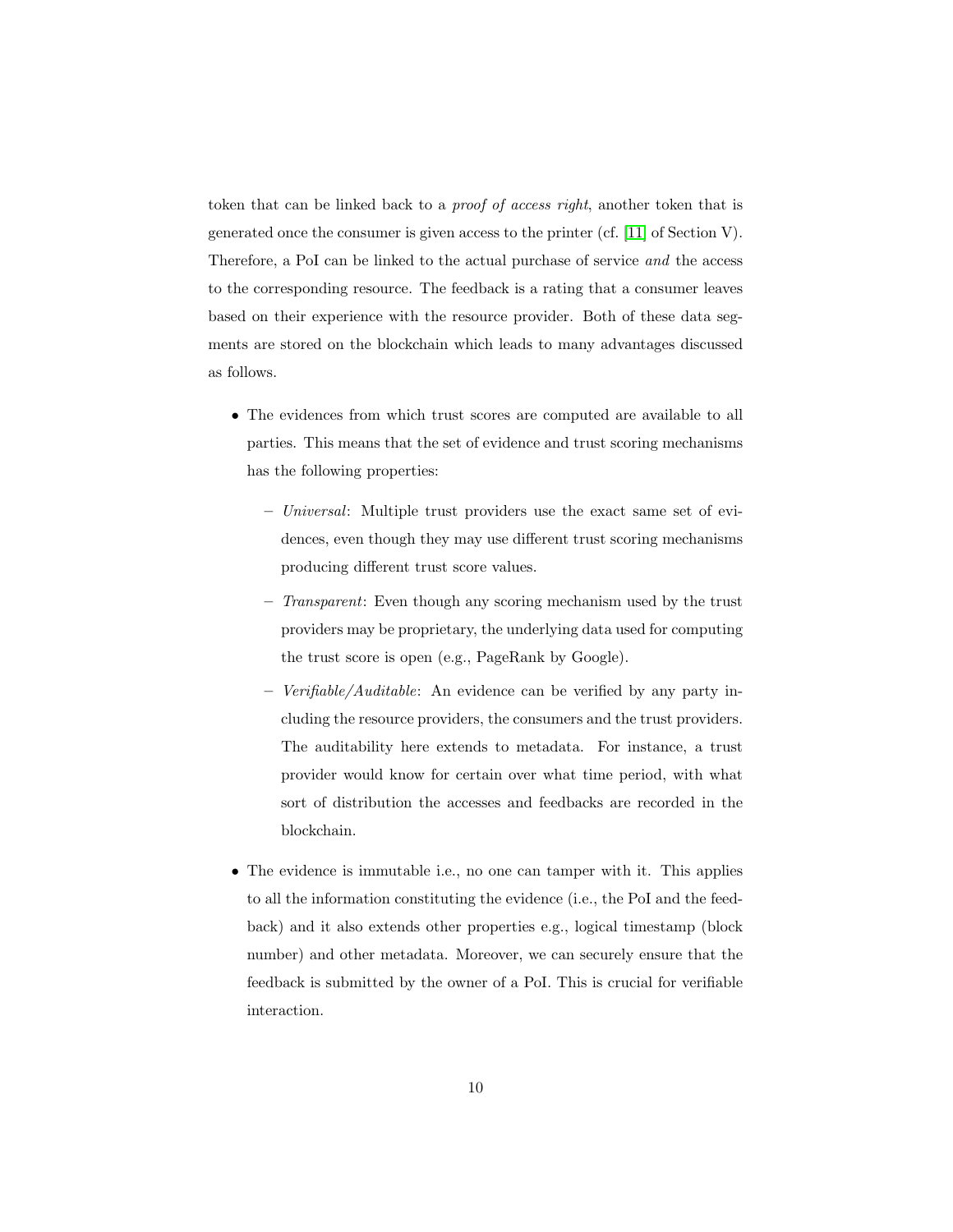- Offline trust scoring is possible. The trust calculation can be achieved offline and final scores can be stored in the blockchain. This means that the trust as a service point-of-view does not require any separate always-on component.
- Review submissions can be readily incentivised using the underlying cryptocurrency. Likewise, submission abuse can be penalised using the same economics.

Consumers could, in fact, use the evidence on the blockchain to carryout the trust score calculation themselves. In the same way that most users of the Internet do not implement their own search engine, we anticipate that most users would prefer to leave trust score computation to specialist trust providers.

#### <span id="page-10-0"></span>3. Preliminaries: quantitative models of trust

In this paper, we are mostly concerned with reasoning about trust supported by recorded experience or evidence. Thus we restrict ourselves to notions of trust that can be quantified e.g., reliability, performance or quality of service. We start by briefly reviewing established quantification method using direct observation or third-party referral. We will also review trust models that are directly related to the framework we develop in Section [4.](#page-12-0)

# 3.1. Quantifying trust

We take a quantitative approach to reason about trust, based on evidences which are built from PoI and feedback. The feedback records quantitative or qualitative measures of different aspects of the interactions that have occurred. For instance, they can represent satisfaction<sup>[2](#page-10-1)</sup>, value-to-cost ratio and so on. The feedbacks are usually personal experiences that entities experience through interacting between each other. In this case, the trust calculation is based on

<span id="page-10-1"></span><sup>2</sup>Satisfaction can be directly measured through a recorded discrete value or inferred from textual feedback through sentiment analysis.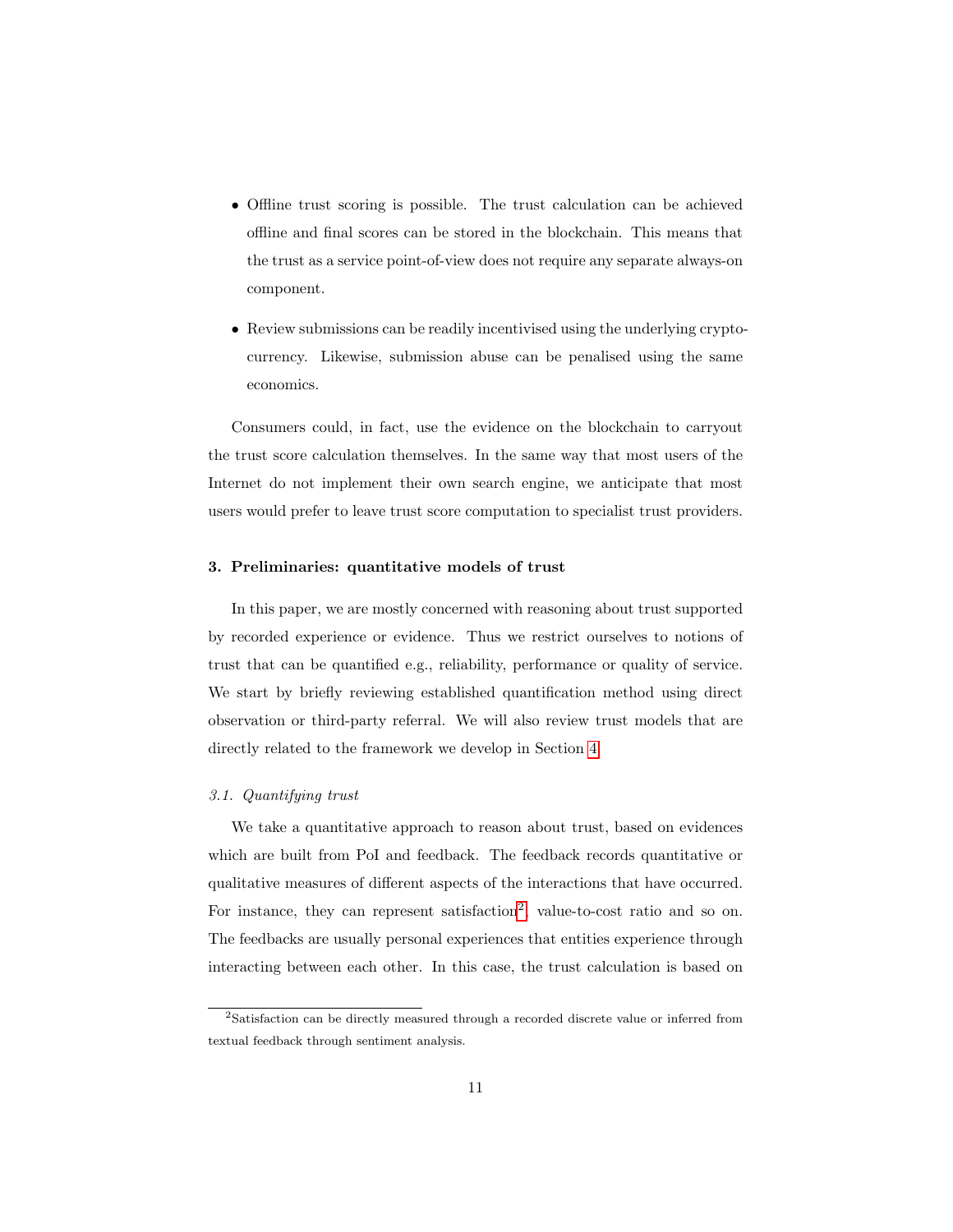direct experiences by "aggregating" individual feedback scores to form an overall personal opinion about the quality of service or reliability of a trustee. However, direct experience is not always possible since no interaction may have occurred yet between the trustor and trustee. In this case, the trustor would leverage on third-party evidences to infer a recommendation score. [\[12,](#page-51-4) [13\]](#page-51-5).

In a recommendation, the trustor uses a referral score from one or multiple third-part that have had interacted with the trustee. For instance, user Alice wants to access a service from a service provider Bob without any prior interaction. In this situation, Alice can take a recommendation from her friend Carl who has had some interaction with Bob. This is a transitive trust calculation process where the final trust value between Alice and Bob is a combination of Alice's trust with Carl and Carl's trust with Bob.

Since our trust calculations are based upon a universal set of evidences, the calculation of trust through direct observation and indirect recommendation is carried out through a single formal framework. This unification is important to support our notion of Trust as a Service through the use of Trust Providers.

#### 3.2. Trust models

There are different models for quantitative trust, e.g., Belief Theory [\[14\]](#page-51-6) [\[15\]](#page-52-0), Subjective Logic [\[16\]](#page-52-1), Bayesian models [\[17,](#page-52-2) [18\]](#page-52-3), etc. The most relevant techniques to our approach include Dampster's Belief Theory [\[15\]](#page-52-0) and Jonker and Treur's [\[19\]](#page-52-4) formal approach to the dynamics of experience based trust.

#### 3.2.1. Belief theory

This is also known as Dempster-Shafer Theory (DST) or evidence theory introduced by Dempster around 1960 [\[20\]](#page-52-5). It is a general probabilistic framework for reasoning about priori (incomplete) knowledge i.e., with epistemic uncertainty. Intuitively, it uses belief functions to reason about probability, possibility and plausibility. Later in the 1970s, Dempster enhanced his theory to incorporate the notion of evidence from different sources. These evidences are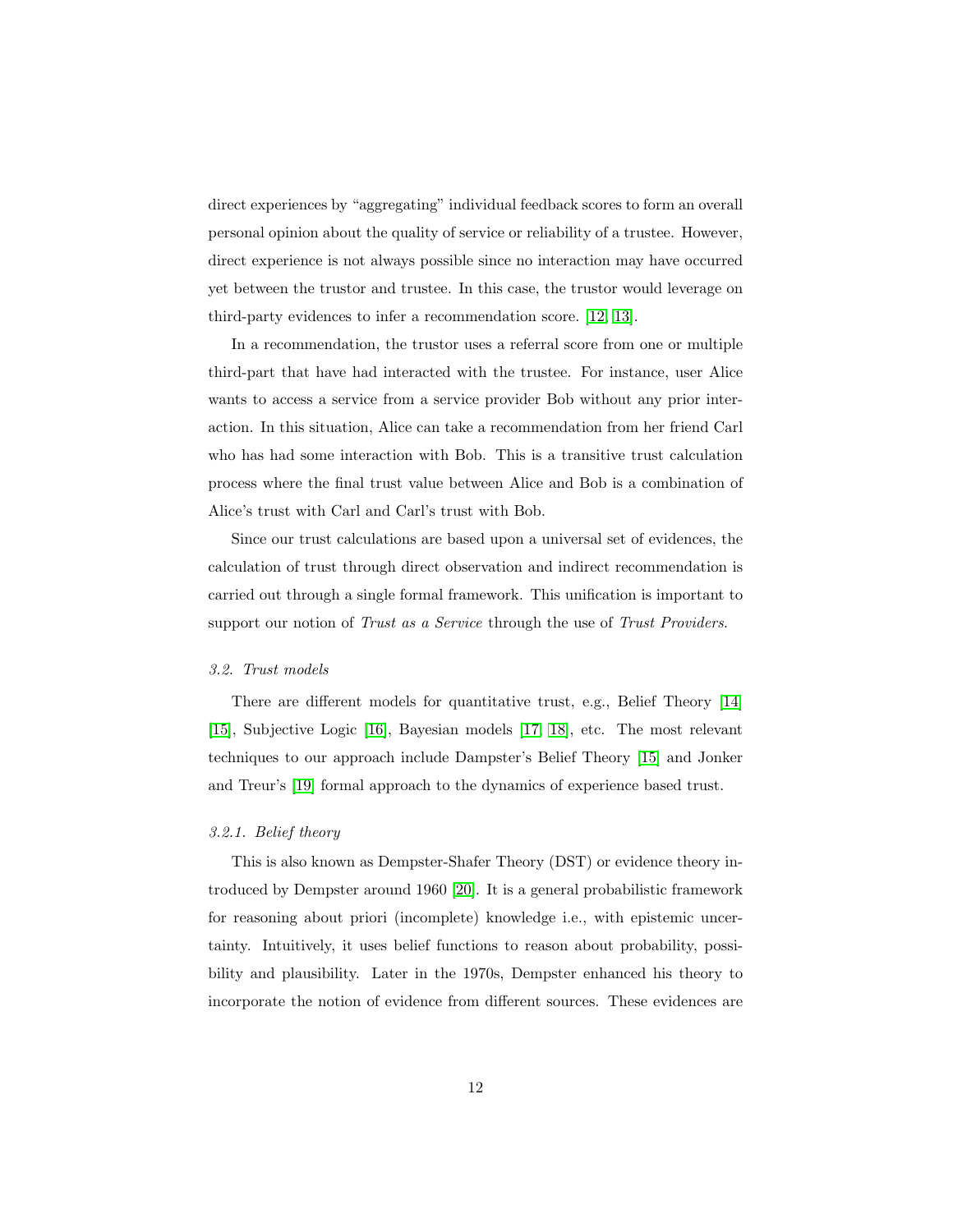collected to form a mathematical framework for reasoning about beliefs in the system.

A central component of DST is the notion of belief and plausibility measures which are interlinked through the following equation:

<span id="page-12-1"></span>
$$
Pl(p) = 1 - Bel(\neg p) . \tag{1}
$$

Intuitively, Bel measures the strength of the evidence at supporting a claim expressed as a proposition  $p$ . Plausibility is then derived from Bel through Equation [1.](#page-12-1) The interval  $[Bel(p), Pl(p)]$  quantifies the epistemic uncertainty regarding proposition p. Our development in this paper is simpler as we assume that an evidence is restricted to a provable interaction and experience without epistemic uncertainty. In fact, the set of evidence can be verified as accurate but we leave the inherent uncertainty in "quantifying an experience" for future work. Thus, the scoring mechanisms we establish in Section [4.2](#page-16-0) can be noted as simple manifestations of plausibility functions.

#### 3.2.2. Trust dynamics through experience

In [\[19\]](#page-52-4), Jonker and Treur analyse the dynamics of trust through a simple yet elegant formalism based on the notion of trust evolution. The core idea was to update trust based on the past evidences, i.e., a trust evolution function maps a sequence of experiences to a trust value. This update is constrained by specific properties e.g., monotonicity and positiveness/negativeness which dictate the direction of changes the evolution function should take given some recent evidence. Many other properties are also listed in [\[19\]](#page-52-4). The proposed framework in this paper can be seen as a generalisation of [\[19\]](#page-52-4) with a specific focus on quantitative evaluation. We also make use of newly developed blockchain technologies to add the novel notion of verifiable interaction to this type of formalisation.

# <span id="page-12-0"></span>4. Framework for trust scoring with verifiable interaction

This section introduces the foundation of our trust calculation in the presence of verifiable interactions. In traditional review systems, trust scores or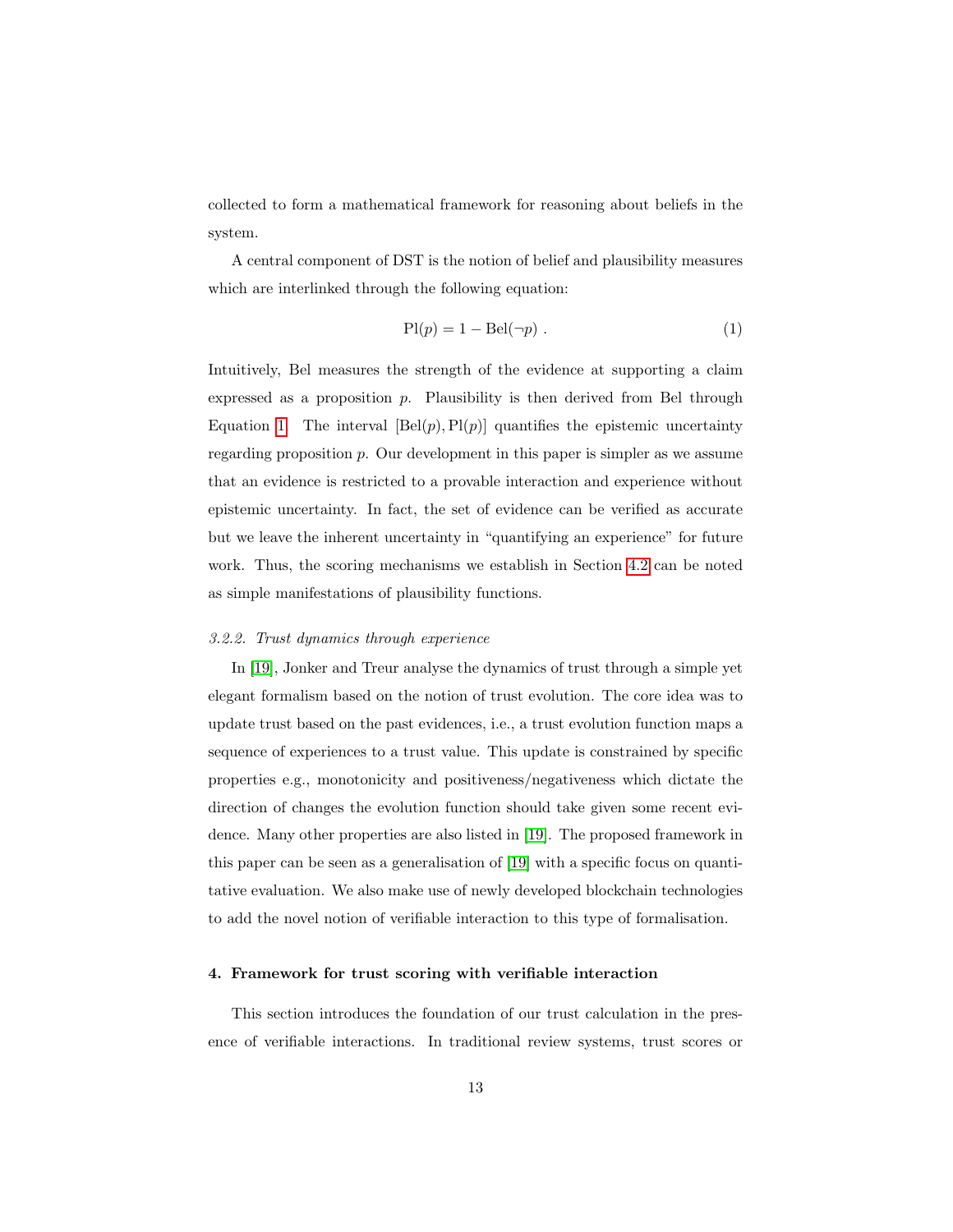reputation values are mostly computed from review details e.g., score and temporal metadata. In our setting, the existence of verifiable interaction takes a central role and the notion of scoring is developed around the notion of feedback, interaction and service. In other word, feedbacks and interactions form the evidences for/or against the quality of a service.

### 4.1. The fundamental maps: Evidence map and service projection

The formalisation of our trust system is based on the evidence map  $\varepsilon: X \to I$ and the service projection  $\pi: I \to Y$ . The map  $\varepsilon$  is a partial function from the set of reviews X to the set of interactions I. Since  $\varepsilon$  is partial, not all reviews are mapped to interactions. In contrast, any review in the domain of  $\varepsilon$  is called a feedback, i.e., a feedback has a proven interaction.

The projection map  $\pi$  simply projects each interaction to the associated service in Y. The functional composition  $\varepsilon \circ \pi : X \to Y$  gives the set of reviews with provable interactions associated to a service. That is, for every  $y \in Y$ , the set of feedbacks for y is given by  $(\varepsilon \circ \pi)^{-1}(y) \subseteq X$ <sup>[3](#page-13-0)</sup>.

An example of evidence mapping and service project is illustrated in Figure [3](#page-14-0) and explained in Example [1.](#page-14-1) In the sequel, the primitive sets  $X, I$  and Y are assumed to be countable, i.e., they are either finite sets or have the same cardinality as the set of natural numbers N.

In our trust system, the existence of the maps  $\varepsilon$  and  $\pi$  is ensured by the following two fundamental properties:

Property 1. Evidence are accessible to all parties interacting with the system. This means that the sets  $X$ , I and  $Y$  are accessible from a shared medium – the blockchain.

Property 2. A feedback is always supported by an interaction.

<span id="page-13-0"></span><sup>3</sup>Since the inverse function of an arbitrary map is a set function, the rigorous notation is here  $(\varepsilon \circ \pi)^{-1}(\{y\})$ . However, we drop the set brackets around y to make the notation lighter. It should be understood that the inverse function of a non injective function applies to sets.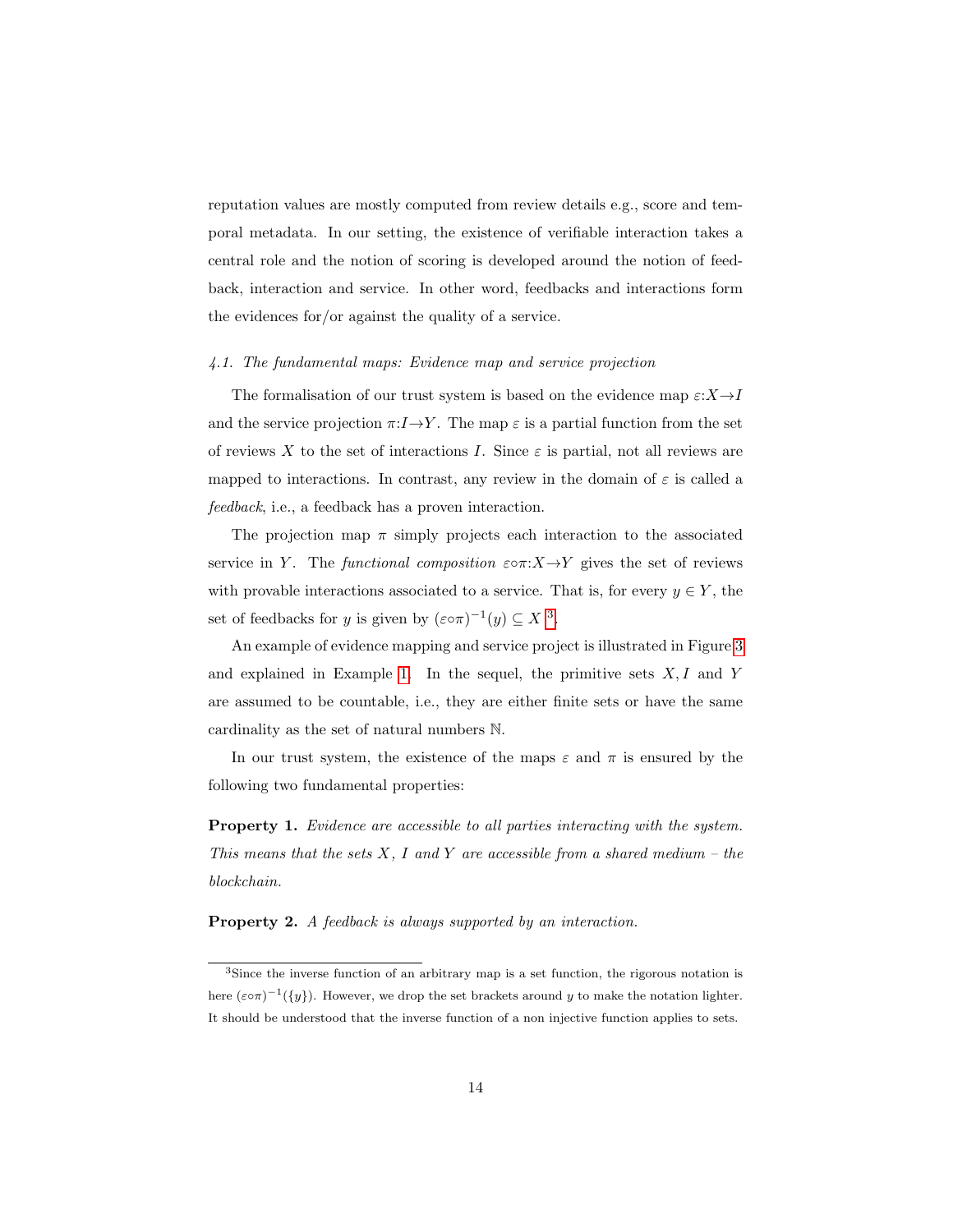

<span id="page-14-0"></span>Figure 3: Evidence map and service projection.

In Section [6.1,](#page-31-1) we show in detail how our implementation ensures these properties using the characteristics of a blockchain.

<span id="page-14-1"></span>Example 1. In the system state given in Figure [3,](#page-14-0) we have a set of reviews  $X = \{x_{11}, x_{12}, x_2, x_3, x_4\},\ a\ set\ of\ interactions\ I = \{i_1, i_2, i_3\}\ and\ a\ set\ of$ services  $Y = \{y_1, y_3\}.$ 

- The evidence map is defined by  $\varepsilon(x_{11}) = \varepsilon(x_{12}) = i_1, \varepsilon(x_2) = i_2$  and  $\varepsilon(x_3) = i_3.$
- The projection map is defined by  $\pi(i_1) = \pi(i_2) = y_1$  and  $\pi(i_3) = y_3$ .
- The set of feedbacks is  $(\varepsilon \circ \pi)^{-1}(Y) = \{x_{11}, x_{12}, x_2, x_3\}.$
- $x_4$  is a review but it is not a feedback.

When the evidence map  $\varepsilon$  is not injective, then we are required to "select" a feedback associated to the interaction to form an evidence. More generally, we define this selection using probabilistic weights as follows:

<span id="page-14-3"></span><span id="page-14-2"></span>**Definition 1.** An evidence selection is a map  $\omega : I \times X \rightarrow [0, 1]$  such that, for all  $i \in I$ , we have

$$
\sum_{x \in \varepsilon^{-1}(i)} \omega(i, x) = 1 \tag{2}
$$

Intuitively, for any fixed interaction i, an evidence selection  $\omega$  chooses a feedback x probabilisticaly according to the weight  $\omega(i, x)$  in Equation [\(2\)](#page-14-2). If  $\varepsilon$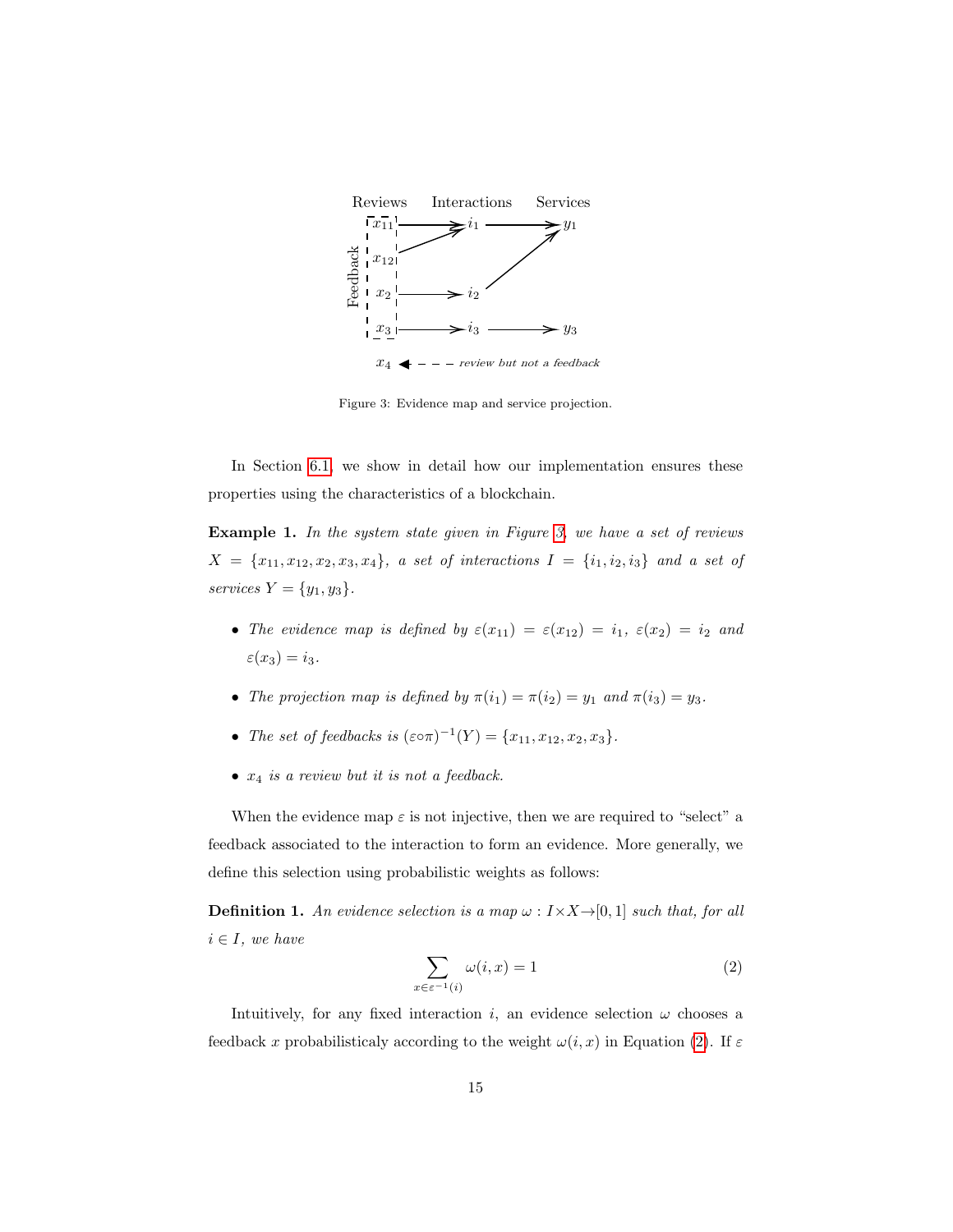is injective, then there is only a single evidence selection map where  $\omega(i, x) = 1$ iff  $\varepsilon(x) = i$ .

<span id="page-15-0"></span>Example 2. Here are few common examples of evidence selections:

- Deterministic selection: for every interaction  $i \in I$ , there exists some feedback  $x \in \varepsilon^{-1}(i)$  such that  $\omega(i, x) = 1$ . This means that  $\omega(i, x') = 0$  for any other review  $x' \neq x$ .
- Uniform selection: for every  $i \in I$  and  $x \in X$ ,  $\omega(i,x) = \frac{1}{|\varepsilon^{-1}(i)|}$  where  $|\varepsilon^{-1}(i)|$  is the number of feedback in  $\varepsilon^{-1}(i)$ . This selection only applies to finite sets of feedbacks.
- Fresh-biased selection: for every  $i \in I$  and  $x_k \in X$  with rank  $k \geq 0$  out of N feedbacks,  $\omega(i, x_k) = \frac{(1-q)q^{N-k+1}}{1-q^{N+1}}$  where the ratio  $q \in [-1, 1]$  is fixed. This selection will assign higher weights to more recent feedbacks if the rank captures the temporal order in which feedbacks are submitted. The rank can be generalised to other forms of total ordering.
- Geometric (decayed) selection: for every  $i \in I$  and  $x_k \in X$  with rank  $k \geq 0$ ,  $\omega(i, x_k) = (1 - q)q^k$ . This selection will assign higher weights to older feedbacks. This needs a  $q \in [-1, 1]$  and infinitely many feedbacks to converge but a finite version can also be constructed.

In addition to properties [1](#page-31-2) and [2](#page-31-3) listed above, here are few optional properties that translate directly to functional characteristics of the evidence mapping:

- An interaction can have at most one feedback: this means that the function  $\varepsilon$  is injective. This property can be implemented or simulated in many different ways depending on the underlying system. The easiest way to simulate this property is to use a *deterministic* evidence selection  $\omega$  which is the approach we take in this paper.
- Any review is a feedback: this means that  $\varepsilon$  is a total function. This is usually hard to enforce especially on an open and distributed system like ours.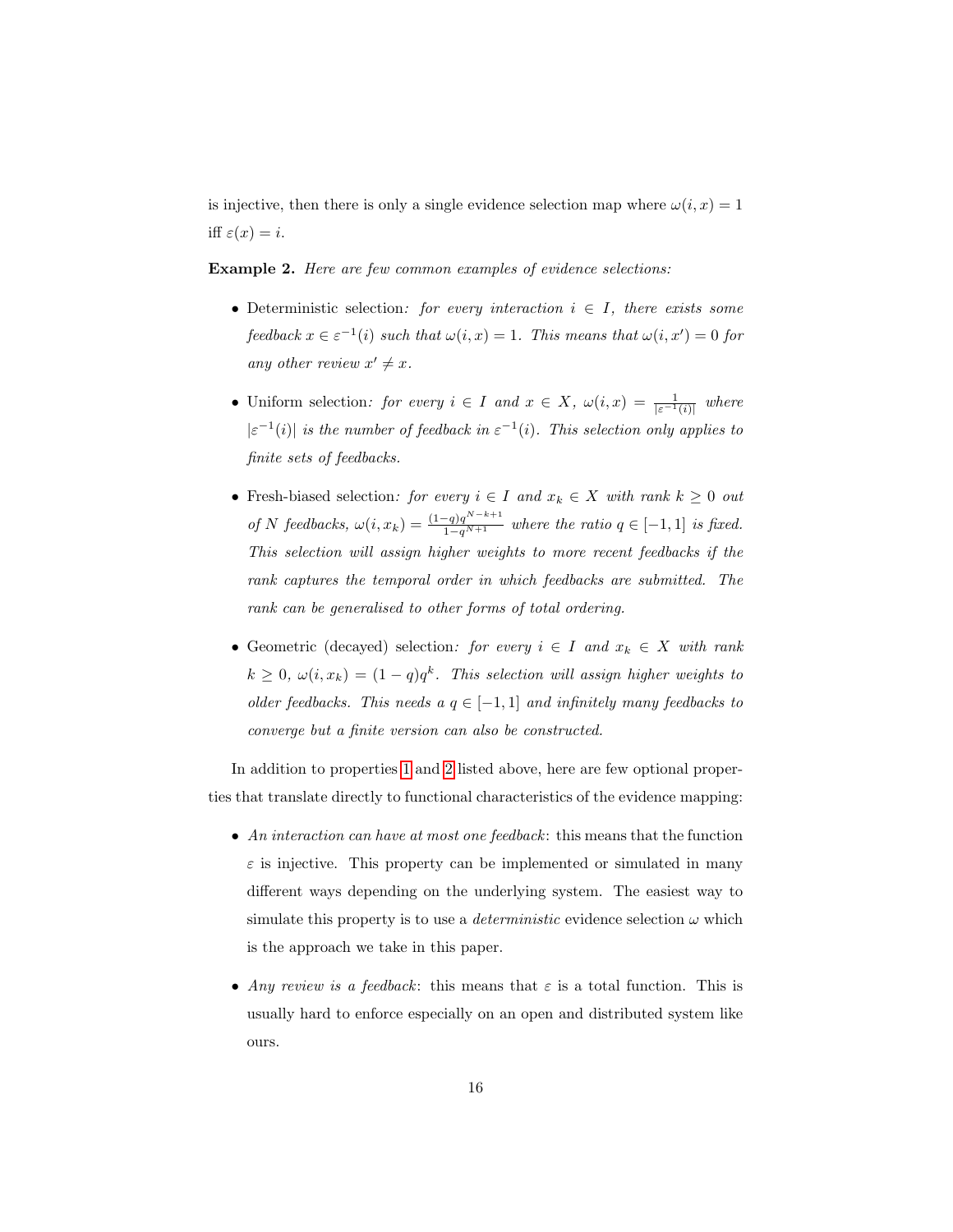• A feedback is mandatory after each interaction: this means that  $\varepsilon$  is a surjective function. Similar to the previous totality property, this is also hard to enforce in practice.

#### <span id="page-16-0"></span>4.2. Trust score evaluation

In general, scoring functions or trust calculations are performed over sequences of feedbacks by Trust providers. In this paper, we do not assume any specific trust calculation but rather provide a general framework that supports various implementations of such calculations. We define the notion of sequence of feedbacks using the interaction set I as set of indices.

**Definition 2.** A feedback trace is a function  $\alpha: I \rightarrow X$  such that  $\varepsilon \circ \alpha = id$  where id is the identity function of  $I^4$  $I^4$ . A feedback trace is finite if it has a finite domain or, equivalently, range.

Note this implies that a feedback trace  $\alpha$  is always injective.

<span id="page-16-2"></span>Example 3. Here are some feedback traces associated to the system state illustrated in Figure [3.](#page-14-0)

$$
\{\}, \{i_1 \mapsto x_{11}\}, \{i_1 \mapsto x_{12}\}, \{i_2 \mapsto x_2\}, \{i_3 \mapsto x_3\}, \{i_1 \mapsto x_{11}, i_2 \mapsto x_2\}, \{i_1 \mapsto x_{12}, i_2 \mapsto x_3\}, \{i_2 \mapsto x_2, i_3 \mapsto x_3\}, \{i_1 \mapsto x_{11}, i_2 \mapsto x_2, i_3 \mapsto x_3\}, \{i_1 \mapsto x_{12}, i_2 \mapsto x_2, i_3 \mapsto x_3\}, \dots
$$

The sequence of feedback traces in Example [3](#page-16-2) is printed in "increasing order". Formally, for every feedback traces  $\alpha$  and  $\beta$ , we have

<span id="page-16-4"></span>
$$
\alpha \le \beta \text{ iff there exists } A \subseteq I \text{ such that } \alpha = \beta | A \tag{3}
$$

This order is the well-known ordering of partial functions and it turns the set of feedback traces into a partially ordered set <sup>[5](#page-16-3)</sup>. A feedback trace  $\alpha$  is *maximal* if for every feedback trace  $\beta$ ,  $\alpha \leq \beta$  implies  $\alpha = \beta$ .

<span id="page-16-1"></span><sup>&</sup>lt;sup>4</sup>Note that  $\alpha$  is not necessarily total so a more precise definition is that  $\varepsilon \circ \alpha$  is a restriction of the identity function id. However, we simply use id to simplify the presentation.

<span id="page-16-3"></span><sup>5</sup> In fact, this order is directed-complete.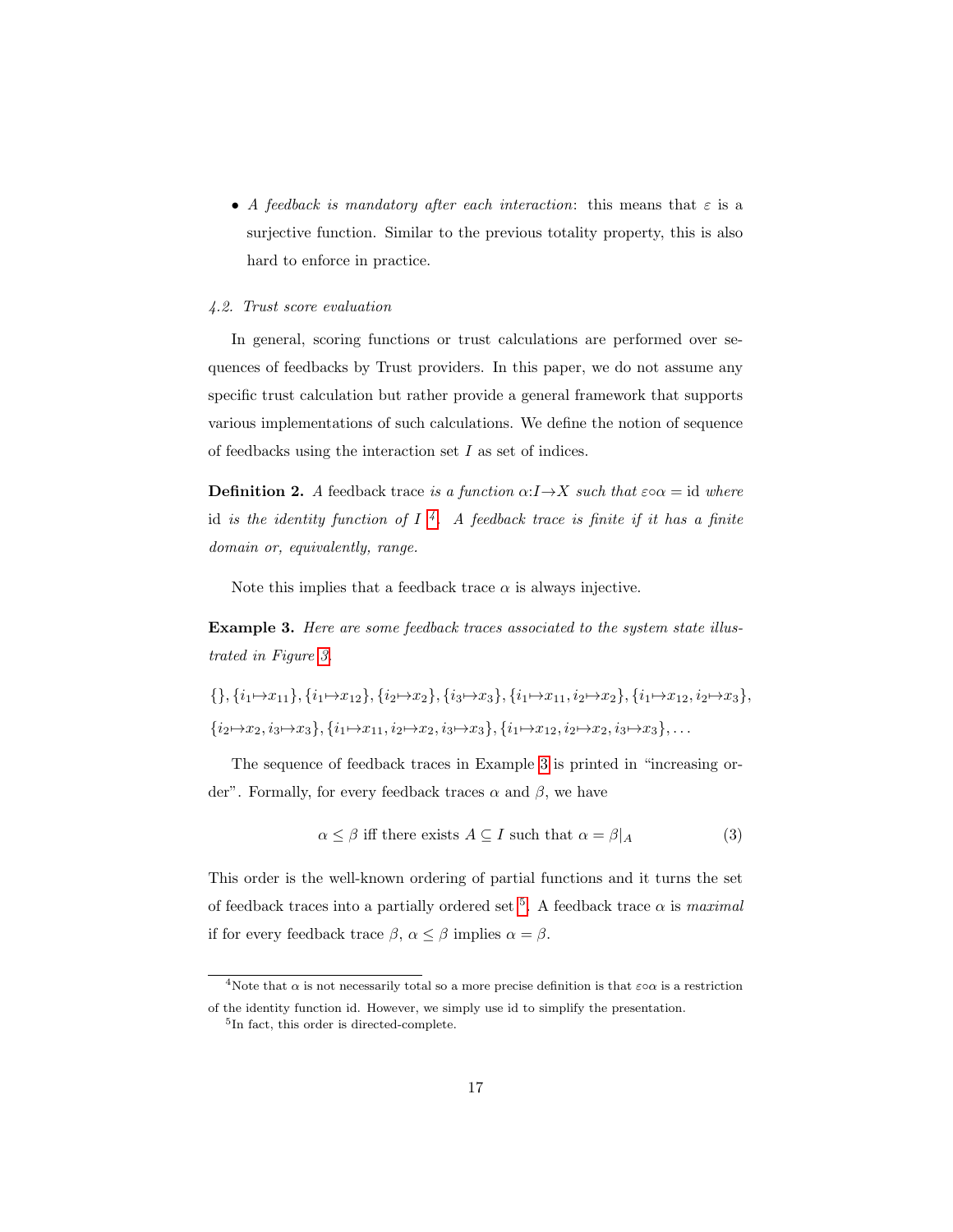Example 4. We have the following orderings between the feedback traces of Example [3:](#page-16-2)

- $\{\} \leq \alpha$  for every feedback trace  $\alpha$ ,
- $\{i_1 \mapsto x_{11}\} \leq \{i_1 \mapsto x_{11}, i_2 \mapsto x_2\} \leq \{i_1 \mapsto x_{11}, i_2 \mapsto x_2, i_3 \mapsto x_3\}$
- $\{i_1 \mapsto x_{11}\}$  and  $\{i_1 \mapsto x_{12}\}$  are incomparable and so is any pair of feedback traces containing them, respectively.
- $\{i_1 \mapsto x_{11}, i_2 \mapsto x_2, i_3 \mapsto x_3\}$  and  $\{i_1 \mapsto x_{12}, i_2 \mapsto x_2, i_3 \mapsto x_3\}$  are maximal feedback traces.

<span id="page-17-0"></span>**Lemma 1.** The set of feedback traces is prefix closed. That is, if  $\beta$  is a feedback trace and  $\alpha \leq \beta$  then  $\alpha$  is also a feedback trace.

*Proof.* Any restriction  $\alpha|_A$  of a feedback trace  $\alpha$  will also satisfy  $\varepsilon \circ (\alpha|_A) =$  $(\varepsilon \circ \alpha)|_A = id$ . The first equation follows from the fact that  $\varepsilon \circ (\alpha|_A)$  and  $(\varepsilon \circ \alpha)|_A$ have the same domain (intersection of the domain of  $\alpha$  and A) on which they coincide.  $\Box$ 

The partial order in Equation [\(3\)](#page-16-4) and Lemma [1](#page-17-0) help ensure that every feedback trace can be obtained as the supremum of an increasing sequence of feedback traces. This is particularly important when we are inductively building traces. Moreover, if  $\varepsilon$  has a finite domain, then there are always maximal feedback traces with respect to the partial order  $\leq$ .

Similar to sets, feedback traces also have a notion of size defined by  $|\alpha| =$  $|\alpha(I)| = |\alpha^{-1}(X)|$ . It is clear to see that if  $\alpha \leq \beta$  then  $|\alpha| \leq |\beta|$ .

<span id="page-17-1"></span>**Definition 3.** A scoring mechanism is a function  $\mu:(I \rightarrow X) \rightarrow \mathbb{R}^+$  such that  $\mu(\alpha) \leq |\alpha|$  for every non-empty feedback trace  $\alpha$ .

Intuitively, a scoring mechanism maps a feedback trace into a non-negative score. It does not need to be total but it must be defined over all possible feedback traces, which form a subset of  $I\rightarrow X$ .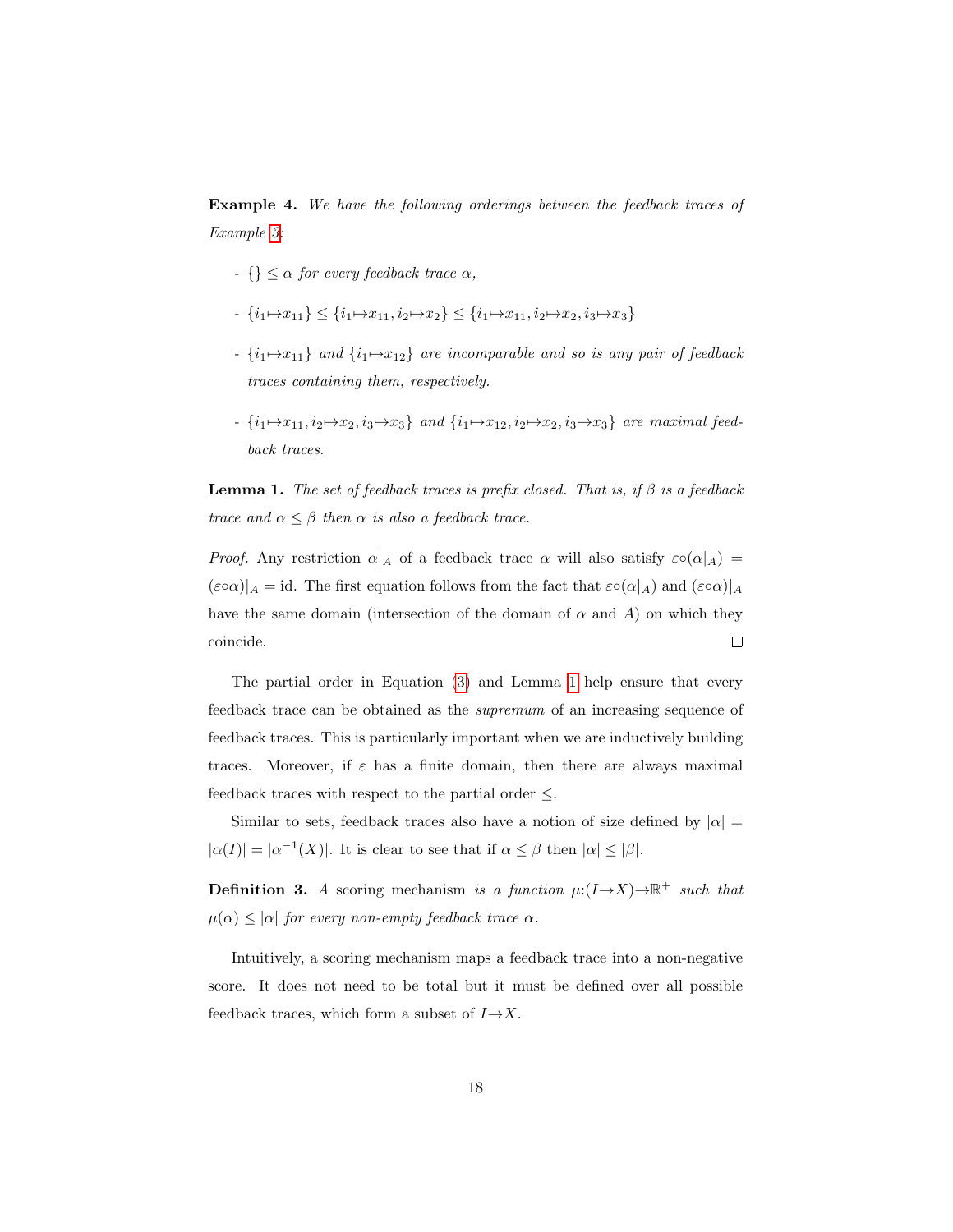The condition  $\mu(\alpha) \leq |\alpha|$  ensures that a score can only grow as fast as the feedback trace, which is a natural assumption. More precisely, this condition ensures that  $\mu$  is uniformly bounded even though there can be infinitely many reviews associated to finitely many interactions. A slightly more general assumption can be written as  $\mu(\alpha) \leq C|\alpha|$  where C is a fixed constant independent of  $\alpha$ . For instance, C can be the absolute maximum rating a feedback can have. The value of the constant C can vary from a scoring mechanism to another but it is not important for our theoretical development. Thus, we assume  $C = 1$  for all scoring mechanism.

A scoring mechanism takes a special value on the empty feedback trace  $\{\}\.$  For instance, if  $\mu$  is restricted to have values in [0, 1] then a convention  $\mu({}) = 0.5$  means that, in the absence of any evidence, we assign a fair score of 0.5. Such a convention is entirely left to the implementation and can vary from one trust provider to another.

We now give the definition of trust score in the context of verifiable interactions.

<span id="page-18-1"></span><span id="page-18-0"></span>Definition 4. Let A be a finite set of interactions. The A-recommendation score with respect to a scoring mechanism  $\mu$  and an evidence selection  $\omega$  is defined by

$$
\sigma(A) = \sum_{\substack{\varepsilon \circ \alpha = \mathrm{id} \\ \alpha^{-1}(X) = A}} \mu(\alpha) \prod_{\alpha(i) = x} \omega(i, x) \tag{4}
$$

Intuitively, the sum in Equation [\(4\)](#page-18-0) is over the maximal elements of the set of feedback traces with domain included in  $A$ . The generic scoring  $\mu$  evaluates these maximal feedback traces. Each of the maximal feedback trace is associated with a weight accumulated over the interactions through the feedback selection ω. For a given feedback trace α, this weight is  $\prod_{\alpha(i)=x} \omega(i, x)$ . Thus, the final score  $\sigma(A)$  is the weighted average of the scores of each feedback trace with domain A.

Definition [4](#page-18-1) is very general and facilitates the proofs for our technical foundation. A finite context A is important for the sum on the right hand side of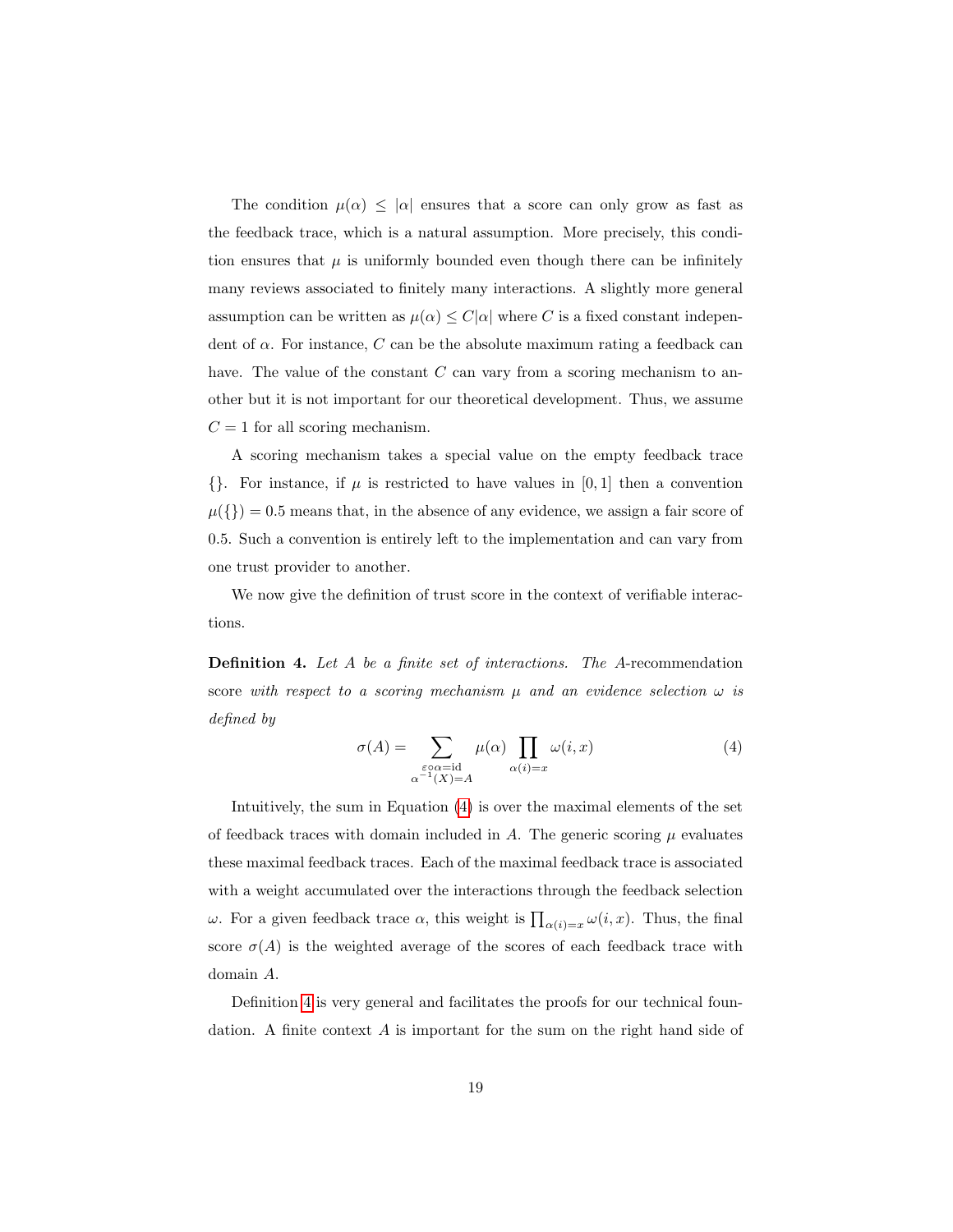Equation [\(4\)](#page-18-0) to be well-defined. The sum can still be over infinitely many feedback traces but we prove in Theorem [2](#page-23-0) that the right hand side of Equation [\(4\)](#page-18-0) always converges if  $A$  is a finite set. If  $A$  is infinite countable then there is a sequence of finite sets  $(A_n)_n$  such that  $A_n \subseteq A_{n+1}$  and  $\bigcup_n A_n = A$ . In this case, we define

$$
\sigma(A) = \lim_{n \to \infty} \sigma(A_n) \tag{5}
$$

when the right hand side exists. In contrast,  $\sigma(\emptyset) = \mu({\{\})}$ , a score chosen by the underlying trust provider.

In practice, we need to compute the recommended trust score of a service. Definition [4](#page-18-1) then specialises as follows.

<span id="page-19-0"></span>**Definition 5.** Let  $y \in Y$  be a service and U be a finite set of interactions. The U-recommendation score for service y with respect to  $\mu$  and  $\omega$  is

$$
\sigma(y|U) = \sigma(\pi^{-1}(y) \cap U) \tag{6}
$$

In practice, the context  $U \subseteq I$  in Definition [5](#page-19-0) is obtained by looking at the interactions belonging to a set of users. For instance, a recommendation trust score from a given user is obtained by setting  $U$  to be the set of interactions that user has had dealing with service  $y$ . If the trust scoring is user agnostic, that is  $U = I$ , then we simply write

<span id="page-19-1"></span>
$$
\sigma(y|I) = \sigma(y) = \sigma(\pi^{-1}(y))\tag{7}
$$

Moreover, if  $\varepsilon$  is injective, then the inverse function  $\varepsilon^{-1}$  exists and is the only maximal feedback trace. That is, any feedback  $\alpha$  satisfies  $\alpha \leq \varepsilon^{-1}$  making  $\varepsilon$ -1 the maximum element of the set of possible feedback traces. In this case, the only feedback trace involved in the sum for  $\sigma(A)$  in Equation [\(4\)](#page-18-0) is  $\varepsilon^{-1}|_A$ . Thus Equation [\(7\)](#page-19-1) gives

$$
\sigma(y) = \sigma(\pi^{-1}(y)) = \mu(\varepsilon^{-1}|_{\pi^{-1}(y)})
$$
\n(8)

where the second equation follow from the fact that  $\varepsilon$  is injective and we only have deterministic feedback selection. Here,  $\varepsilon^{-1}|_{\pi^{-1}(y)}$  is the restriction of  $\varepsilon^{-1}$ to the set of interactions  $\pi^{-1}(y)$ .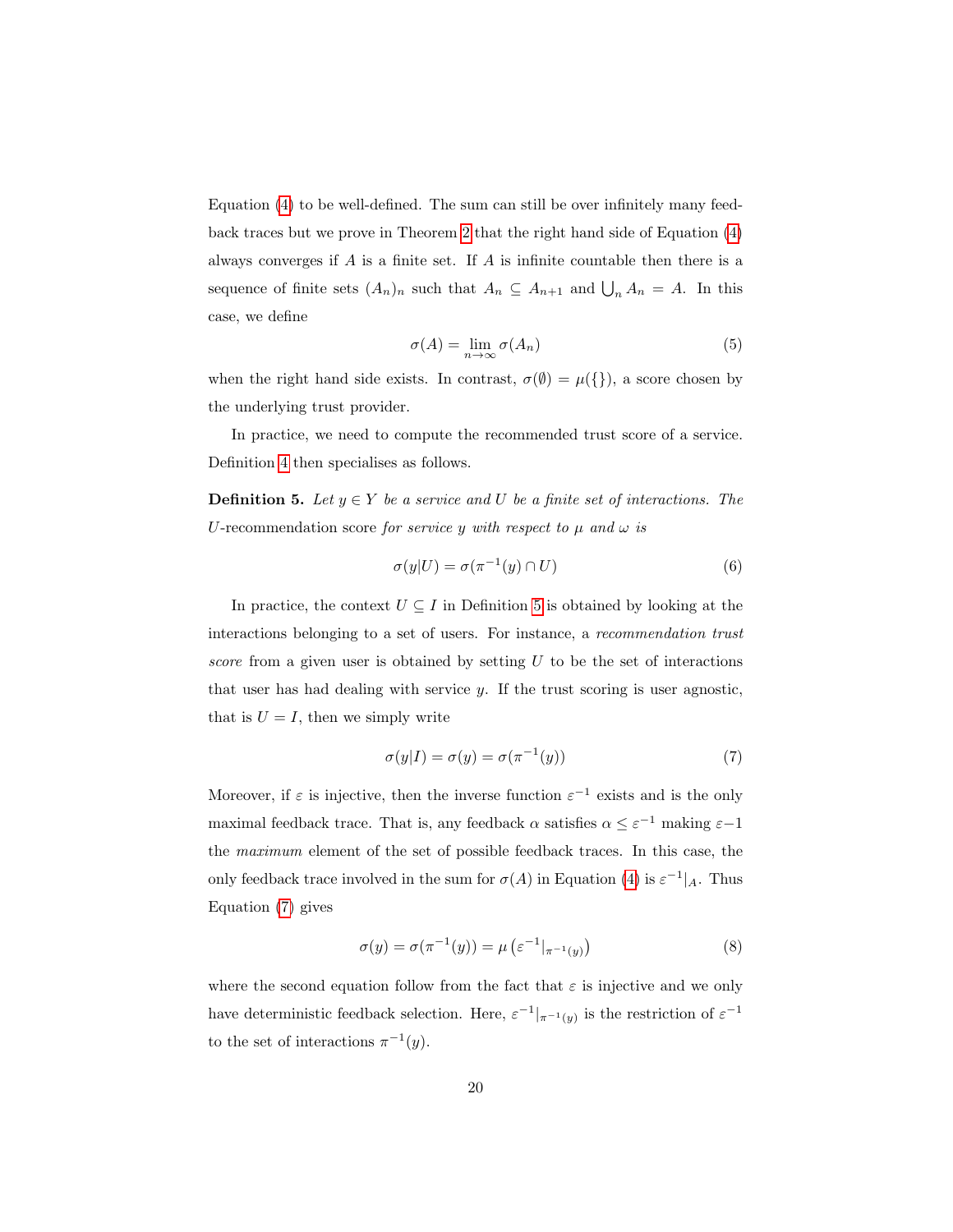The function  $\sigma$ , or alternatively the pair  $(\mu, \omega)$ , is a scoring function that is implemented by each trust provider. Each scoring function can have its own characteristics that mitigates partially or fully against certain type of attacks (see Section [7\)](#page-37-0).

In general, a naive implementation of the recommendation score function  $\sigma$ can be exponential in the number of interactions. More precisely, if there are  $m$  interactions with  $n$  feedbacks each, then a direct implementation of Equa-tion [\(4\)](#page-18-0) would have a time complexity of  $O(n^m)$ . Note however that optimised implementations can be achieved. For instance, the average scoring below can have an *online complexity* of  $O(1)$  if the evidence selection is deterministic and only the current average score and the number of past interactions are stored. The characterisation of the efficient scoring mechanisms is out of the scope of this paper.

#### 4.3. Average score

One of the most common form of scoring mechanism is averaging. Let us assume the existence of a binary satisfaction rating function  $\rho: X \rightarrow \{0, 1\}$  which projects a review to its recorded rating — either good  $(1)$  or bad  $(0)$ . The average scoring mechanism  $\mu$  is defined by

$$
\mu(\alpha) = \frac{\sum_{i} \rho \circ \alpha(i)}{|\alpha(I)|} \quad 6 \tag{9}
$$

Averaging is quite robust in the sense that, when there is a large amount of feedback, the score is stable and a large amount of effort is required to generate a considerable score change. However, it also has its drawbacks. For instance, it ignores the temporal information associated with the order in which feedbacks were submitted.

We can define a scoring mechanism which takes advantage of the temporal sequence of interactions as in Example [2.](#page-15-0) In fact,  $\mu$  can be extremely complex

<span id="page-20-0"></span><sup>&</sup>lt;sup>6</sup>Sums like this, i.e., without explicit restriction on i in the sum, is understood to range over the domain the summed function. In this case, the sum is over the domain of  $\alpha$ .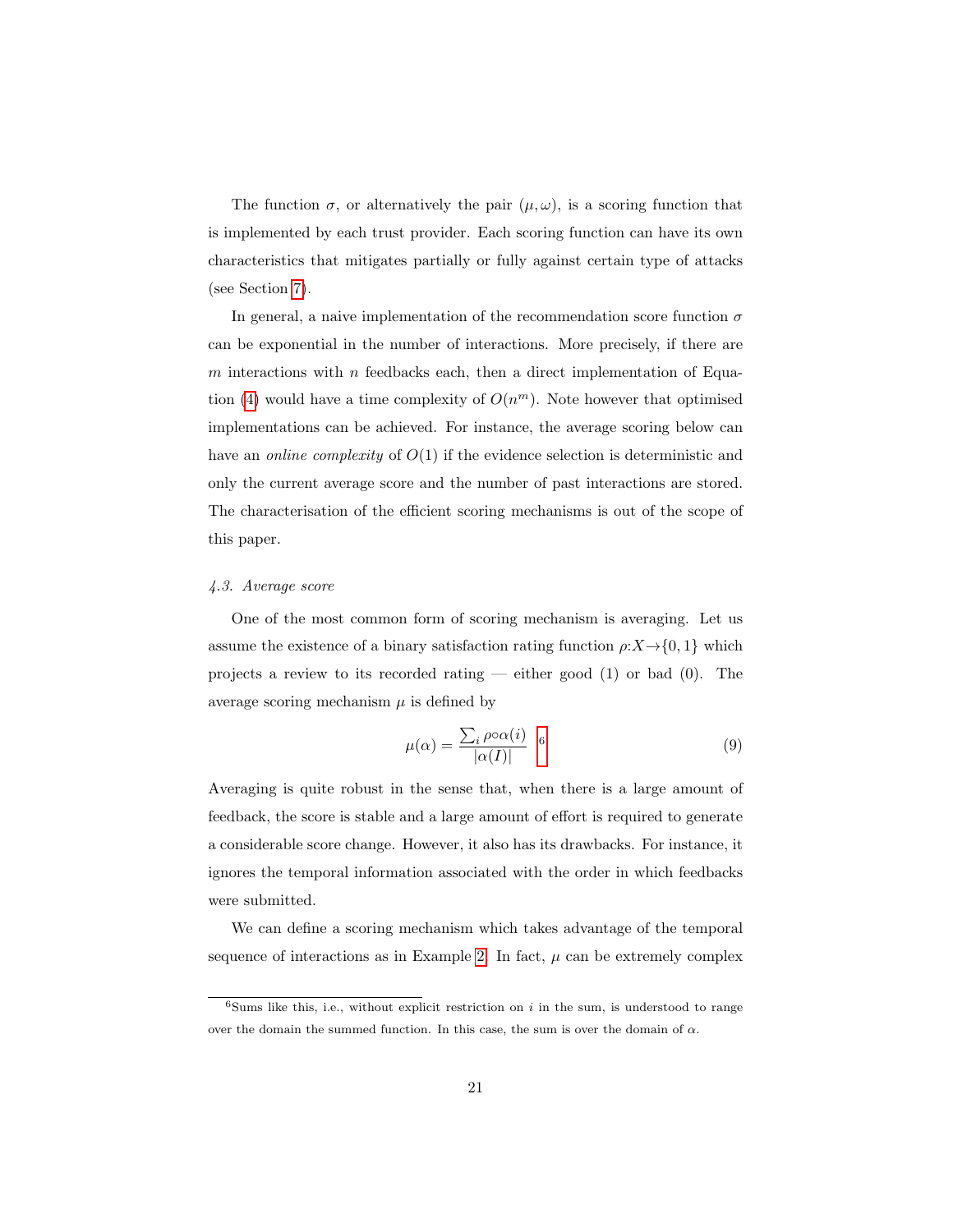as the interactions and feedbacks have, at least, the following metadata: user identification, service identification, access identification, real or logical time and service rating. In practice, there should be a balance between robustness, complexity and efficiency.

Example 5. Let us consider the system state depicted in Figure [3](#page-14-0) and a trust provider using the average scoring mechanism and uniform evidence selection. Assume the ratings associated to each respective feedbacks are  $\rho(x_{11}) = 0$  and  $\rho(x_{12}) = 1 = \rho(x_2)$ . We have the following evaluation and properties.

- For service  $y_2$ ,  $\sigma(y_2, \{i_1\}) = 0$  but  $\sigma(y_2, \{i_2\}) = \sigma(y_2) = 1$ .
- For service  $y_1$ , the are two possible maximal feedback traces:  $\alpha_1 = (i_1 \mapsto x_{11}, i_2 \mapsto x_2)$ and  $\alpha_2 = (i_1 \mapsto x_{12}, i_2 \mapsto x_2)$ . We have  $\mu(\alpha_1) = \frac{\rho(x_{11}) + \rho(x_2)}{2} = 0.5$  and  $\mu(\alpha_2) = \frac{\rho(x_{12}) + \rho(x_2)}{2} = 1$ . Since  $\omega$  is uniform, the overall score of service y is

$$
\sigma(y_1) = \mu(\alpha_1) \times 0.5 + \mu(\alpha_2) \times 0.5 = 0.75
$$

However, if  $i_1$  and  $i_2$  are interactions of two different users with the service  $y_1$ , then the recommendation score from the first user is

$$
\sigma(y_1, \{i_1\}) = \mu(\alpha_1|_{\{i_1\}}) \times 0.5 + \mu(\alpha_2|_{\{i_1\}}) \times 0.5 = 0 \times 0.5 + 1 \times 0.5 = 0.5
$$

Similarly, the recommendation score from the second user is

$$
\sigma(y_1,\{i_2\})=1
$$

• If another trust provider uses the fresh-biased evidence selection then

$$
\sigma'(y_1) \simeq \mu(\alpha_1) \times 0.33 + \mu(\alpha_2) \times 0.67 = 0.835
$$

and

$$
\sigma'(y_1, \{i_1\}) \simeq \mu(\alpha_1|_{\{i_1\}}) \times 0.33 + \mu(\alpha_2|_{\{i_1\}}) \times 0.67 = 0.67.
$$

In other words, this trust provider is more likely to recommend the service  $y_1$  than the previous trust provider.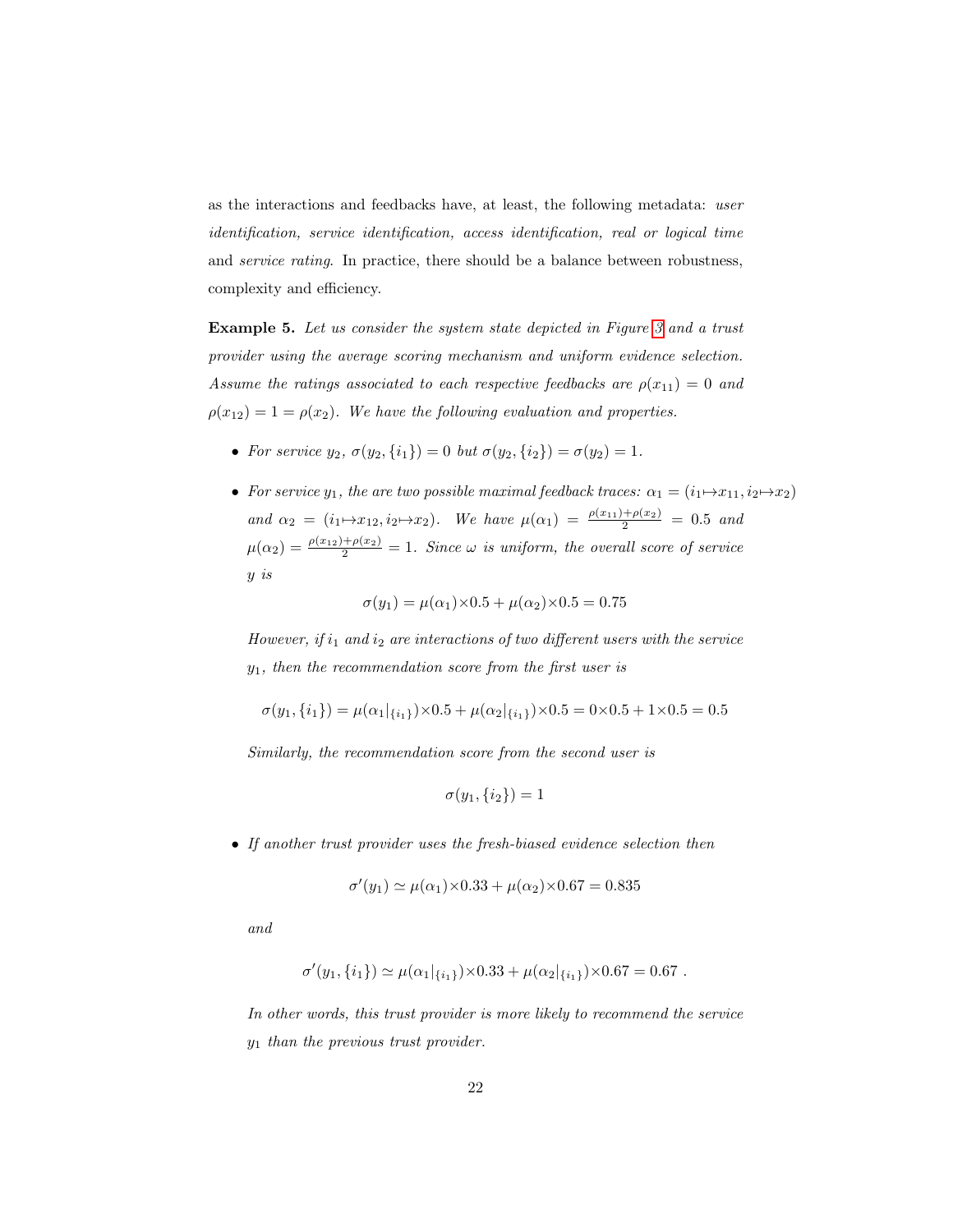- In this particular example, the values taken by the scoring mechanism  $\mu$  is in  $[0, 1]$ . By Lemma [\(1\)](#page-23-1) below, the recommendation score is also in  $[0, 1]$ .
- $\mu$  is  $\rho$ -monotonic, that is, if  $\rho(x) \leq \rho(x')$  then  $\mu(\alpha[i \mapsto x]) \leq \mu(\alpha[i \mapsto x'])$ for every feedback trace  $\alpha$ . Here  $\alpha[i\rightarrow x]$  substitutes  $\alpha(i)$  with x or extends  $\alpha$  with  $\{i \mapsto x\}$  if i is not in the domain of  $\alpha$ .

# 4.4. Soundness of trust scoring

The following lemma is a natural consequence of the fact that we choose feedback probabilistically for a given interaction. It implies two important theorems which we elaborate in the sequel.

<span id="page-22-1"></span>Lemma 2. For every finite set of interactions A, we have

<span id="page-22-0"></span>
$$
\sum_{\substack{\varepsilon \circ \alpha = \mathrm{id} \\ \alpha^{-1}(X) = A}} \prod_{\alpha(i) = x} \omega(i, x) = 1 \tag{10}
$$

Proof. The proof is by induction on the set A.

• If  $A = \emptyset$  then the sum in Equation [\(10\)](#page-22-0) is only coming from the empty feedback trace. By convention, the product over an empty set is 1 so that the sum in Equation [\(10\)](#page-22-0) is also 1.

• Let  $A \subset I$  be a finite set and  $j \in I \backslash A$ . We have

$$
\sum_{\substack{\beta^{-1}(X)=A\cup\{j\}\\ \alpha^{-1}(X)=A}}\prod_{\substack{\beta(i)=x\\ \alpha^{-1}(X)=A}}\omega(i,x)
$$
\n
$$
=\sum_{\substack{\varepsilon\circ\alpha=\mathrm{id}\\ \alpha^{-1}(X)=A}}\sum_{z\in\varepsilon^{-1}(j)}\prod_{\alpha(i)=x}\omega(i,x)\omega(j,z) \qquad \text{``}\beta=\alpha\cup\{j\mapsto z\} \text{ for } \alpha\leq\beta \text{ and } z\in\varepsilon^{-1}(j)\text{''}}
$$
\n
$$
=\sum_{\substack{\varepsilon\circ\alpha=\mathrm{id}\\ \alpha^{-1}(X)=A}}\prod_{\alpha(i)=x}\omega(i,x)\left(\sum_{z\in\varepsilon^{-1}(j)}\omega(j,z)\right) \qquad \text{``Continuity of mult. by } \prod_{\alpha(i)=x}\omega(i,x)\text{''}
$$
\n
$$
=\sum_{\substack{\varepsilon\circ\alpha=\mathrm{id}\\ \alpha^{-1}(X)=A}}\prod_{\alpha(i)=x}\omega(i,x) \qquad \text{``Equation (2)"}
$$
\n
$$
=\frac{1}{\sum_{\substack{\alpha\circ\alpha=\mathrm{id}\\ \alpha^{-1}(X)=A}}\prod_{\substack{\alpha(i)=x\\ \alpha(i)=x}}\omega(i,x)
$$

Hence, Equation [\(10\)](#page-22-0) always holds.

The following theorem shows that we can safely restrict to using scores between [0, 1] as in most traditional trust formalisation.

 $\Box$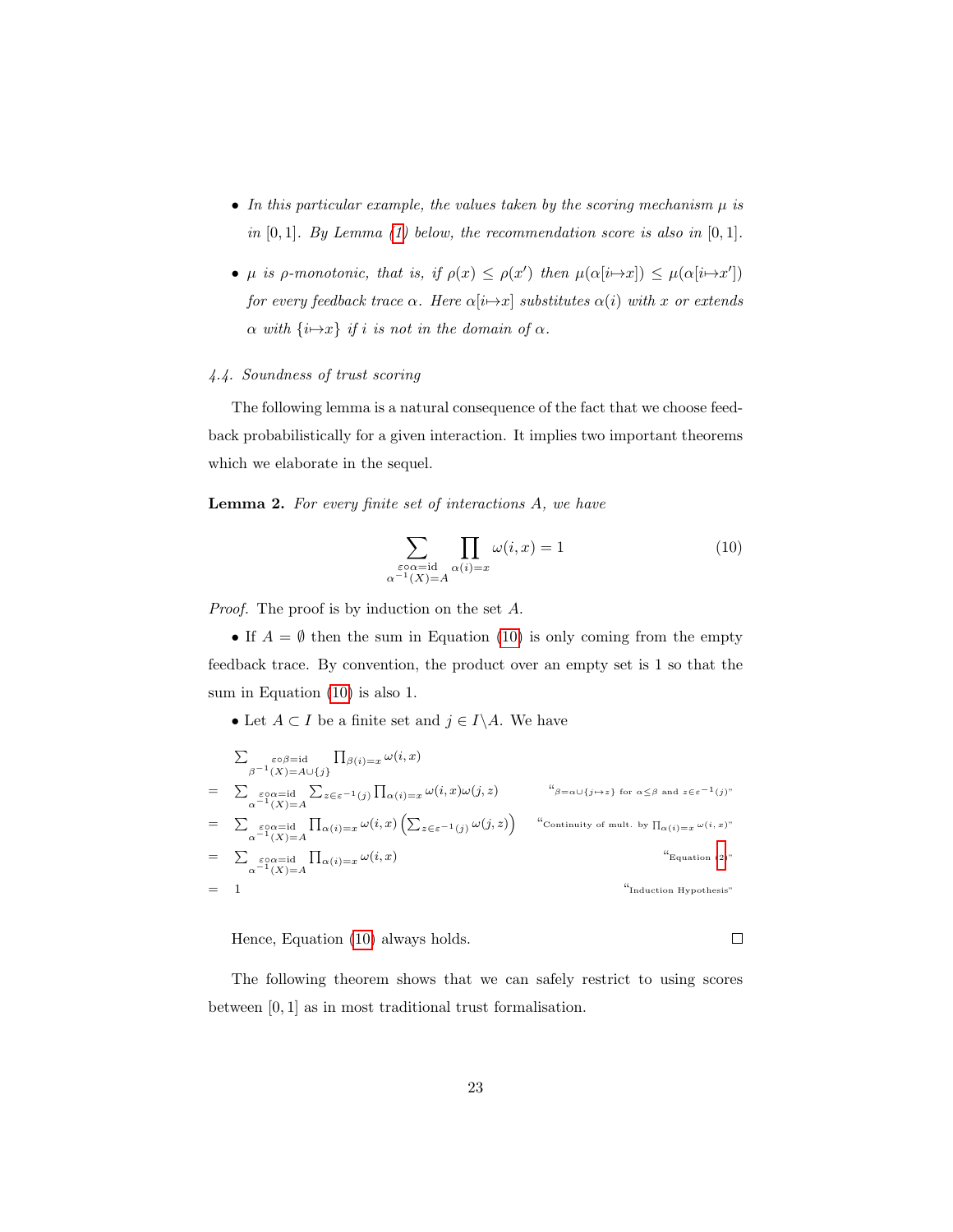<span id="page-23-1"></span>**Theorem 1.** If  $\mu(\alpha) \leq 1$  for every feedback trace  $\alpha$ , then  $\sigma(A) \leq 1$  for every set of interaction A (when it is defined).

*Proof.* Let  $A \subseteq I$  be a finite set of interactions. The equation  $\sigma(A) \leq 1$  simply follows from Lemma [2](#page-22-1) as follows.

$$
\sigma(A)
$$
\n
$$
= \sum_{\substack{\varepsilon \circ \alpha = \mathrm{id} \\ \alpha^{-1}(X) = A}} \mu(\alpha) \prod_{\alpha(i) = x} \omega(i, x)
$$
\n
$$
\leq \sum_{\substack{\varepsilon \circ \alpha = \mathrm{id} \\ \alpha^{-1}(X) = A}} \prod_{\alpha(i) = x} \omega(i, x)
$$
\n
$$
\omega(i, x)
$$
\n
$$
\omega(i, x)
$$
\n
$$
\omega(\alpha) \leq 1
$$
\n
$$
\omega(\alpha) \leq 1
$$
\n
$$
\omega(\alpha) \leq 1
$$
\n
$$
\omega(\alpha) \leq 1
$$
\n
$$
\omega(\alpha) \leq 1
$$
\n
$$
\omega(\alpha) \leq 1
$$
\n
$$
\omega(\alpha) \leq 1
$$
\n
$$
\omega(\alpha) \leq 1
$$
\n
$$
\omega(\alpha) \leq 1
$$
\n
$$
\omega(\alpha) \leq 1
$$
\n
$$
\omega(\alpha) \leq 1
$$
\n
$$
\omega(\alpha) \leq 1
$$
\n
$$
\omega(\alpha) \leq 1
$$

The infinite case follows from the fact that the limit of a convergent sequence of real numbers in [0, 1] is in that interval (compactness of the unit interval).  $\Box$ 

Note that, even if  $\mu(\alpha) \leq 1$  for every feedback trace  $\alpha$  but A is infinite, then  $\sigma(A)$  does not necessarily exist. For instance, let us take a system where there is exactly one feedback for each review and the feedback ratings are alternating back and forth from 0 to 1, for each successive interaction. If  $\mu$  simply returns the latest rating in a feedback trace then it will also take alternating values. In this case, we obtain a sequence of set of interactions such that  $\sigma(A_n) = 0$  (resp. 1) and  $\sigma(A_{n+1}) = 1$  (resp. 0). This sequence does not have a limit.

The following theorem is one of our main theoretical result ensuring the soundness of the recommendation score calculation even at the limits.

<span id="page-23-0"></span>**Theorem 2.** Any recommendation trust scoring  $\sigma$  is well-defined and  $\sigma(A) \leq$ |A| for every finite set  $A \subseteq I$ . That is, the right hand side of Equation [\(4\)](#page-18-0) always converges as long as the context A is finite.

*Proof.* Firstly, it follows from Lemma [2](#page-22-1) that  $\sigma(A) \leq |A|$ . This means that the right hand side of Equation [\(4\)](#page-18-0) is a bounded series of real numbers with nonnegative terms. The general construction of this series is shown in Figure [4.](#page-24-0) We conclude that the series is convergent.  $\Box$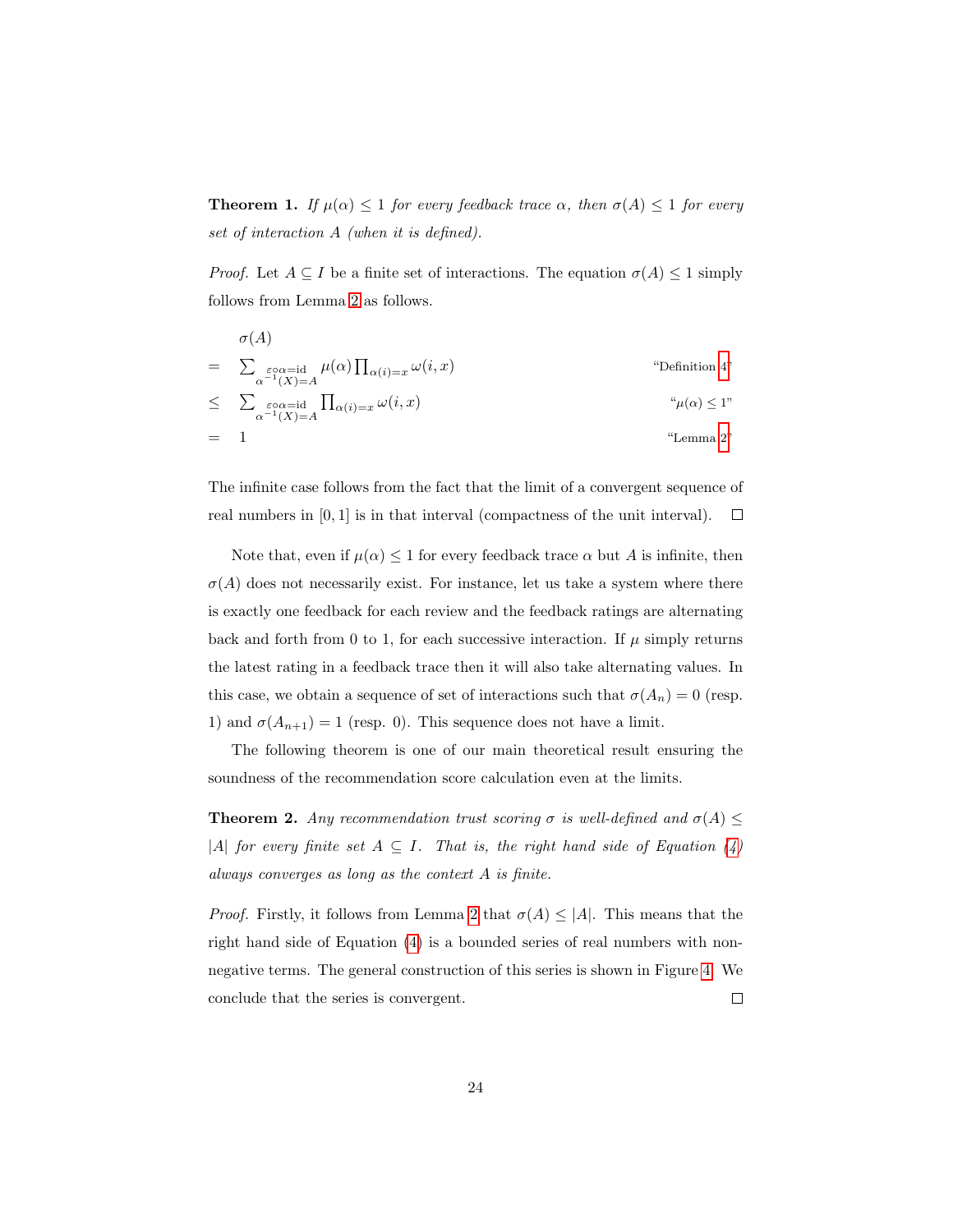

In this diagram, each interaction  $i_k$  has an infinite stream of feedback and each feedback trace is constructed by selecting a review from each interaction using the weight function  $\omega$ . This picture shows the combination of selecting  $m$  feedback for each interaction. That is, the infinite matrix  $x_{kl}$  is built by enumerating elements of a set similar to  $\mathbb{N}^m$ . We then obtain a sequence of feedback traces  $(\alpha_l)_l$ .

<span id="page-24-0"></span>Figure 4: Computation of recommendation for an infinite stream of feedback.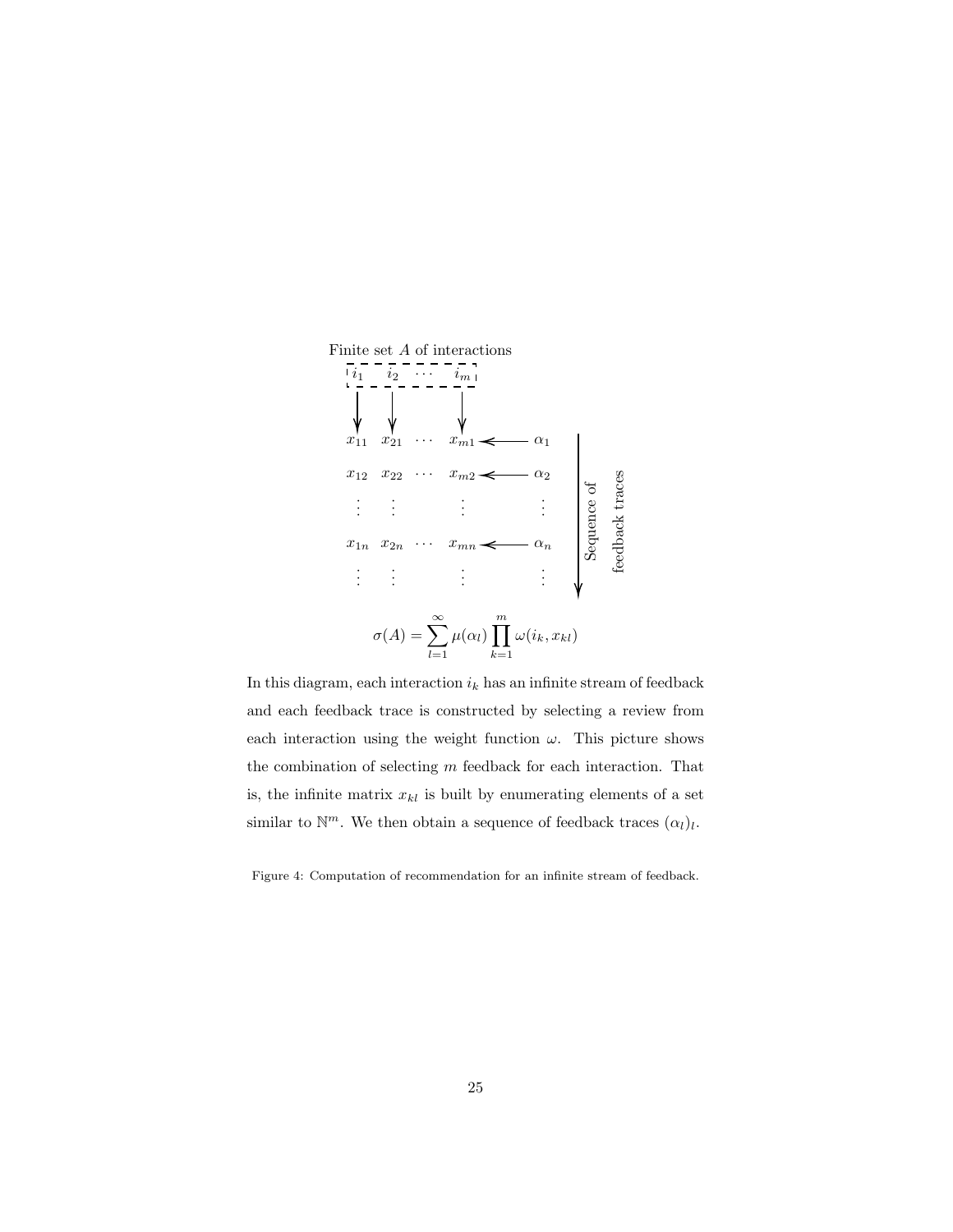If A is infinite, then  $\sigma(A)$  is not necessarily finite. A simple counterexample is to take the sum of individual review ratings for a scoring mechanism. We can assume that there is only one feedback per interaction and each feedback has a rating of 1. In this case, we can build an increasing sequence of set of interactions  $(A_n)_n$  such that  $\sigma(A_n) = n$ .

#### <span id="page-25-0"></span>5. System architecture and implementation

This section shows how we design and implement the formalism of Section [4](#page-12-0) on a blockchain platform. We use various basic properties of a blockchain (e.g., immutability, transparency, decentralised control, etc.) to ensure that Property [1](#page-31-2) and [2](#page-31-3) are satisfied. This guarantees that the theoretical framework we have developed in Section [4.2](#page-16-0) is sound and practical.

#### 5.1. System architecture

The architecture is illustrated in Figure [5.](#page-26-0) The core components of the architecture are users, user device, trust provides and smart contracts. In our case, users can be both resource providers and consumers. User devices can be seen as the smart mobile device carried by the users. These devices can be used to store information, access a resource, deploy smart contracts, as well as communicating with one another. Trust provides maintain the trust scores. Finally, smart contacts are collection of code and data that are used for executing agreements between two parties, and stored on a blockchain. We use three smart contracts, (1) the resource smart contract that handles access to a resource, (2) the feedback smart contract that handles the reviews submitted by the end-users, and (3) the trust provider's smart contract that helps the trust provides to maintain trust scores. We make use of these various smart contracts to ensure secure access to any restricted resource.

Note, this architecture is based on our previous works [\[11,](#page-51-3) [21\]](#page-52-6) to handle feedback ratings on the blockchain itself. The architecture presented in [\[11,](#page-51-3) [21\]](#page-52-6) used fully featured attribute-based access control to handle policy management.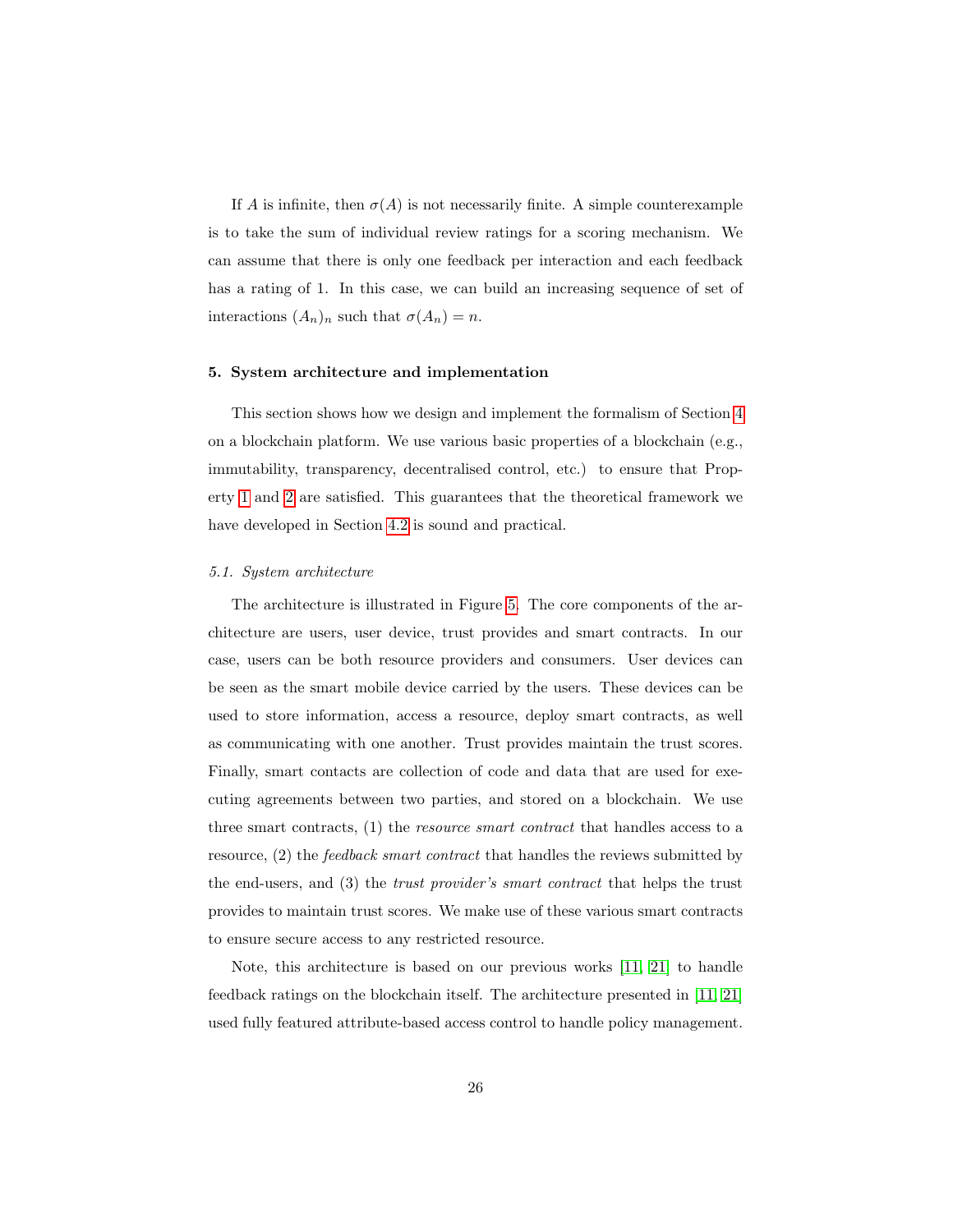

<span id="page-26-0"></span>Figure 5: Architecture of the proposed blockchain platform implementation.

In this paper, in particular, we remove the attribute-based access control in favour of a generalised access scheme where consumers are able to decide what resource to use based on any metric that is available, be it price, ease of access or location. The system is composed of a public blockchain that keeps track of all delegated access rights, consumer interactions and consumer feedback that is directly linked to one consumer interaction. The correctness and security of such a system is explained in more details in [\[11\]](#page-51-3).

Note, in this paper, we extend our previous architecture (of  $[11, 21]$  $[11, 21]$ ) by adding the following two more crucial components (namely, feedback smart contract and trust providers) to handle reviews and trust score calculations. These new components are only interacting with the public blockchain. A brief description for each of them is given as follows:

# 5.1.1. Feedback smart contract

This smart contract handles reviews submitted by end-users in the system. In essence, it receives a review rating and ensures that the review is linked to an interaction. To achieve this, the feedback smart contract performs the following actions.

• It ensures that a submitted review has the following parts: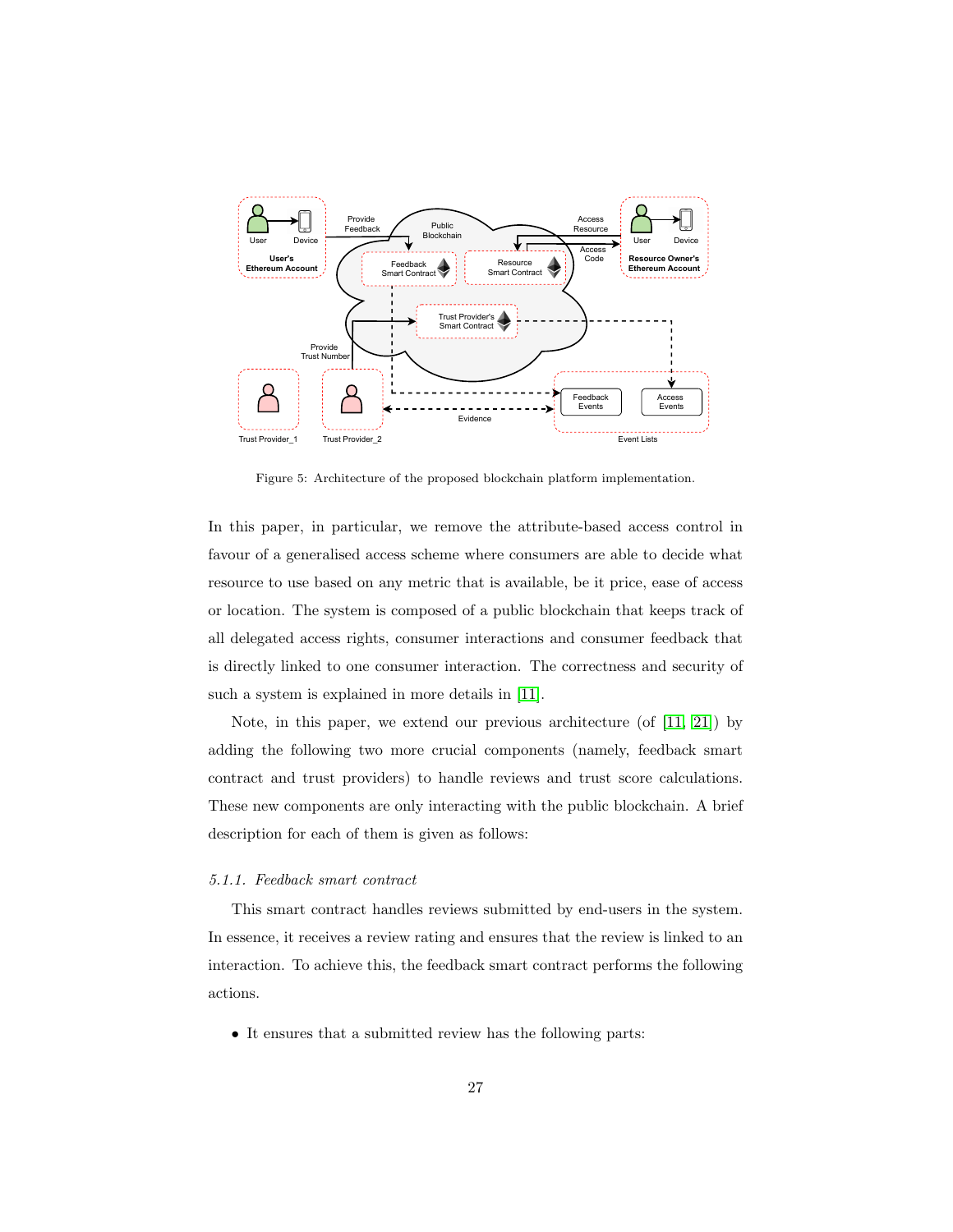- Address of the user account that submits the review,
- Details of the interaction reviewed, and
- A review rating.
- It checks the existence of the interaction by locating the relevant event in the blockchain.
- It checks that the user account that submits the review is the same account that interacted with the service.
- It sanitises the rating and if all of the above checks pass, then an event is emitted which contains the review details. In this case, the review becomes a feedback.

An event emitted by the Feedback smart contract is what we would call an feedback. Since they are provably linked to an interaction, the pair of interaction and feedback events constitutes an evidence. This evidence is the backbone of the trust scoring by the trust providers.

The proposed architecture and the implementation of the feedback smart contract guarantee Property [1](#page-31-2) and [2.](#page-31-3) In particular, there is indeed a welldefined evidence map  $\varepsilon$  which is built iteratively as the set of evidence grows. Moreover, the correctness of the system can be verified by all parties interacting with the public blockchain.

# 5.1.2. Trust providers

These entities are responsible for implementing the trust scoring functions and making the output available to the end-users, possibly in exchange for some access fee.

Since the soundness of the theoretical framework is ensured mainly by the feedback smart contract, a trust provider complements that by choosing a scoring mechanism  $\mu$  and an evidence selection  $\omega$  to implement. Since we allow the existence of multiple trust providers, the choice of these functions can vary from one implementation to another. The important requirement is that the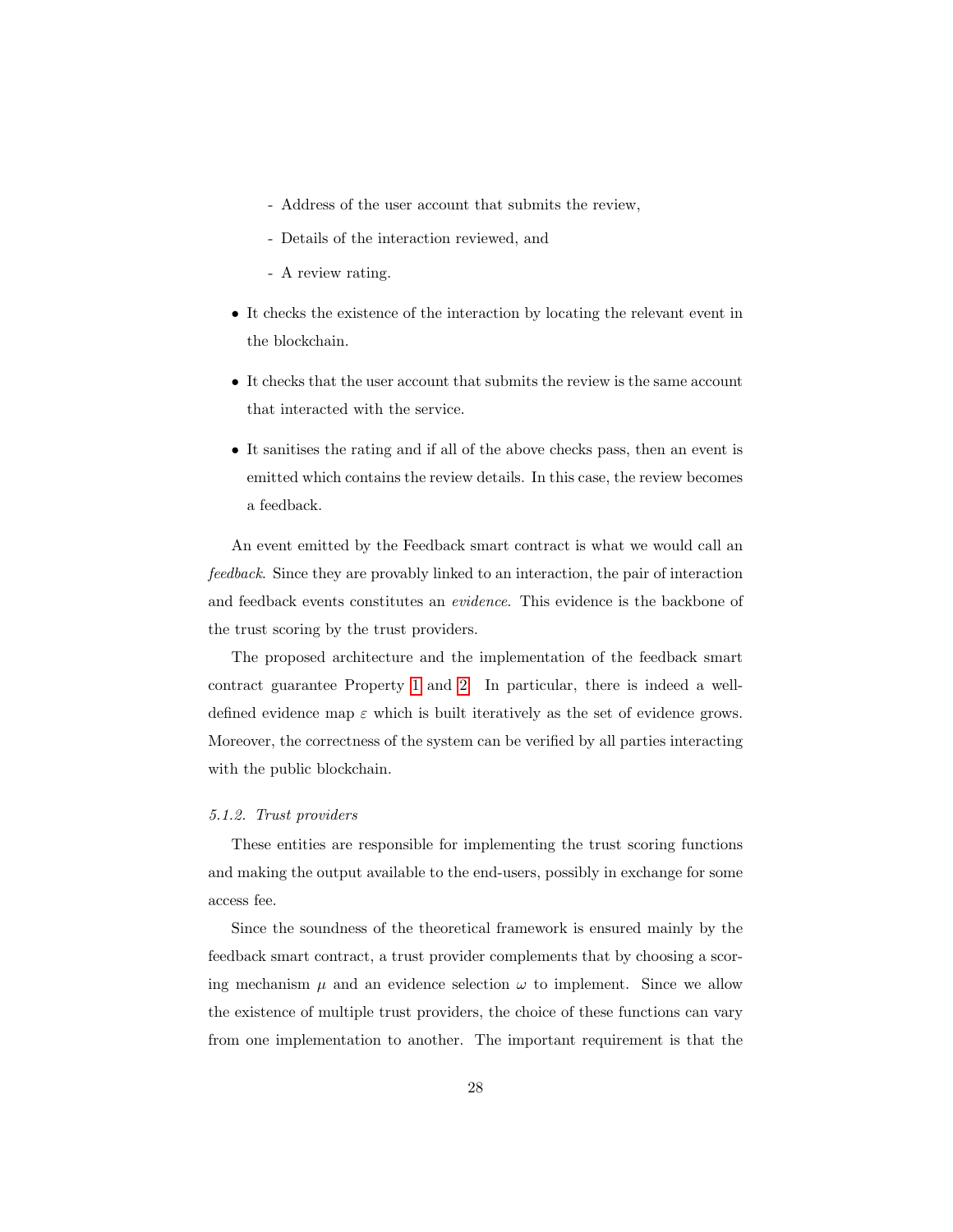

<span id="page-28-0"></span>Figure 6: Communication between the various components of the system. Note, for simplicity, a smart contract is written as contract.

conditions in Definition [1](#page-14-3) and [3](#page-17-1) are satisfied and that all trust providers are using the exact same set of evidences stored on the blockchain.

Similarly, to the choice of  $\mu$  and  $\omega$ , we leave it to the trust providers to use an adequate implementation. In our prototype, we have implemented a cached trust scoring (i.e., scores are cached on the blockchain itself and are re-computed periodically) with  $\mu$  computing an average rating over the past interactions and  $\omega$  is a deterministic evidence selection.

# 5.2. Communication

An overview of the communication between the various components of the system is depicted in Figure [6.](#page-28-0) We encapsulate the access protocol with the choice resolution using trust scores and the feedback rating submission after an interaction. This communication diagram is a simplified illustration of shown interactions among various components in Figure [5.](#page-26-0)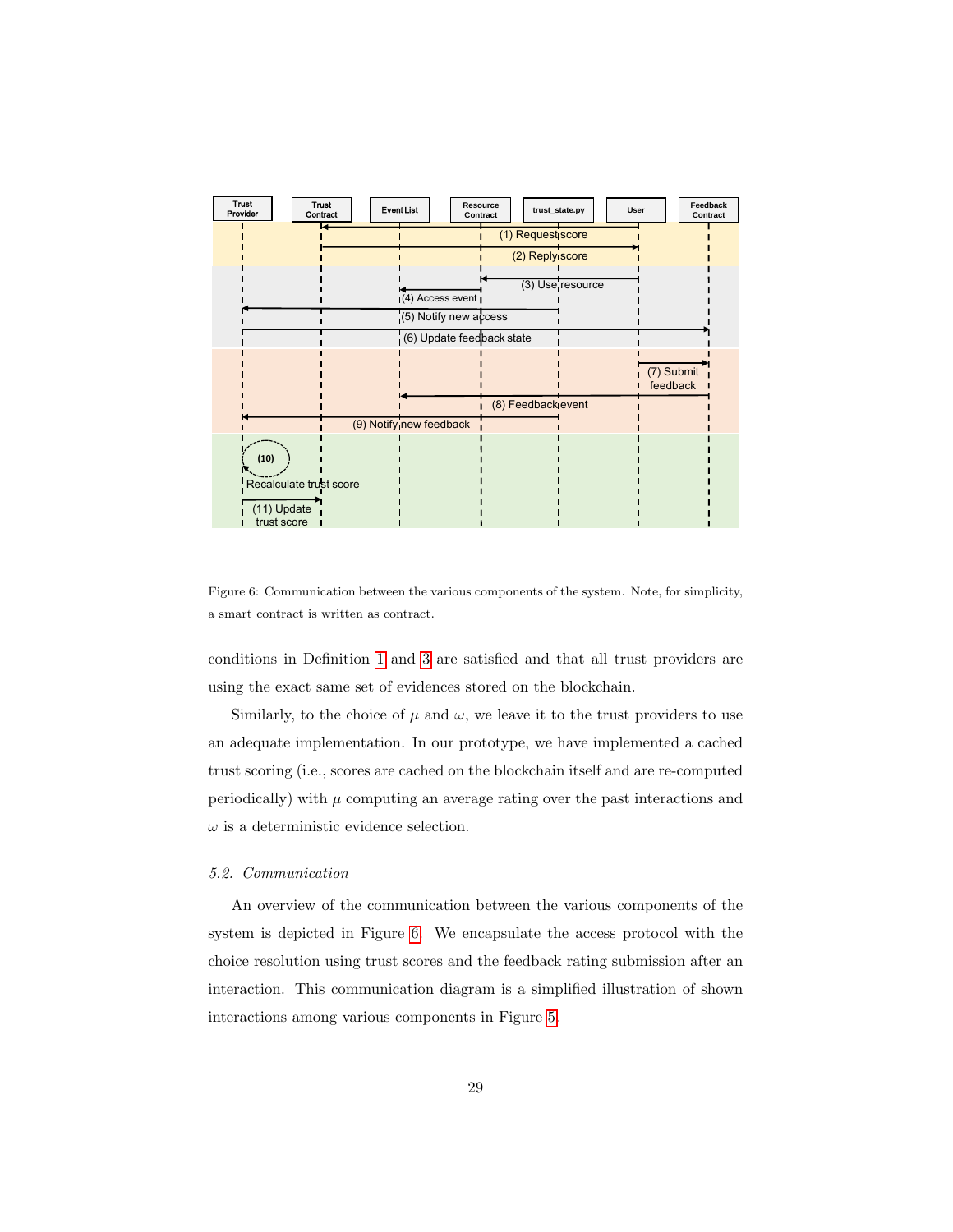The extended communication between the various principals, seen from the perspective of a user who wants to use a resource, progresses as follows:

Step 1: When a user wants to use a resource, they need to choose a broker - whether to use the service provided by an individual (or a group of users). This choice is resolved by querying for the respective trust scores from one or many trust providers. This can be another smart contract or even an off-chain service, if required.

Step 2: The trust provider retrieves a pre-computed score or perform an on-demand trust score calculation. If the request is through a smart contract, the output of this interaction is pushed as an encrypted event using the user's Ethereum account's public key. This ensures that, if the trust provider charges a fee for its service, then only the requesting user will be able to read this output off the blockchain.

Step 3: Once a broker is chosen, the user will request to use the resource. Whether the user will be required to pay for this use or some other access control scheme is used is dependent on the resource provider.

Step 4: Once the resource has been used an event will be generated on the blockchain which will be the the proof of resource use. In Figure [7,](#page-29-0) we show the content of a resource access event.

// Event emitted once a resource is used

event printer\_access (

<span id="page-29-0"></span>address user, address resource, uint uid ();

Figure 7: The content of a resource access event.

Step 5: The maintainers of the feedback state i.e., trust providers, will be notified of the new resource access since the event is broadcasted on the public chain.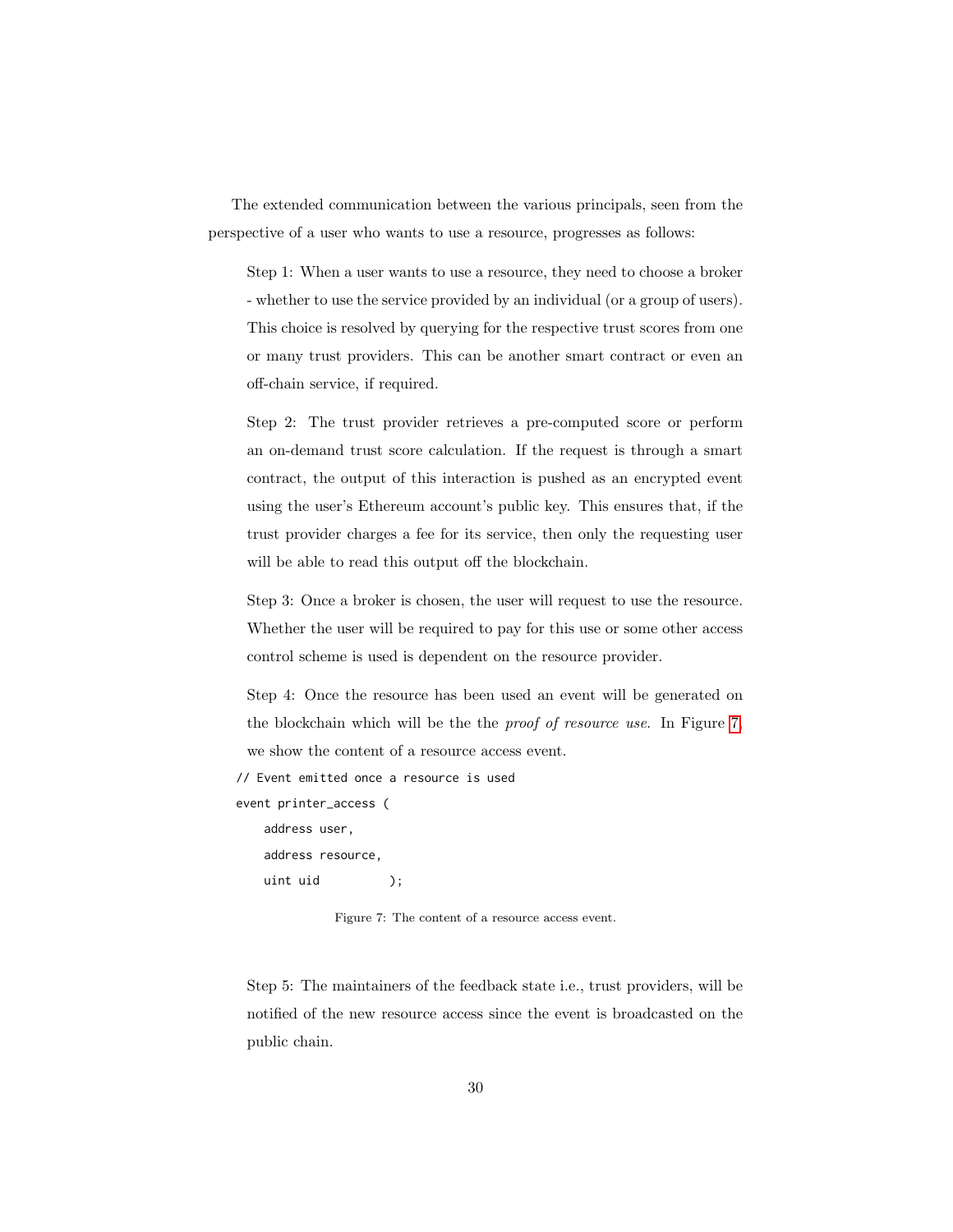Step 6: The trust providers will then update the feedback smart contract on the blockchain to update the feedback state. This transaction must be completed by a registered trust provider and ensures that feedback submitted is attached to a use of a resource.

Step 7: If the user is willing and/or incentivised they can then leave feedback for that resource. This feedback is linked to the access event via the unique id and the user's ethereum account address.

Step 8: The feedback smart contract will validate the feedback using the users address and submitted id. If valid the smart contract will emit a feedback event with the users review. In Figure [8,](#page-30-0) we show the content of a feedback event.

// Event emitted once feedback has been submitted and validated event feedback (

address submitter, address delegator, uint rating, uint uid

<span id="page-30-0"></span>);

Figure 8: The content of a feedback event.

Step 9: Similar to step 5, the trust providers monitoring the events from the blockchain will be notified that there is a new feedback event.

Step 10: Trust providers can then add this verified feedback into their own trust calculations. Whether this is done in real time, batches or on demand is dependent on the individual trust providers.

Step 11: Once the new trust score(s) are calculated the trust providers can update the scores on the smart contract ready for the next user to request them.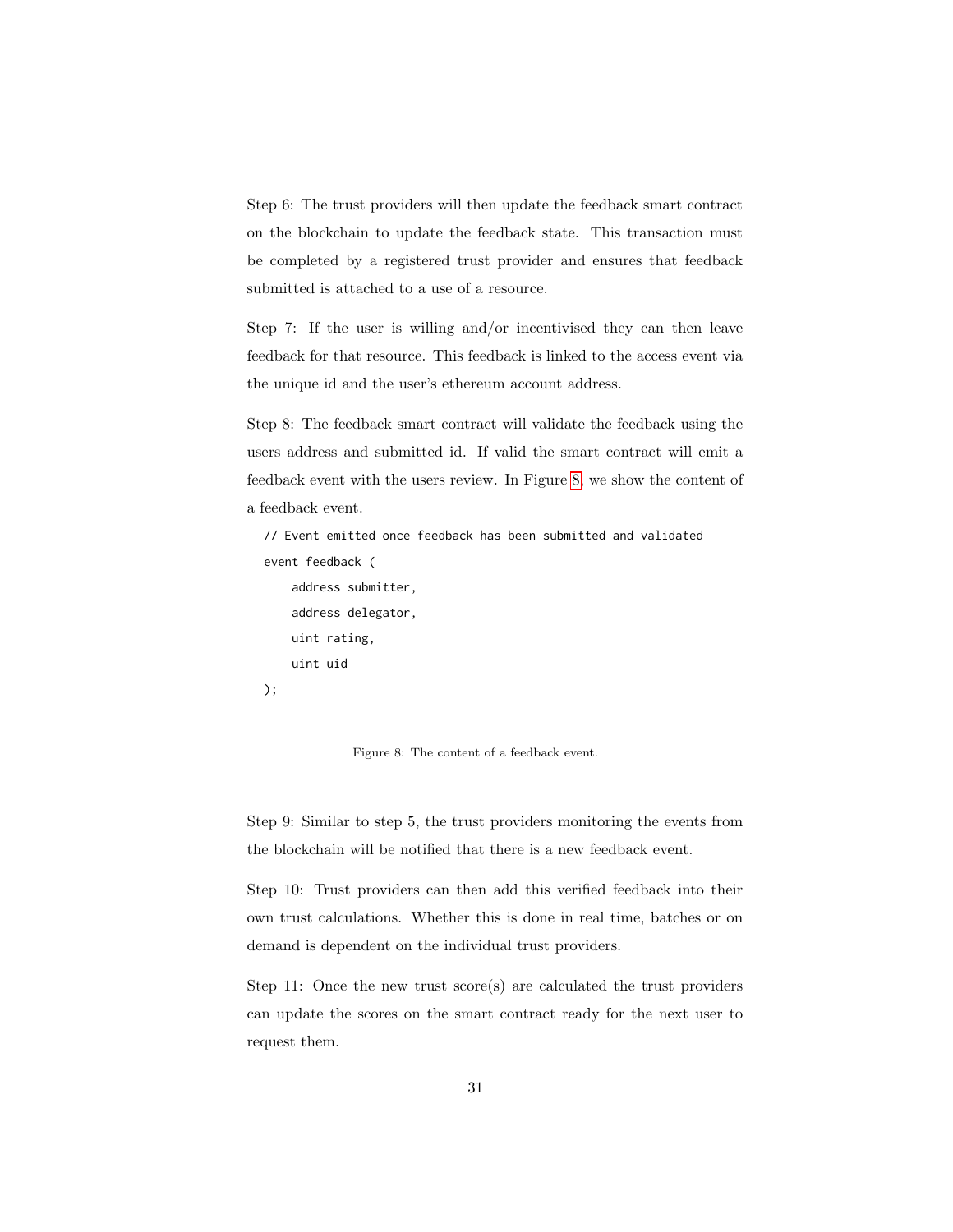It is clear that the system is self-sustaining on the blockchain which we believe is another advantage in addition to the benefits we listed in Section [2.](#page-6-0)

## <span id="page-31-0"></span>6. System evaluation

This section outlines two key evaluations of our system. Firstly, a discussion on how our system guarantees the two properties of our solution. Secondly, we will discuss the results observed when the test implementation was evaluated. The experiments we have conducted, demonstrate the feasibility and performance of our system.

### <span id="page-31-1"></span>6.1. Guarantee of the fundamental properties

Here we recall the two properties (discussed in Section [4\)](#page-12-0) for convenience:

<span id="page-31-2"></span>Property 1. Evidence are accessible to all parties interacting with the system. This means that the sets  $X$ , I and Y are stored on a shared medium  $-$  the blockchain.

# <span id="page-31-3"></span>Property 2. A feedback is always supported by an interaction.

Property 1 is guaranteed through the use of a blockchain. The key features of using a blockchain are, immutability, transparency and decentralised control. This implementation uses a private Ethereum blockchain, forcing the users of the system to identify themselves for access to be allowed. Although there are privacy concerns with the use of a private blockchain, this solution does provide all users with direct access to the access requests, resource interactions and feedback submissions. When any of these actions occur, an event is generated and stored on the blockchain. This creates an immutable digital history of actions performed in the system that any user can verify, fulfilling property 1.

Property 2 is also guaranteed but is not as trivial to prove. The implementation has a component labelled "feedback state" which is owned, maintained and deployed by a trust provider or consortium of trust providers. This component is responsible for monitoring the actions occurring on the blockchain and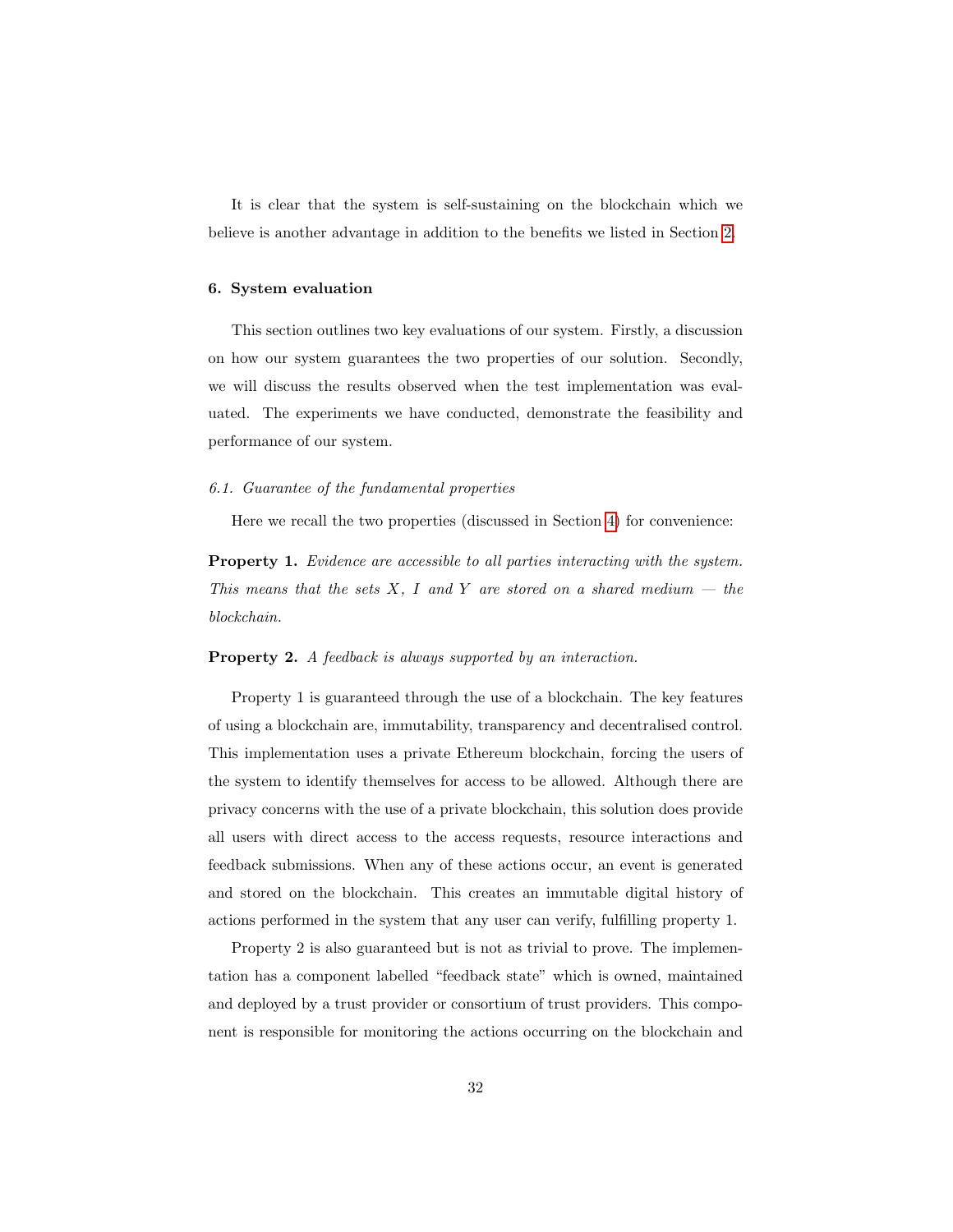maintaining a world state that records what users have had a valid interaction with a resource. This world state is what is used by the feedback smart contract to validate any feedback submission. Each time a user submits a review, the world state is checked to see if that user has had an interaction. If they have, the review is transformed into feedback evidence and stored on the blockchain, if not, the review is rejected and the transaction is reverted. Using smart contracts and a registering/de-registering process, trust providers will ensure that each feedback is linked to an interaction. For a user with  $m$  interactions, they can leave n feedbacks, all of which are linked to a valid interaction. However, using a deterministic evidence selection, only one feedback per interaction will be used to calculate trust scores.

This way, the blockchain will only ever store reviews that has a supporting interaction, hence, guaranteeing property 2.

#### 6.2. Testing environment

To demonstrate the feasibility of our proposed architecture, we have implemented the prototype using a private Ethereum blockchain. Our prototype is built on a Dell Latitude 7490 Notebook with 8 GB of memory and an Intel Core i5 processor. We used the go-ethereum implementation Geth, version 1.10.2, to generate and interact with the blockchain networks. Python version 3.6, with the Web3, version 5.18, library to generate and execute transactions. The smart contracts are written using Solidity, version 0.9, which is a high-level language for implementing blockchain smart contracts.

The testing environment mimicked the system architecture with less nodes operating. The private test network consists of three nodes: a miner and two peers. One peer acts as the resource owner and trust providers, while the other acts as the user requesting trust scores, using the resource and submitting feedback.

The trust providers are also responsible for maintainingy trust.py which is a state maintenence program responsible for updating the feedback state once resource use is detected. Only one *trust.py* program, is executed as there is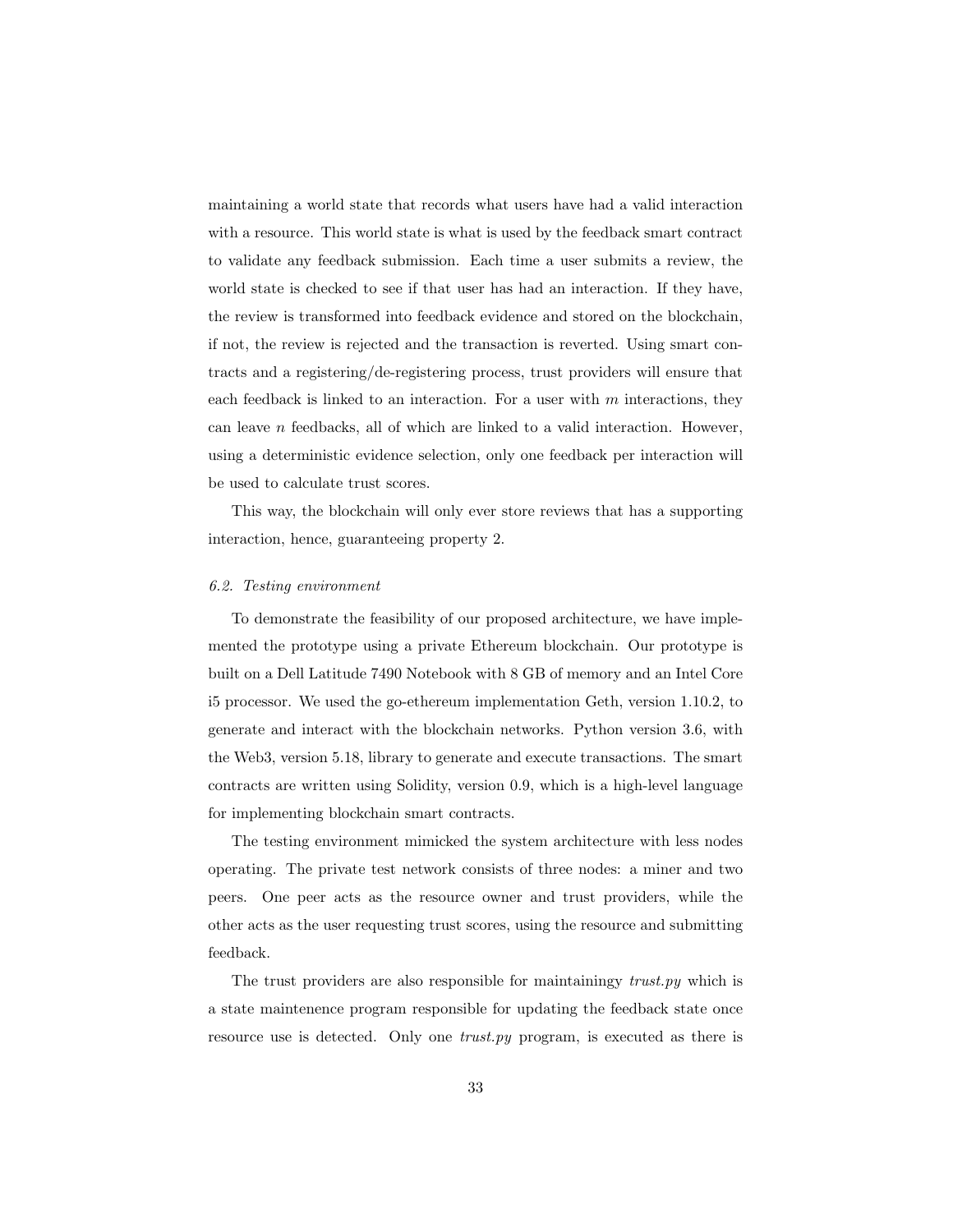only one trust provider in the test network. Trust.py is vital for guaranteeing property 2 for our system, however for testing purposes it is assumed that each feedback is valid, as to get the maximum throughput as a result. With that system set up the benchmark rounds were run as follows:

- Step 1: Test network is setup and the trust score, feedback and printer resource contract are deployed.
- Step 2: A new user account is created for this round of testing.
- Step 3: That user account requests a trust score from the trust contract about the resource. How long it takes to have this trust score returned is recorded.
- Step 4: Simulate accessing the resource 11,110 times so that in the next step each feedback is considered valid.
- Step 5: Generate the workload of transactions for this round. The tests were ran with 10, 100, 1000 and 10,000 transactions in the workload to calculate system performance under different workloads. The time taken for all transactions in the workload to be computed by the feedback smart contract and emit a feedback event is recorded. The cost (known as ether) of each transaction is also recorded.
- Step 6: Repeat steps 2-5 as necessary.

Running the above testing 10 times, for a total of over 111,000 transactions leads to the following results that is depicted in Figure [10.](#page-35-0) Next, we will discuss these results in terms of performance and feasibility. To calculate average block size and block time we ran a test using a workload of 100,000 transactions.

# 6.3. Performance

We note that from a performance perspective the major challenge is the scalability of the user interaction time, i.e., how long does it take for a user to submit requests to this system and receive confirmation that there request has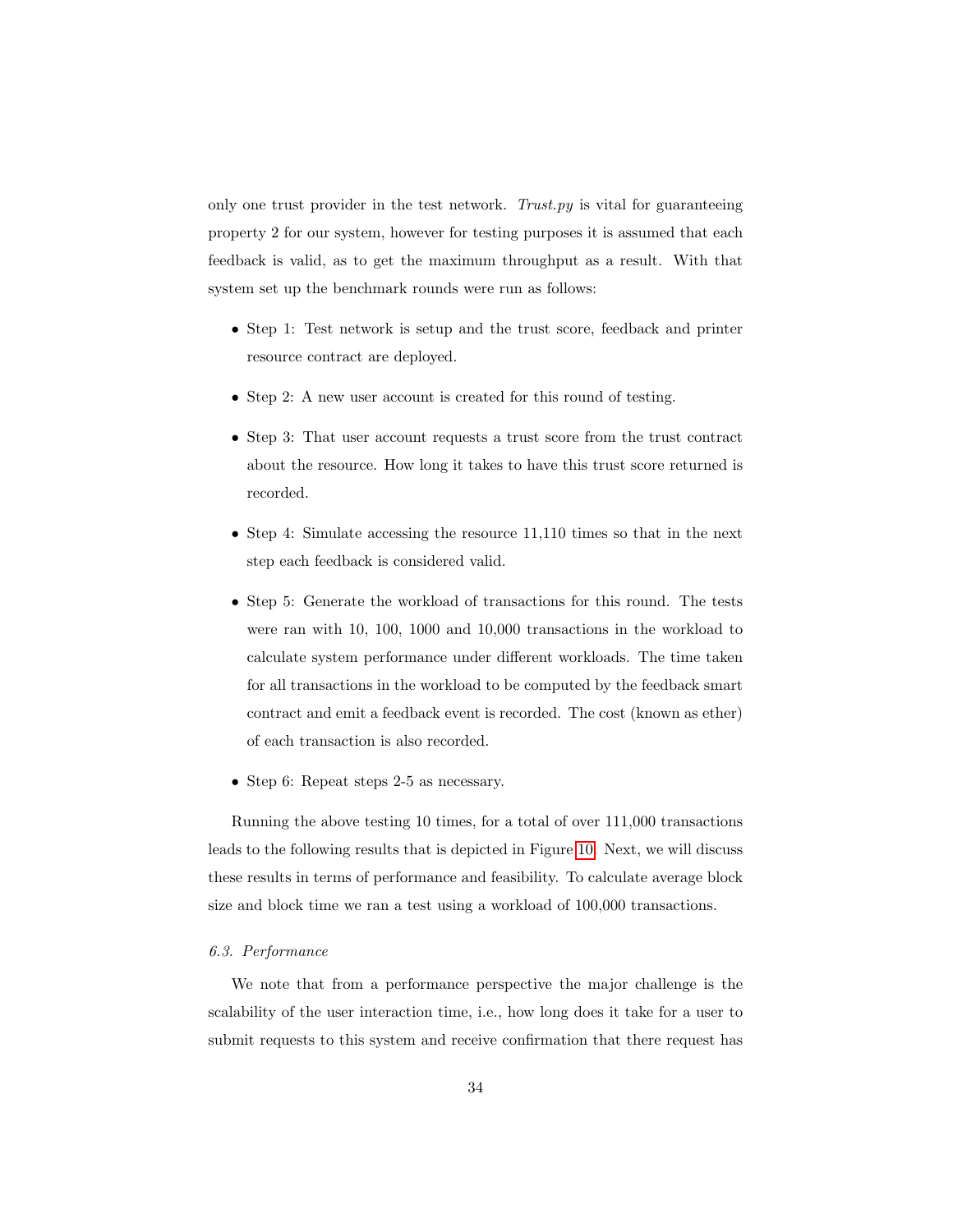

<span id="page-34-0"></span>Figure 9: Transaction times for accessing a trust score and submitting feedback

been served (i.e., steps 1-2 and steps 7-8 of Figure [6\)](#page-28-0). Below, we discuss the transaction times and costs for, (1) a user requesting trust scores, and (2) a user submitting feedback to the system as well as (3) our systems average block generation time and number of transactions per block.

## 6.3.1. Transaction times for accessing trust scores and submitting feedback

Figure [9](#page-34-0) shows the results from running throughput simulations on our system where a user requesting a trust score from the trust provider and submitting feedback to the system. It can be seen that as work load increases so does the throughput of our system up to about 1000 transactions in the workload. This implies that while the workload is under 100 transactions per second the response time will be near instant. When the workload is small the throughput is reliant on the block size and block mining time. It can be seen that the transactions per second (tps) improves significantly once the workload increases and saturates around 1500 transactions with 37 tps. Submitting feedback follows the same pattern as accessing a trust score however we see a slightly higher saturation point at just over 60 tps. We believe this is because the complexity of the feedback state is handled off chain by trust providers and so the feedback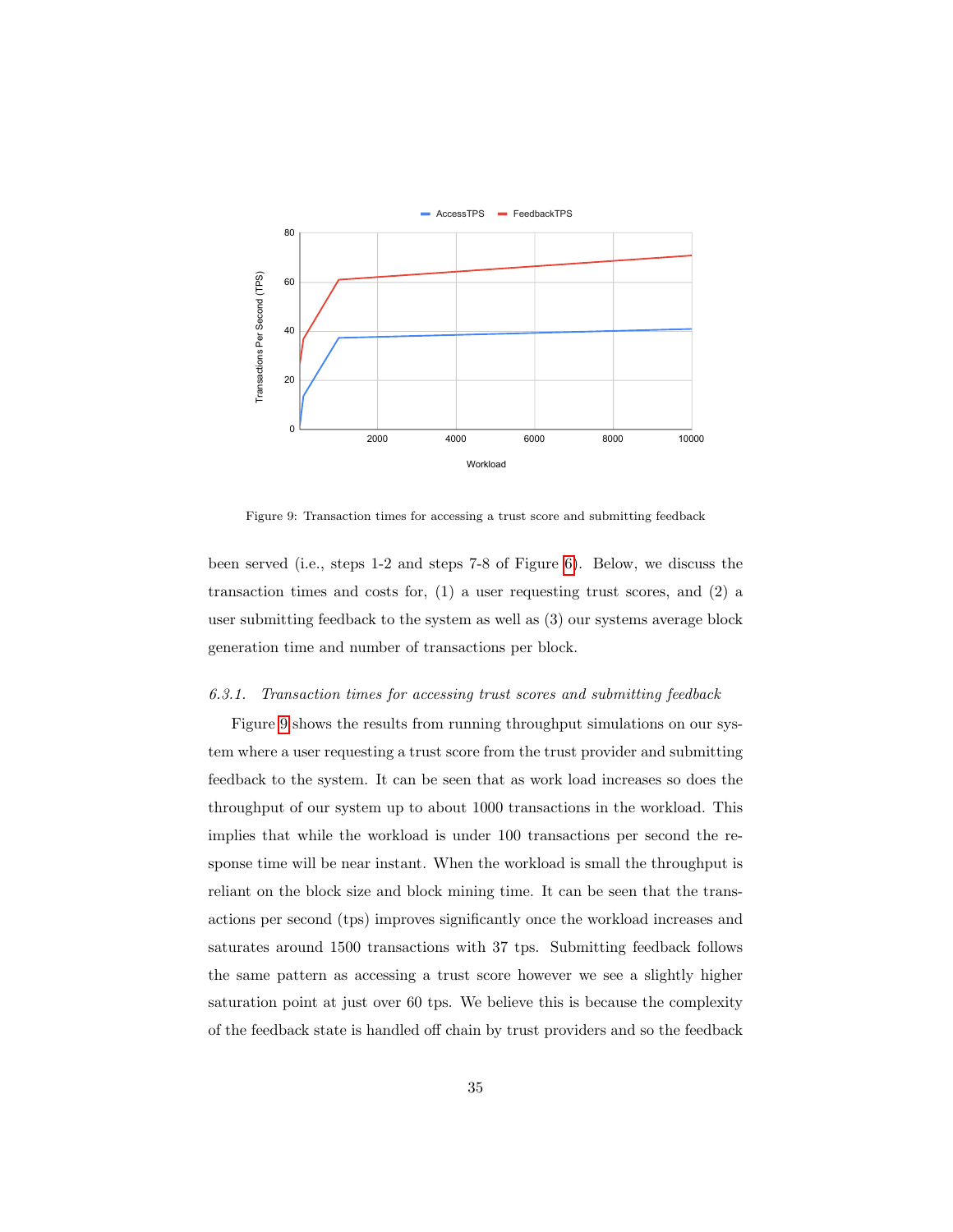

<span id="page-35-0"></span>Figure 10: Gas costs for accessing a trust score and submitting feedback

transaction simply needs to do one check and emit an event, while the access trust score requires the transfer of a specific amount of ether.

#### 6.3.2. Gas costs for accessing a trust score and submitting feedback

Figure [10](#page-35-0) shows the gas cost in our system for accessing a trust score and submitting feedback. The results indicate that the gas cost increases with workload but the increase is minimal and in a production network would not be noticed by regular users. This allows the gas cost to remain functionally stable, only increasing by a small margin and this is due to dynamic gas pricing by the miner. In other words, as network traffic increases the miner will charge a larger transaction fee resulting in a more expensive transaction for the user. For ease of reading the gas cost for accessing has been multiplied by a scalar of  $10<sup>4</sup>$ .

The gas cost for submitting feedback also increases with workload and will be noticed by users. This is because this transactions reads the state as well, to validate the feedback but then must also emit an event, so as workload increases miners will raise the transaction fee and gas cost which reflects to increase in the cost of the transaction.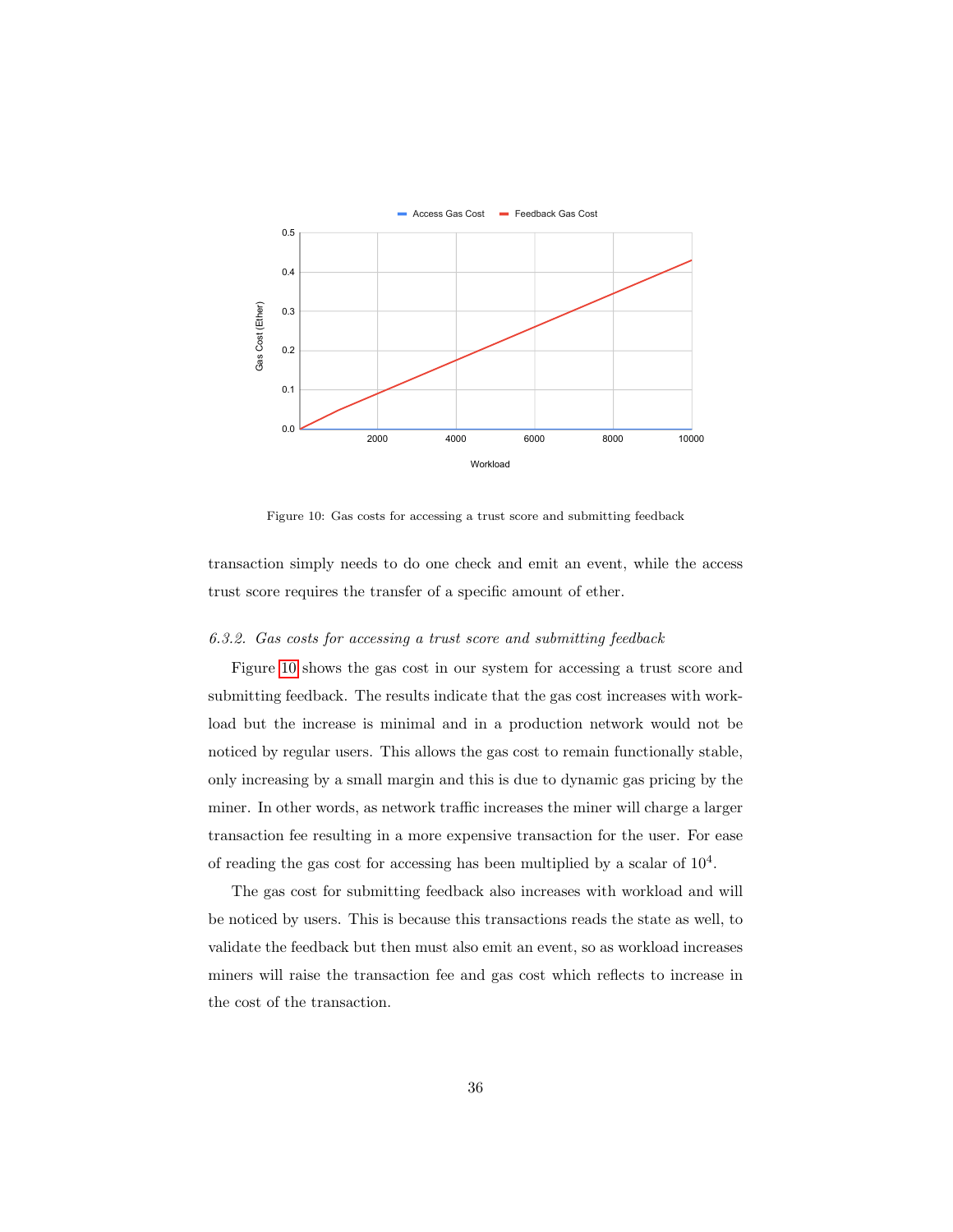

<span id="page-36-0"></span>Figure 11: Block generation time and average number of transactions per block

# 6.3.3. Average block time and number of transactions per block

Figure [11](#page-36-0) shows the time to generate blocks and the average number of transactions in a block under different workloads. In order to calculate average block time we simulated the same workloads (10, 100, 1000, 10000) as our results above and recorded how long it took each block to be generated and how many transactions were in that block. Our system makes use of Ethereum's ethash consensus algorithm which will dynamically change the difficulty of the hash puzzle based on current mining power. Ethereum tries to maintain an average block time of 12 seconds and our results follow this pattern. Block size and in turn number of transactions in a block is based on total gas limit which for our tests was set to maximum, allowing up to 5000 transactions into a single block when the workload demands are high. We notice that when the workload is small the number of transactions in a block is equal to the workload i.e., when the workload is 10 the number of transactions in a block is 10, same for 100 and 1000. This is because our feedback and access transactions are designed to be simplistic, requiring less gas and ultimately allowing more transactions into a single block thus increasing our system throughput.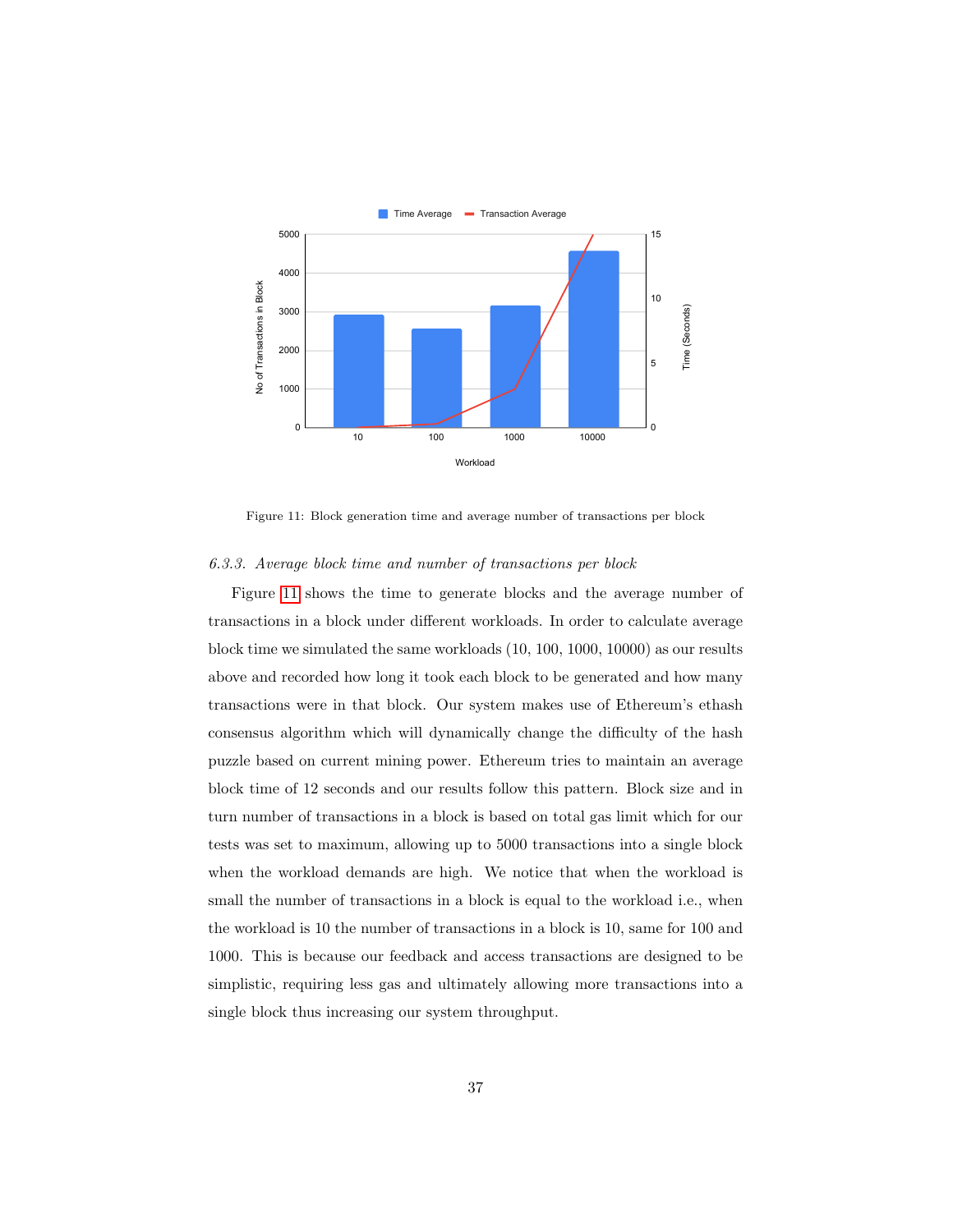#### 6.4. Feasibility and comparison

The achieved results indicate that our system is able to handle large amounts of transactions in a reasonable amount of time. The critical transaction from an end user's perspective is how long it takes to retrieve trust scores and for this purpose our system can be configured to perform this task within a few seconds. The throughput also continues to improve as the workload gets larger indicating that even when the system is performing under stress, accessing the trust scores is still on a scale of seconds. The other key result is how long it takes for feedback to be submitted and accepted. As this function produces an event it is more expensive via gas cost, but this can be alleviated by incorporating a reward system for honest users providing feedback. Lastly, we can compare a part of our solution (i.e., how quickly a feedback/evidence can be verified) to an existing trust based evaluation system [\[22\]](#page-53-0), called social-chain. Note, proposal [\[22\]](#page-53-0) is based on a different consensus algorithm compared to ours. Proposal [\[22\]](#page-53-0) claims that they can handle 1 evidence per second whilst guaranteeing decentralisation, our system currently simulating at around 70 feedback events second with higher workloads. This is a significant improvement and since our system is using Ethereum there is evidence that the system could be easily deployed on a public blockchain e.g., the Ethereum main net.

For results that show similar trends but for delegated access control, we refer to our previous work in [\[11\]](#page-51-3).

# <span id="page-37-0"></span>7. Discussion on adversary model and attacks

In this paper, we assume that the communication occurs over secure channels. Therefore, protocol attacks, e.g., Man-in-the-Middle (MITM), are out of the scope of this paper. There may be different kinds of attacks possible in such a scenario [\[23\]](#page-53-1). Of more interest to us are attacks specific to trust systems. Attacks on trust systems are generally carried out by hostile actors within the trust system. These can fall into three categories, (i) trusted entities switching to bad behaviour after a period of good behaviour, (ii) entities making false rec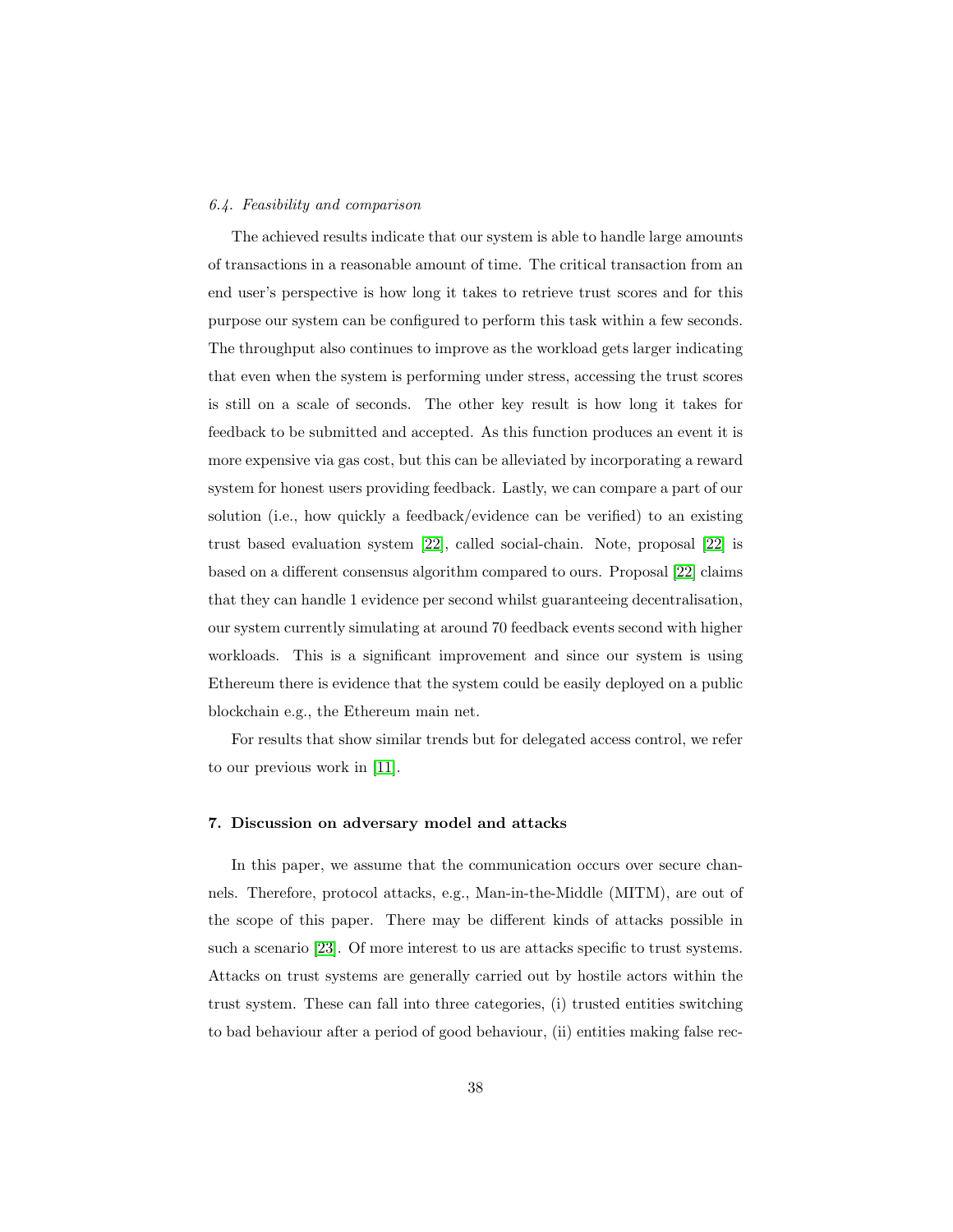ommendations, and (iii) a trust provider giving a false response to an enquiry by a user [\[24\]](#page-53-2). Most previous work focuses solely on the first two and not the latter, typically because such systems feature only a single trust provider and trust in it becomes a basic assumption. Our system does provide some protection against a hostile trust provider, but before considering that issue we will examine some of the more typical attacks [\[25\]](#page-53-3) [\[26\]](#page-53-4) [\[27\]](#page-53-5) [\[28\]](#page-53-6). These include:

- Opportunistic service attacks: A malicious node provide good services to increase the trust value held for it. Then it performs malicious activities.
- On-off attacks: This can also be seen as a random attack. In this attack, a malicious node performs good and bad activities randomly to avoid being labelled as a low trust node.
- Collusion attacks: Multiple hostile actors collude to give misleading feedback.
- Sybil attacks: A single hostile actor creates several accounts exploiting multiple identities to provide misleading feedback.

Opportunistic service attacks and on-off attacks are examples of an entity using an acquired trusted reputation to achieve a position from which to carry out hostile activities. Collusion and sybil attacks both may make use of goodmouthing (where the feedback given intentionally over-rates the value of an interaction) or bad-mouthing (where the feedback given intentionally underrates the value of an interaction). Collusion attacks are where a number of system entities launch good-mouthing or bad-mouthing attacks in concert. A sybil attack is similar, but is where a single system entity creates multiple clones of itself to launch good-mouthing or bad-mouthing attacks.

Some basic features of our proposal should be noted in considering how our system inhibits various forms of attacks. The first of these is that trust providers will only take feedback into account when that feedback is present in the blockchain and linked to a record of an actual interaction. This is unlike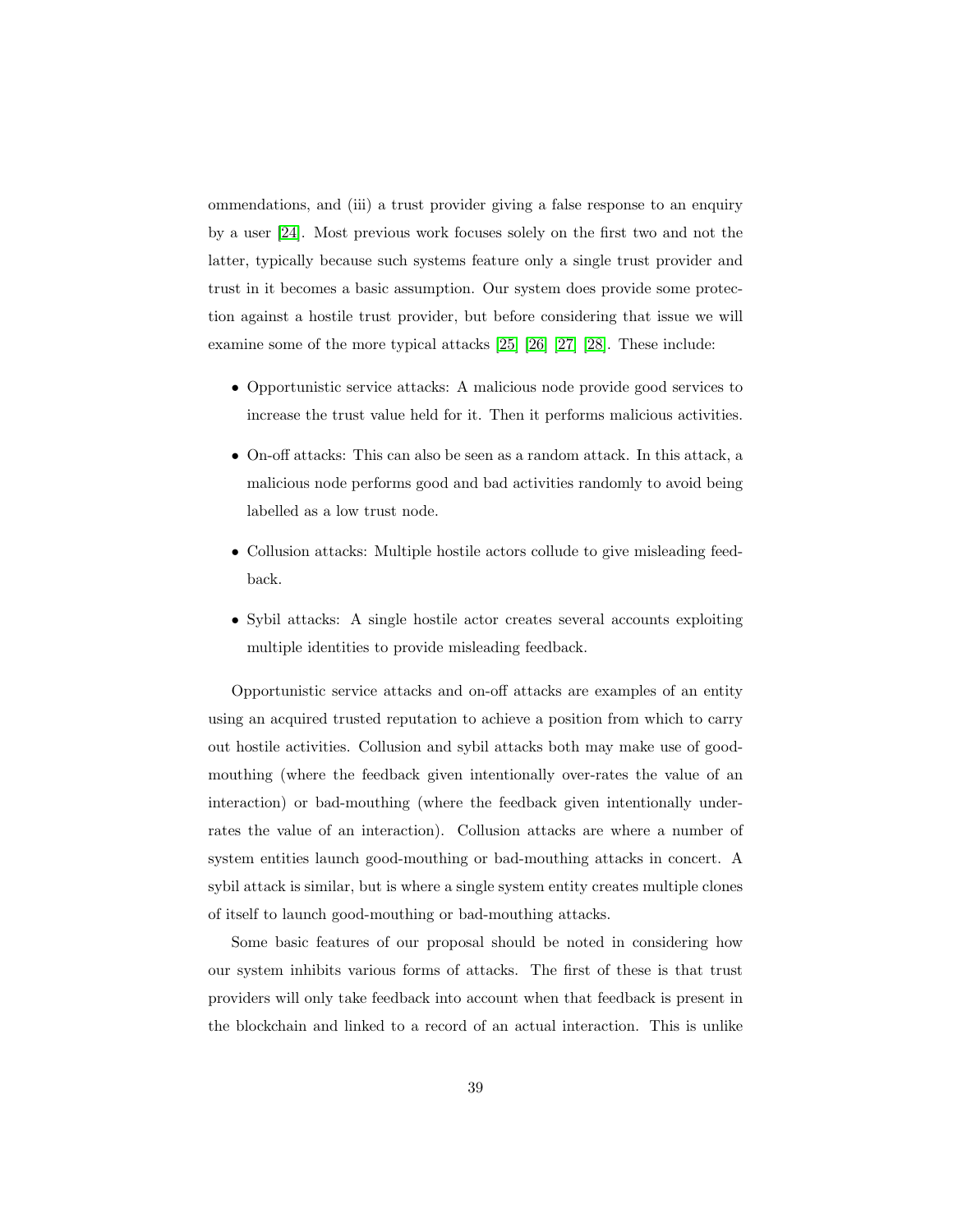many other systems, where a recommendation can be given even if no actual interaction has taken place. Trust providers in our system can be certain that an interaction has occurred. Second, in the applications that we envisage for our system, payment is required. This means that hostile entities have to expend financial resources to make false recommendations. The recommendation itself is free, but can only be made after a non-zero cost interaction. In most systems, there is no resource cost to making a recommendation. Finally, feedbacks are time-stamped, allowing trust providers to determine when, and with what frequency, feedbacks are given and whether there are any unusual patterns (e.g., spikes) in feedback provision.

These features make it more difficult for hostile entities in our systems to conduct good-mouthing and bad-mouthing attacks. In the case of bad-mouthing, the hostile entity would have to interact with, and pay for a service from, the entity it wished to bad-mouth. In many other trust systems, there is no way of ensuring that an entity providing a low recommendation has actually interacted with the service provider. This is not as effective a deterrent to good-mouthing, as the recommender and service provider may likely be in collusion and can arrange for a return of funds, but having to arrange for reimbursement adds to the complexity of the attack. In the case of both good and bad-mouthing, these attacks often occur in a short span of time, attempting to overwhelm the genuine feedbacks. The time-stamping of recommendation reports on the blockchain allows these unusual spikes to be detected and discounted. The number of feedback reports made by a particular recommender can also be seen. If a recommender makes a series of low feedback reports about a service provider, the trust provider could ignore such reports on the basis that a genuine user would not continue to employ a poor service provider and such reports are likely an instance of bad-mouthing.

Bad-mouthing and good-mouthing from a single entity are unlikely to have much effect on the trust value returned by a trust provider for a service provider. A successful instance of such attacks requires multiple recommenders if the service provider's reported trust value is to be affected. Hence, the employment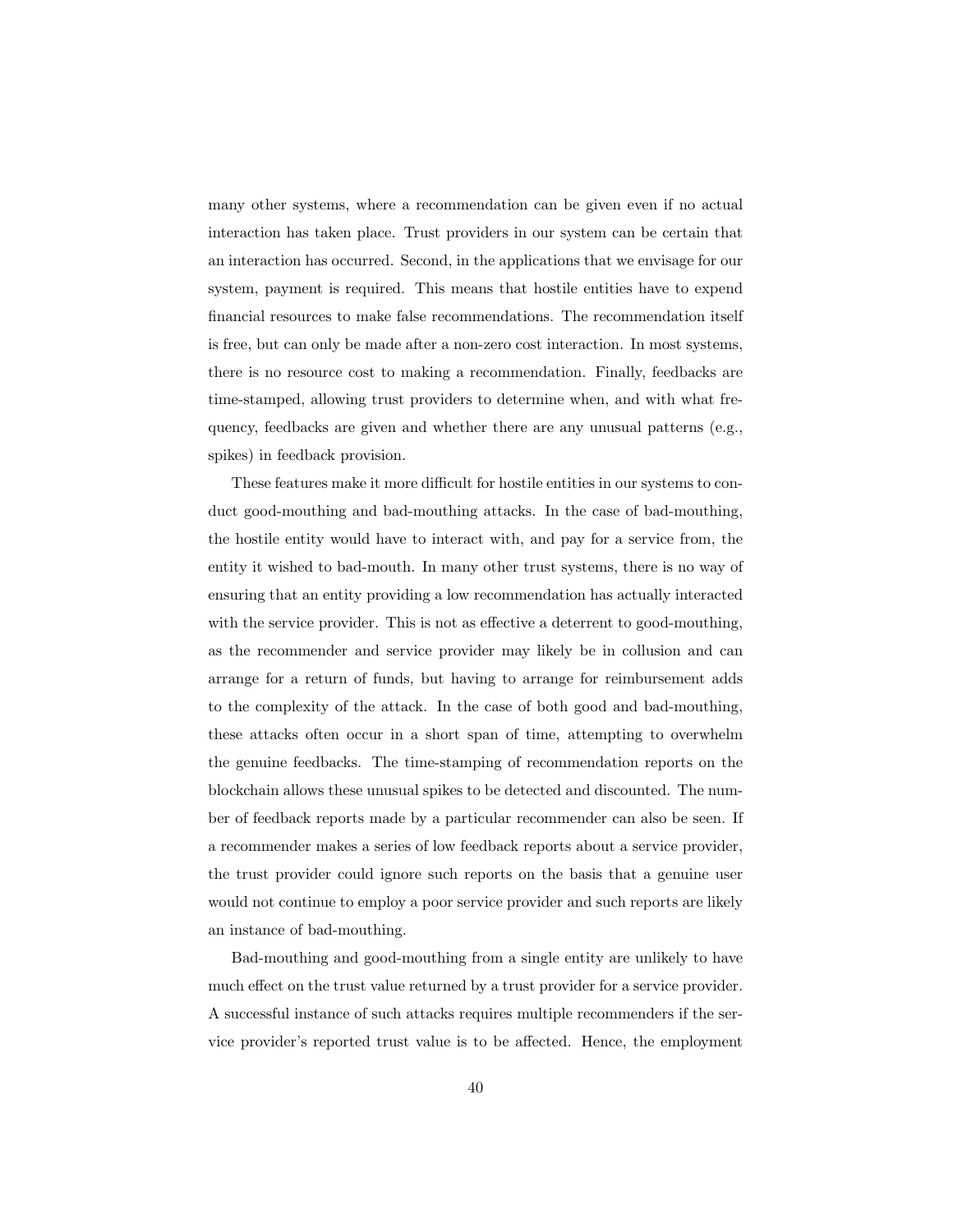of sybil and collusion attacks. In the case of a sybil attack, it is likely that the hostile (cloned) respondents would only interact with the target entity. This can be detected by the lack of presence on the blockchain of any other recommendations from these entities. Even if the cloned entities do make other recommendations, these will likely be within a very short space of time, as the maintenance of these identities, in an active state, by the initial hostile actor, is unlikely. This especially true if all recommendations made by an entity in its short active lifetime are negative. While collusion attacks may involve entities with a longer active lifetime than sybil attacks, they again tend to occur in short time periods. An unusually large burst of negative feedbacks is easily detectable by the trust providers in our system.

An opportunistic service attack is very hard for any trust system to detect if it is aimed at a single user. However, if all recent feedback for a particular service, from all recommending entities, including those with extensive lifetimes of active behaviour, are negative then the trust provider is able to conclude that the service provider has turned hostile. Note that in many distributed trust systems, a single poor interaction, even if it was the most recent one, would have limited effect on a recommendation. In our system, due to the recommendations being time-stamped, the pattern of behaviour of service providers across multiple users is visible. By looking at the number of users reporting, the trust provider can make a decision about whether this is a collusion attack or an opportunistic service attack. On-off attacks are likewise hard to detect for most trust systems and our system will also struggle to detect one. At best, the time-stamping of feedback may allow the trust providers to detect a pattern of switching between good and bad behaviour.

Much of the above discussion would apply to centralised trust systems (i.e., ones where individual interaction reports are made to a central trust manager, which can be queried for recommendations) [\[29\]](#page-53-7). While centralised trust systems, in general, cannot rely on a genuine interaction having occurred, or attackers needing to expend funds to access a service before making a recommendation, centralised trust systems are aware of the time at which a report of an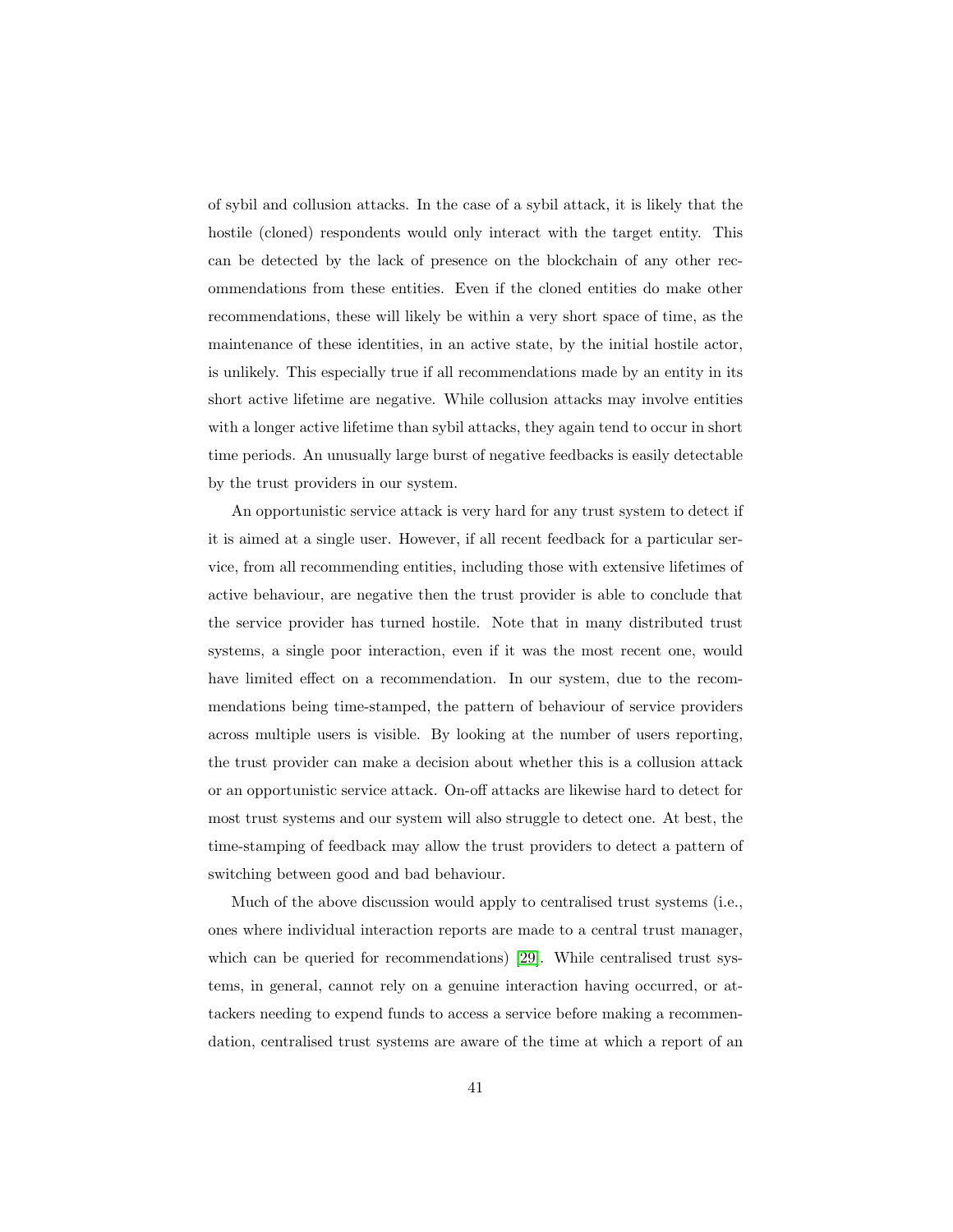interaction was made. This is, as noted above, very useful in detecting certain forms of attack. Our system delivers this without the drawbacks (single point of failure, etc.) of a centralised system, while guaranteeing that an interaction has occurred. More than this, our system allows for the existence of multiple trust providers, which users can choose between. Users in our system can audit trust provider performance, as the users also have access to the individual trust reports, something not true in most centralised trust systems. In summary, our system is both decentralised and provides transparent data to both the users and the trust providers to enable them to come to decisions.

This extra availability of information helps protect the system against hostile trust providers, something most previous work does not address. As the users are able to access the trust reports directly from the blockchain they can evaluate the trust provider responses if they wish. In most trust systems that rely on a third-party trust manager, users have very little, if any, opportunity to verify the veracity of recommendation values. Users in our system can also avail themselves of multiple trust providers to determine the likely veracity of responses. Therefore, our system, both by providing increased access to information and the potential for multiple trust providers, gives some protection against hostile trust providers, an issue not dealt with by other systems [\[30\]](#page-54-0).

Note that our system allows not only the trust providers but the general system users access to the recommendations. This potentially allows for new and interesting interactions between the users and the trust providers, e.g., users specifying which feedback trust providers are to use in calculating reported trust values. This could be on the basis of the identity of the entities providing the feedback, the time period in which the feedback was made, or the exact service being provided. While most distributed trust systems also allow such choice, they require the users to do the calculation. Here the calculations are carried out by the dedicated trust providers.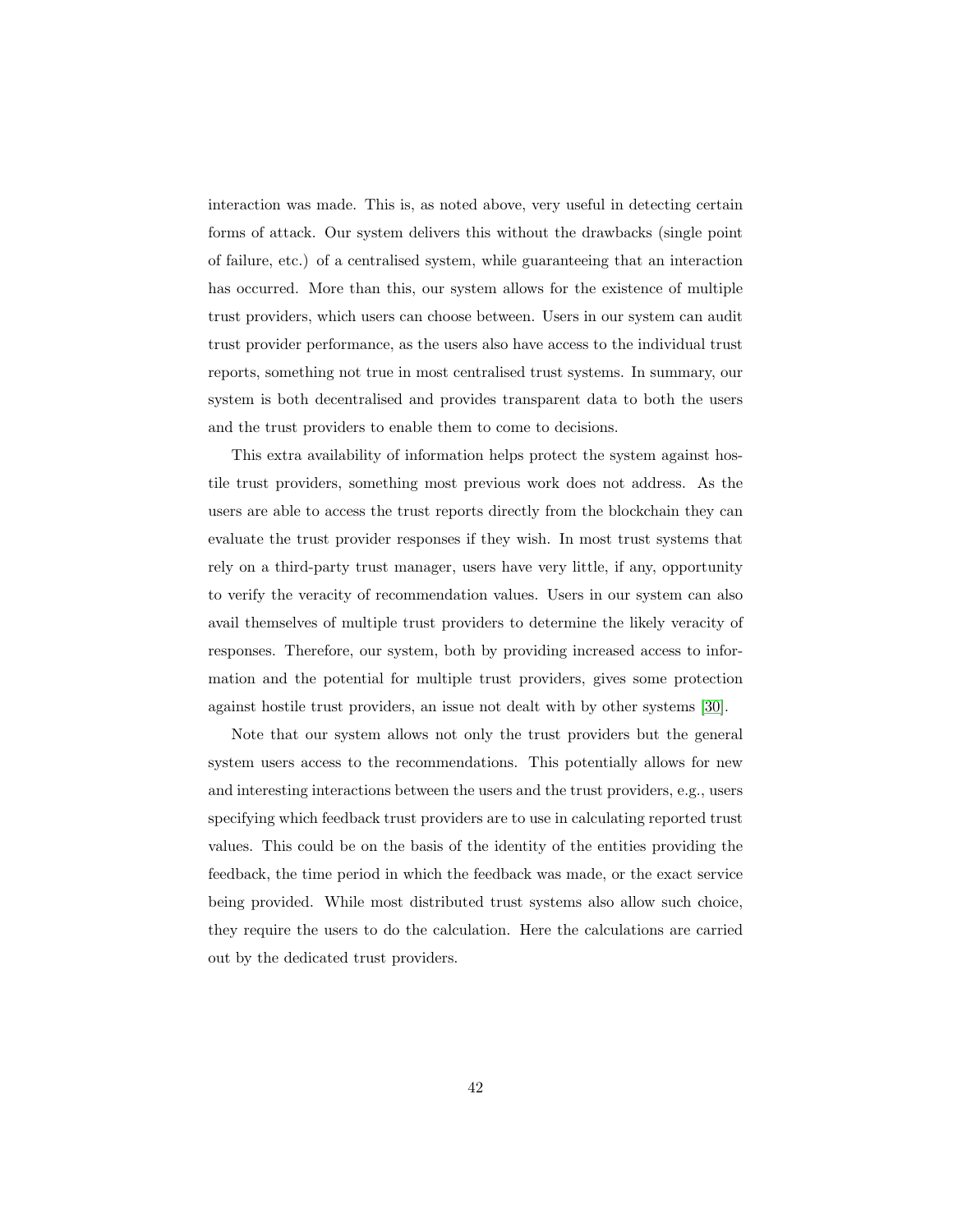# <span id="page-42-0"></span>8. Related work

Trust is of interest to many areas, including physiology, sociology and computer science, just to name a few. There is no universally accepted definition for trust [\[31\]](#page-54-1) and the interpretation can range from philosophical semantics to technical implementation, and everything in between. For instance, trust can be referred as to the honesty, truthfulness or even the reliability of a trustee. It always varies depending on the context and the targeted use. Trust and reputation in information and communication technologies are prime factors for successful communication between two entities. The notion of computational trust dates back to the early nineties. Since then, trust has been widely discussed, formalised and quantified [\[32\]](#page-54-2) [\[33\]](#page-54-3).

The notion of trust originates from social interactions. From the point of view of the social sciences, it integrates the idea of social influence. This comes from the characteristics and behaviour of an individual and can be measured as the honesty, cooperativeness and their willingness to offer help within a social group. There are wider definitions for describing trust in social sciences. In psychology, trust represents a belief that says that a trusted person will do what is expected [\[34\]](#page-54-4). This defines the aspect of trust from an internal phenomenon (of a person) that helps to maintain a normal relationship between individuals. Rousseau et al. [\[35\]](#page-54-5) discuss trust as "a psychological state comprising the intention to accept vulnerability based upon positive expectations of the intentions or behaviour of another". Other philosophical variants [\[36,](#page-54-6) [37,](#page-54-7) [38\]](#page-55-0) of trust exist in the social context but most of those definitions revolve around the notion of belief, expectation and goal. In contrast, Lewis and Weigert [\[39\]](#page-55-1) discuss the notion of experience within a collective social group. In this setting, an observation becomes an evidence which leads to expectation. This is the fundamental approach to trust that we follow in this paper.

In the area of computing and information technology, the notion of trust is used in different areas including networking, security, artificial intelligence, human computer interaction and e-commerce, just to name a few [\[1\]](#page-50-0) [\[40\]](#page-55-2). There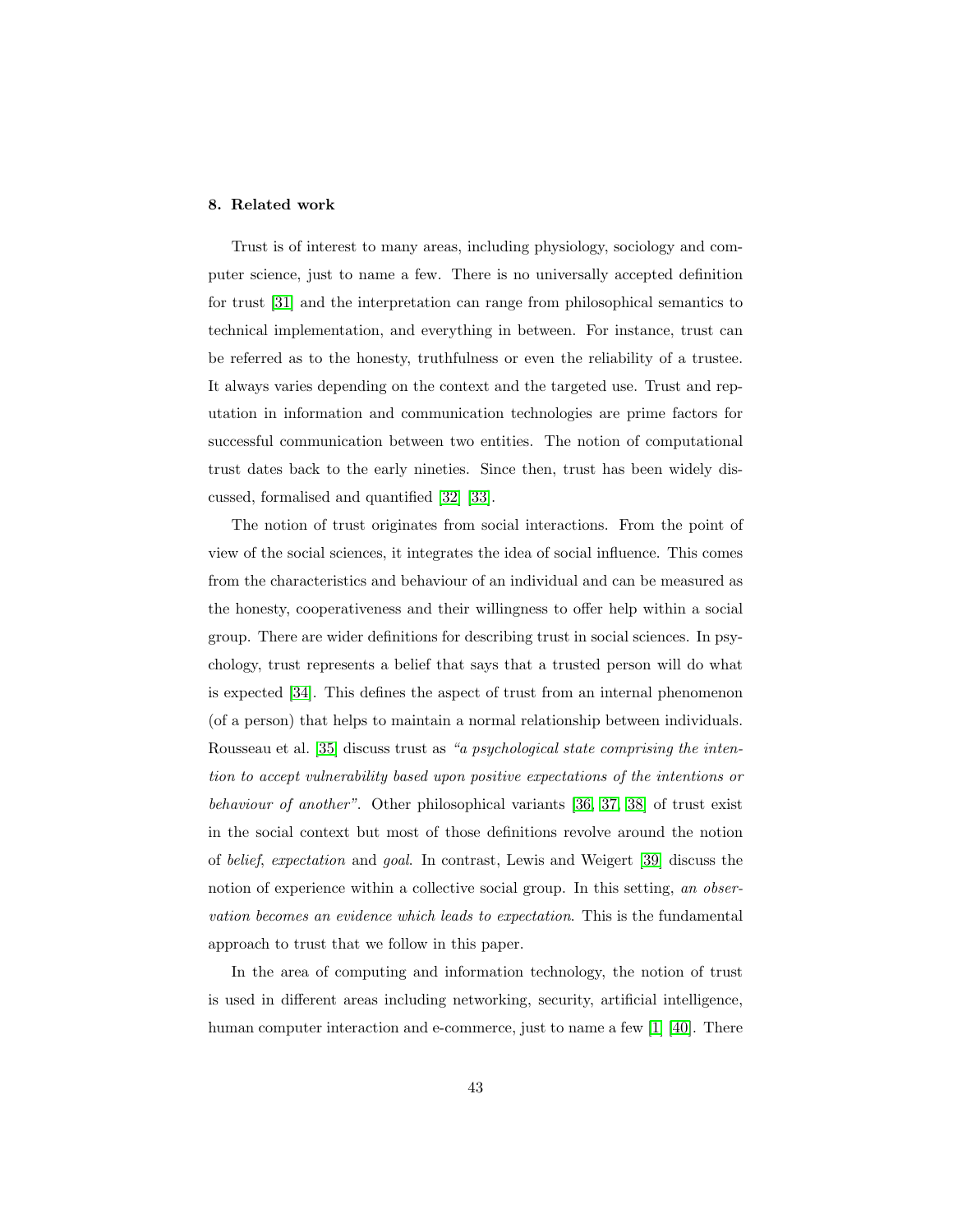have been many works that discuss trust management models. It can be noted that the trust score can be captured in various ways and based on the score computation, different design choices can be made [\[41\]](#page-55-3) [\[42\]](#page-55-4). The core concept of trust in computing systems is derived from the social sciences. In general, trust can be decomposed into various aspects e.g., device trust, entity trust and data trust [\[43\]](#page-55-5). Cho et al. [\[44\]](#page-55-6) define trust as a subjective belief about whether an agent will exhibit behaviour reliably in a particular context with potential risks. The belief is based on learning from past experience to maximize utility (or minimize risk).

The notion of subjective belief has been well studied in other works as well [\[45,](#page-55-7) [46\]](#page-56-0). The formal definition of trust in social sciences extends to computer systems. For instance, Kimery et al. [\[47\]](#page-56-1) discuss trust for online systems. Trust is defined as "a consumer's willingness to accept vulnerability in an online transaction based on their positive expectations regarding an e-retailer's future behaviors". This definition denotes the predicted behaviours of the users in an online system. Similarly, Cynthia et al. [\[48\]](#page-56-2) define trust as "an attitude of confident expectation in an online situation of risk that one's vulnerabilities will not be exploited". In both cases, a user computes a belief to measure the reliability of services to maximize utility or minimize risk. In this case, the user employs computed belief (i.e., trust) to resolve choices between multiple services.

Artz and Gil [\[49\]](#page-56-3) define trust based on reputation. Reputation is defined as "an assessment based on the history of interactions or observations, either directly with the evaluator (personal experience) or as reported by others (recommendations or third party verification)". Since we assume evidence-based trust, reputation building is closely related to our work, but we take a more objective approach. That is, reputations are linked to proven interactions and are objectively verifiable by all involved parties.

In [\[16\]](#page-52-1), one of the earliest important works on trust in ICT, a trust-based framework is defined based on subjective logic. This framework explicitly considers uncertainty during trust evaluation. The arguments of subjective logic are called opinions. An opinion is denoted as  ${}^A\omega_X$ , where A is the source of the said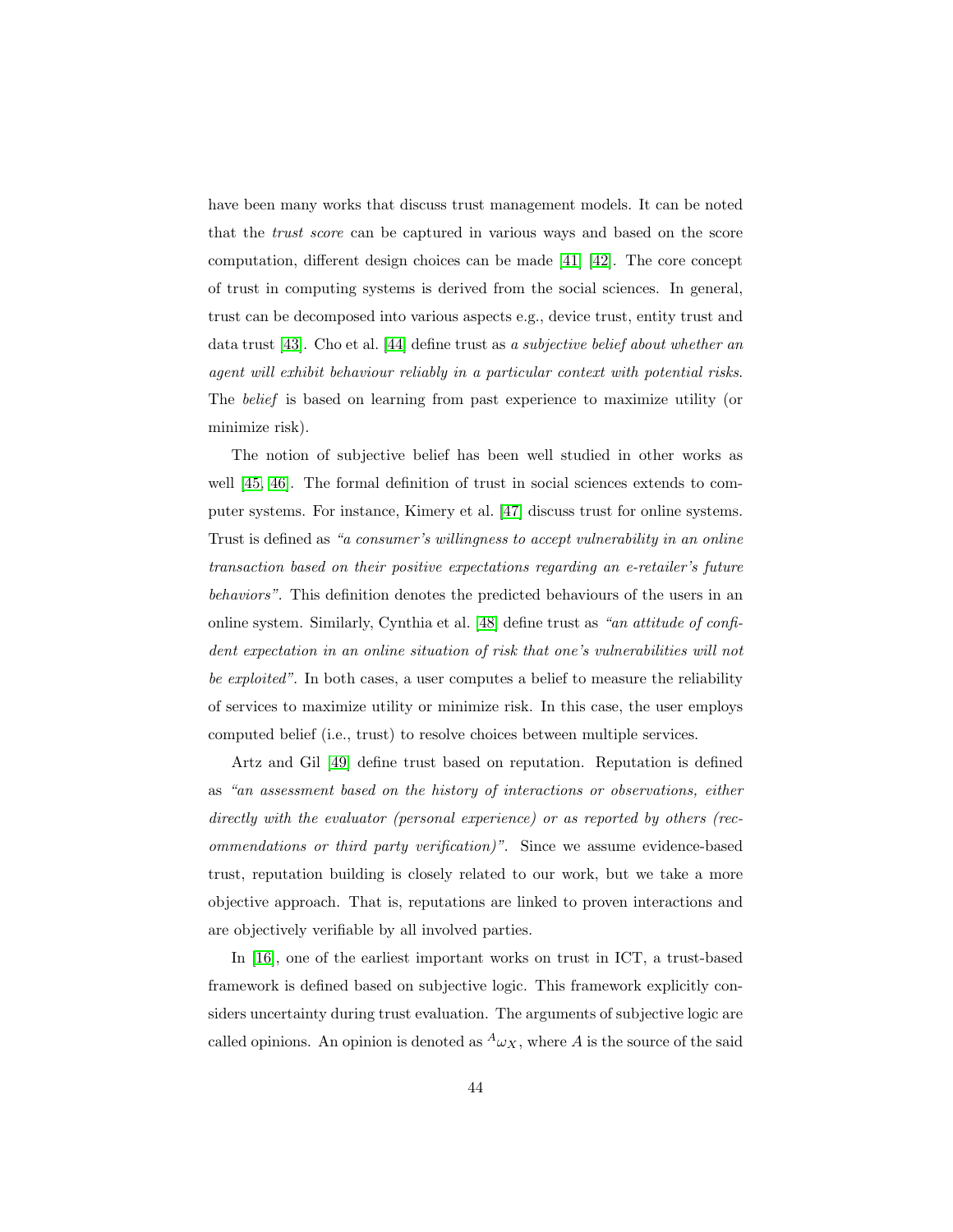opinion and X represents the state of the variable in which the particular opinion exists. Each opinion in subjective logic is equivalent to the binomial opinion of the beta distribution function. These functions are employed to calculate the success rate of an event based on the previous knowledge of interactions.

More recently, considerable attention has been devoted to the management of trust frameworks. For example, Sharma et al. [\[50\]](#page-56-4) present a generic framework to manage trust considering qualitative and quantitative parameters. In this framework, the trust management encompasses multiple phases that are dedicated to different activities. No implementation is given to support the framework. Moreover, no contextual information is taken into consideration for trust computation. Aied et al. [\[51\]](#page-56-5) propose a context-aware and multi-service trust management system that uses past experiences of interactions when calculating the trust value. The proposed solution takes into consideration the various resource capabilities of the interacting entities in a heterogeneous environment in order to establish a community of trusted elements that respect the objectives of the operation of a set of collaborative services. The trust management system is controlled and governed by a trust manager. A simulation-based experimental study is conducted to show the performance of the proposed system in managing trust and enforcing collaboration between the nodes. This approach employs a centralised trust manager, with all the known disadvantages of that approach. The proposal is also limited in scope, being specifically targeted at co-operative services. Further, it is difficult to see how the approach could be extended to more general services. Wang et al. [\[52\]](#page-56-6) present a distributed trust management mechanism for large-scale systems. The authors extract three basic elements namely, service (i.e., defines the role of the trust management system), decision-making (i.e., making a decision to deliver a service) and self-organising (i.e., selecting a decision by the trust management system), of trust management and then, based on a service model, a trust management framework is established for the system. In this work, a fuzzy-based approach is employed for trust value calculation. In [\[53\]](#page-57-0), each device evaluates trust for a limited set of devices that holds the same interest using both direct observations and indirect recom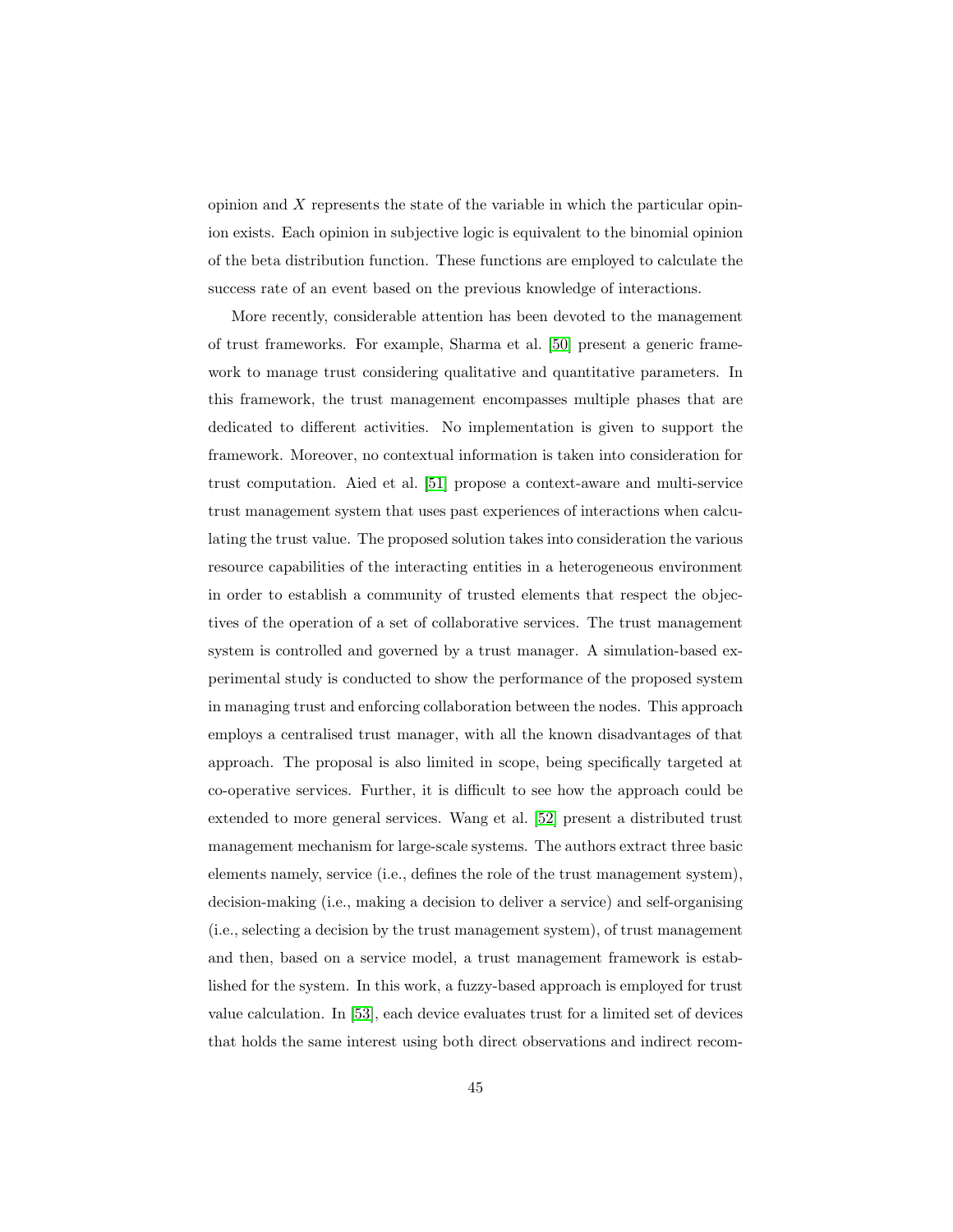mendations. In [\[18\]](#page-52-3), the authors extend the work presented in [\[53\]](#page-57-0) in particular focused on Community of Interest (CoI) based social systems where nodes can dynamically join and leave the system at any time. The major contributions of this proposal are the dynamic adaptation and scalability management of the trust management protocol in the context of highly large and scalable systems. The dynamic adaptability property is demonstrated by showing that a new node in the community can quickly build its trust relationship with other nodes with desirable accuracy and convergence behaviour. To demonstrate the scalability, an efficient storage management strategy is introduced keeping the view of limited storage space of resource-constrained nodes. In a storage space, each node can keep the corresponding trust information towards a subset of nodes according to their interest and storage space. A similar concept of trust management system is presented by Chen et al. in [\[54\]](#page-57-1). However, our work differs from these in that we provide evidence based trust with verifiable interactions and each interaction is linked to a feedback.

The emergence of blockchain technology has been an important recent development in Information Technology [\[55\]](#page-57-2). Blockchain was originally developed as a distributed ledger whose absolute truth is voted through a consensus algorithm. Thus, it removes the reliance on a trusted third-party. In a blockchain, the ledger is held as a sequence of blocks recording transactions. The sequence is linked through cryptographic hashes where the last block contains the hash of its parent [\[56\]](#page-57-3). The consensus algorithm ensures that every node in the network agrees with the state of the ledger and by extension all valid transactions stored in the blocks. This information is reliable and transactions are traceable to the underlying accounts. Being distributed, auditable, robust and scalable makes the blockchain an important framework for other distributed applications [\[57\]](#page-57-4).

There has been considerable recent interest in supporting trust through the use of blockchain technology. For instance, Pietro et al. [\[58\]](#page-57-5) present a blockchain-based trust system for large-scale dynamic systems like the Internet of Things (IoT). In this work, a distributed trust management model is introduced that takes advantage of existing trust domains and helps bridge them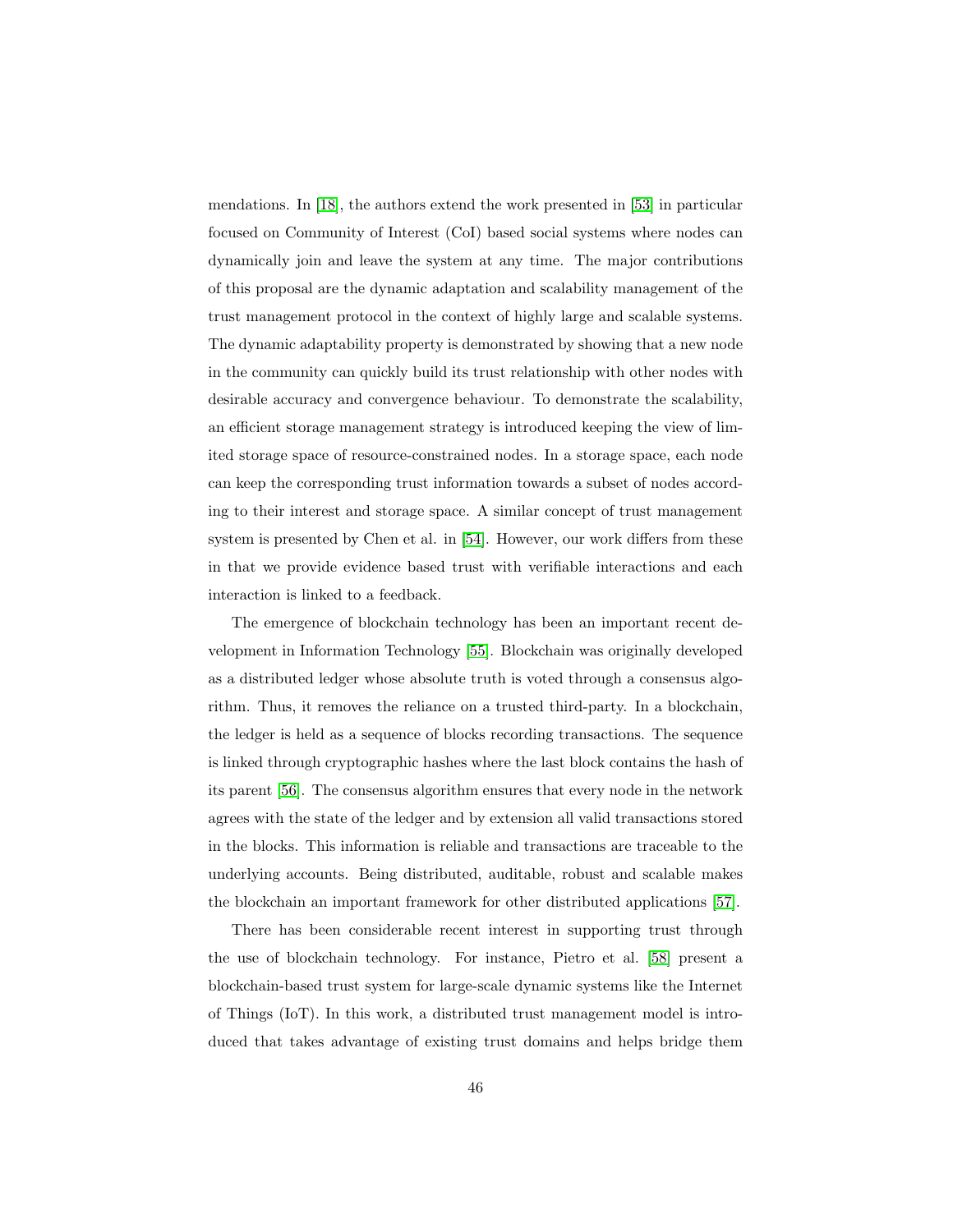to provide an end-to-end trust. Trust between the entities does not rely upon a common root of trust. Blockchain technology is used to link the established trust between interacting entities into longer trust chains. However, it does not employ blockchain in the management of interaction evidence. Zhang and Zhou [\[59\]](#page-57-6) propose the use of blockchains to hold trust items of nodes, which includes reputation and trust values and trust-relevant data e.g., running, waiting and processing time. However, this is part of their proposed future work, so no implementation is given and no detail is provided about the manner in which this would be achieved.

Other contributions have also proposed storing trust-related information in a blockchain. This includes information about the interacting entities or the messages they exchange. For example, Huang et al. [\[60\]](#page-58-0) store information about the requestors and service providers for offloaded computations in a parked vehicle assisted fog computing environment. The results of computations are uploaded to the chain where miners check that the computations meet the task requirements. This contribution also uses a financial-based approach in assigning rewards for performing tasks. However, the evidence in the blockchain is not directly used in the computation of trust values. Lu et al. [\[61\]](#page-58-1) discuss a blockchain-based anonymous reputation system that is used for trust management in VANETs (vehicular ad-hoc networks). However, in that proposal blockchains are used to record the public key certificates of the validated entities and the revocation of these certificates. Trust related information is held by a central entity (in this case, a law enforcement agency), not held on the blockchain. Kang et al. [\[62\]](#page-58-2) discuss the use of blockchain to support data sharing in vehicular edge computing. Reputation is employed to decide with which other vehicles it is safe to share data and subjective logic is used in the calculation of the reputation values. Smart contracts manage the storage and data and meta-data on the blockchains. Each vehicle calculates trust values separately based on their own interactions and the blockchains, and the information stored in them, play no role in this calculation. Similarly, in Wu and Ansari [\[63\]](#page-58-3), the blockchain is not used directly for trust management. Instead, the blockchain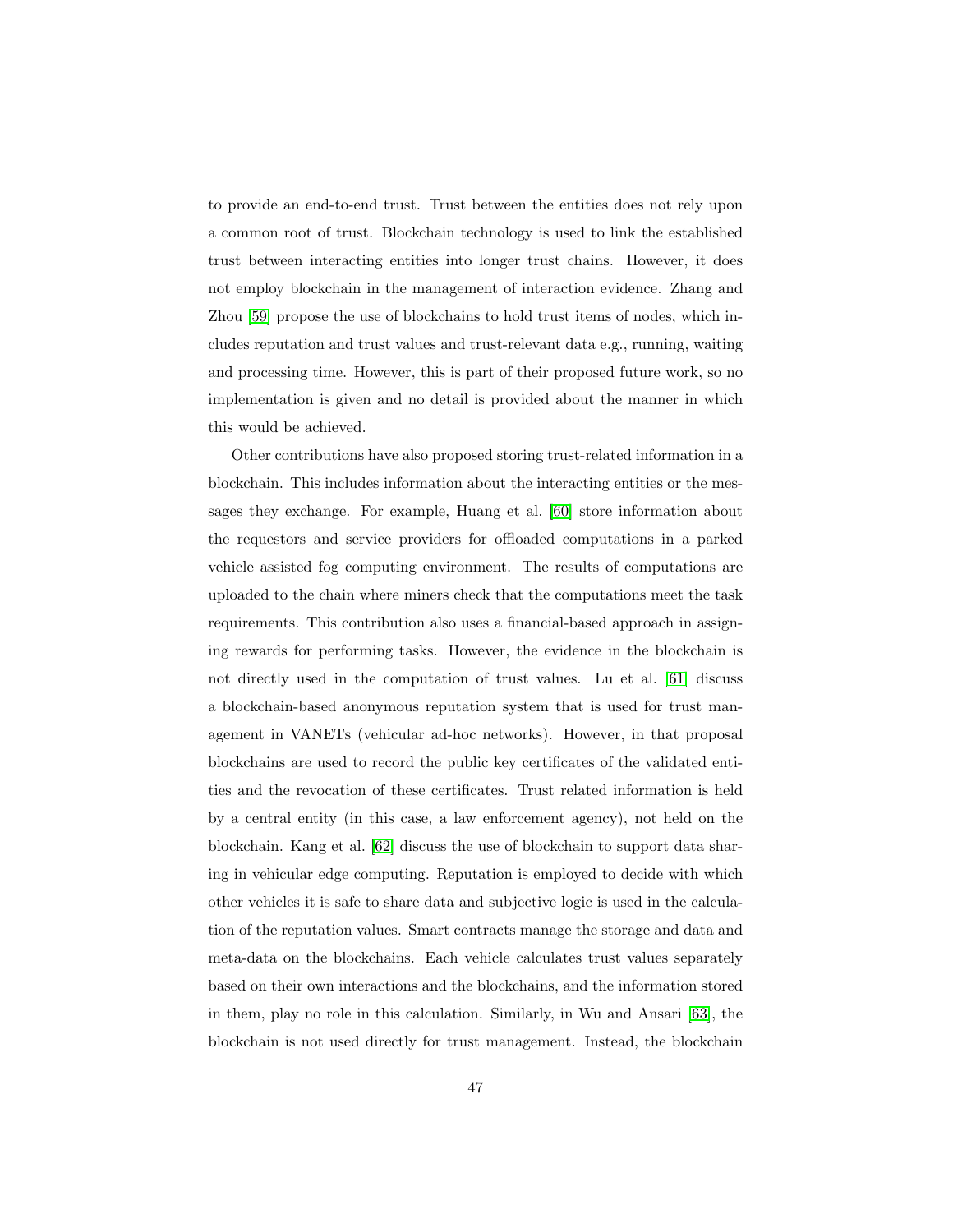is used to secure the access control. Each device stores and maintains its own trust-related information.

Some contributions have made use of blockchains for the storage and management of trust-related information. For example, the final, calculated, trust values can be stored on the blockchain. For example, Shala et al. [\[64\]](#page-58-4) for machine to machine application services. Test agent evaluate the trust level (1-5) of services and, after computing the trust level, store this information on a public blockchain network. The aim of Kim et al. [\[65\]](#page-58-5) is to enhance trust between nodes in wireless sensor networks and eliminate malicious nodes from the network. Trust in this proposal is based on a number of factors, e.g., closeness, honesty, intimacy and frequency of interaction and is computed by each node for each other node. Once trust values are computed they are placed in a blockchain by a Base Station. Again, no other trust information in placed on the blockchain. Another similar approach, from a trust point of view, is Yang et al. [\[66\]](#page-58-6) where, again, final calculated trust values are stored in the blockchain, in this case trust values are calculated by road-side units on vehicles in vehicular networks. In none of these examples is other trust-related information, e.g., actual evidence, stored on the blockchain

There are other contributions which have made more extensive use of the possibilities offered by blockchain technology to support trust management. One of the earliest examples of this is Dennis and Owen [\[67\]](#page-59-0). Their contribution addressed peer-to-peer networks, where for a each transaction a record whether the transaction was positive or negative was added to the blockchain. There was, however, unlike our system, no guarantee that such an addition represented an actual transaction. Also, trust values themselves were not added to the blockchain. Another example is Zhao et al. [\[68\]](#page-59-1), which places both trust values and data related to node behaviour in the blockchain. The data related to node behaviour is quite detailed. While this may be suitable for the application are of that contribution (Software Defined Networks), the presence of detailed information about node performance in a public blockchain is not advisable for general situations, as it risks security and privacy breaches. In contrast,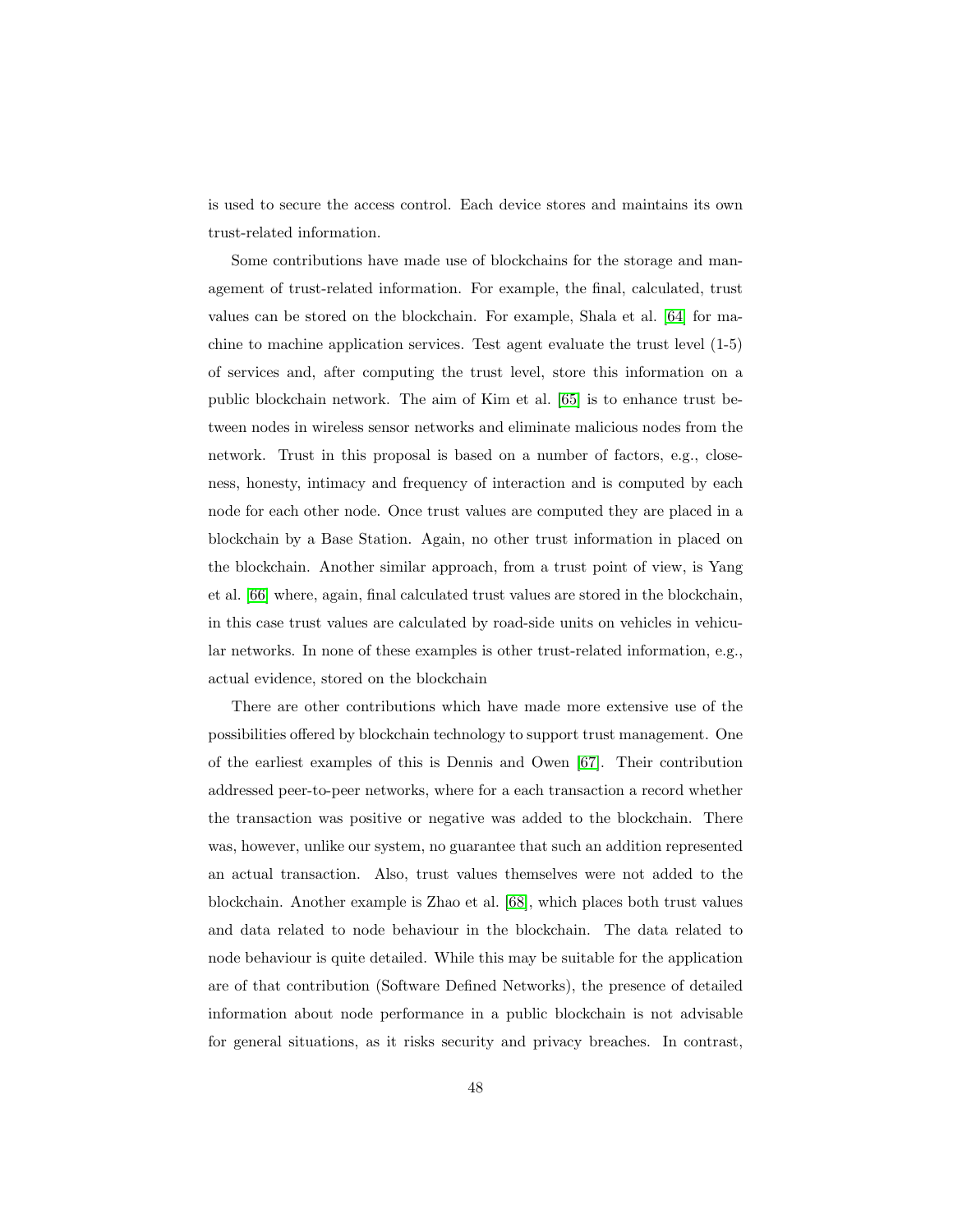our proposal places evidence of the interaction occurring on the blockchain, not sensitive data about the content of those interactions. A similar example is Boussard et al. [\[69\]](#page-59-2), which also addresses SDN networks. Again, sensitive data is stored on the blockchain, by observers of the behaviour of nodes. This is not directly relevant to systems which involve actual interaction and relies on implicit trust in the observers. They do, however, have the concept of an analyzer, which uses the data on the blockchain to derive trust values and is related to our concept of trust providers.

Dedeoglu et al. [\[70\]](#page-59-3) propose a trust system for sensor nodes involving blockchain. The actual data from observations is not stored on the blockchain, instead transactions recording the collection of data and the reputation of nodes is stored on the blockchain. However, as with the previous contribution, this relies on implicit in the data trust modules. A further example is Adnan et al. [\[71\]](#page-59-4), where trust is used to evaluate messages sent between members of a VANET. Both the messages and the calculated trust values are placed on blockchains. However, the messages in this system concern events observed by the nodes and the trust calculation is based on the number of other nodes observing the same event. It is unclear how the approach could be generalised to systems where events are not shared in this manner. There is also no checks made that a node has actually observed an event. It could simply be repeating a report from another node to improve its trustworthiness. The system also requires four separate blockchains in its implementation, which is a significant overhead. A similar approach is taken by Zhao et al. [\[68\]](#page-59-1) which addresses trust in nodes in a SDN. While both evidence and trust values are stored in the blockchain, the evidence relies on readily observable behaviour of the nodes, such as switch throughput. This approach is not readily adaptable to situations involving evidence that derives from private interactions between two parties in the network. Similarly for Yan et al. [\[22\]](#page-53-0), where the nodes are trusted to generate the evidence and there is no check that an interaction actually occurs.

As can be seen from the foregoing discussion, there has been considerable interest in employing blockchain techniques to enhance trust management. How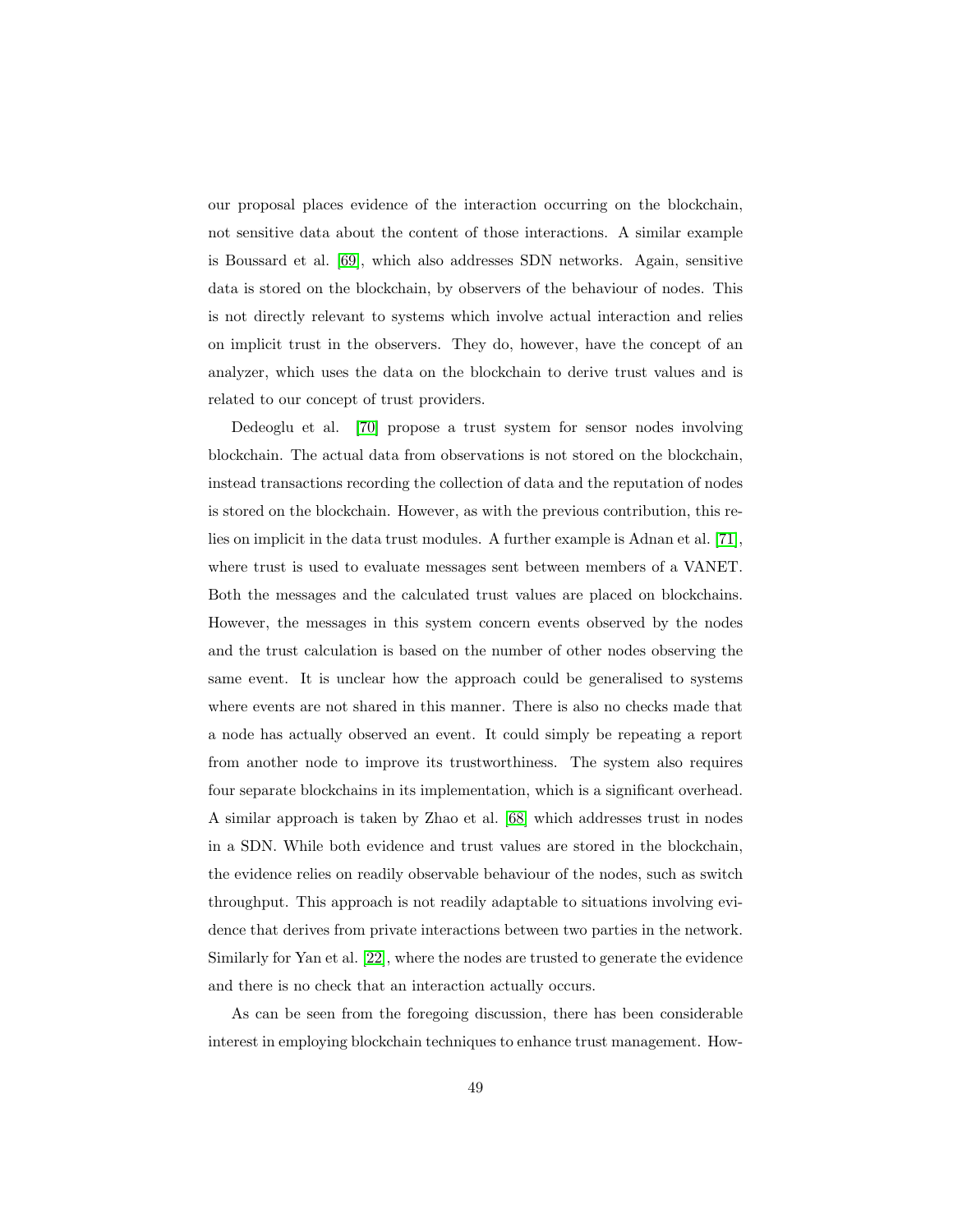ever, our proposal is unique in both giving an assurance that an interaction has actually occurred, without relying on either readily observable behaviour and/or a privileged central component, and in allowing multiple trust providers to access the evidence and provide separately calculated trust values. This leverages the well-known financial applications of blockchain technology and allows the implementation of trust-as-a-service.

#### <span id="page-49-0"></span>9. Conclusion

In this paper, we have developed a formal framework for trust systems where evidences are backed up by provable interaction records. The approach is simple yet powerful enough to capture various instances of scoring ranging from simple averaging to more complicated functions that account for the type of services and temporal signatures on the interactions and feedbacks.

We designed a blockchain platform that implements our framework (using Ethereum blockchain). In particular, we have shown that the properties provided by blockchains are crucial to guarantee the two fundamental properties required for the framework to be sound. The performance analysis of the prototype implementation supports the feasibility of our approach. We also provided a detailed discussion on the general benefits that our approach contributes to improving the resilience of trust systems to attacks, in particular to hostile trust providers. While our system inherits the same mitigation capabilities as centralised trust systems, it provides further protections which come from verifiable interaction and the inherent financial cost for all blockchain transactions.

The present state of our work has some limitations. For instance, we take the universal set of evidence as the ground truth in the sense that it is void of uncertainty. However, the atomic review ratings themselves will have some inherent uncertainty as it is next to impossible that all users are very sure of the ratings they give for the interactions they had. We also did not investigate the notion of trust update which is crucial for implementing trust systems efficiently. We leave these for future work.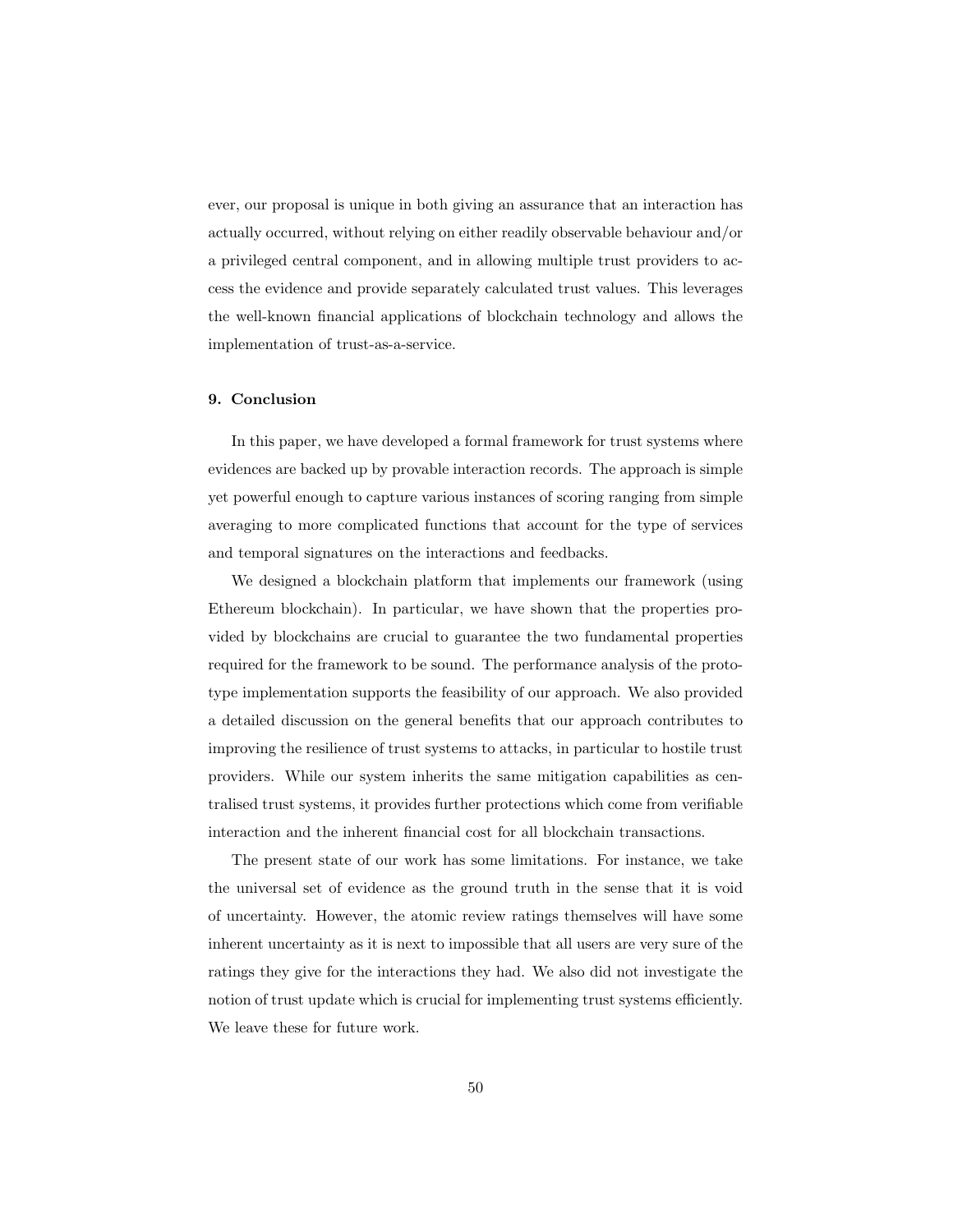# References

# References

- <span id="page-50-0"></span>[1] C. Jensen, [The importance of trust in computer security,](https://link.springer.com/chapter/10.1007/978-3-662-43813-8_1) in: J. Zhou, N. Gal-Oz, J. Zhang, E. Gudes (Eds.), Trust Management VIII, Springer Berlin Heidelberg, Berlin, Heidelberg, 2014, pp. 1–12. [https://doi.org/](https://doi.org/10.1007/978-3-662-43813-8_1) [10.1007/978-3-662-43813-8](https://doi.org/10.1007/978-3-662-43813-8_1) 1
- <span id="page-50-1"></span>[2] A. Altaf, H. Abbas, F. Iqbal, A. Derhab, [Trust models of internet of](http://www.sciencedirect.com/science/article/pii/S1084804519300839) [smart things: A survey, open issues and future directions,](http://www.sciencedirect.com/science/article/pii/S1084804519300839) Journal of Network and Computer Applications, 2019, Vol. 137, pp. 93–111. [http:](http://www.sciencedirect.com/science/article/pii/S1084804519300839) [//www.sciencedirect.com/science/article/pii/S1084804519300839](http://www.sciencedirect.com/science/article/pii/S1084804519300839)
- <span id="page-50-2"></span>[3] N. Truong, U. Jayasinghe, T. Um, G. Lee, [A survey on trust com](https://www.researchgate.net/publication/316042146_A_Survey_on_Trust_Computation_in_the_Internet_of_Things)[putation](https://www.researchgate.net/publication/316042146_A_Survey_on_Trust_Computation_in_the_Internet_of_Things) in the internet of things, The Journal of Korean Institute of Communications and Information Sciences (JKICS) 33 (2) (2016) 10–27. <https://www.koreascience.or.kr/article/JAKO201608949924661.page>
- <span id="page-50-3"></span>[4] B. Jafarian, N. Yazdani, M. Sayad Haghighi, [Discrimination-aware](https://www.sciencedirect.com/science/article/pii/S1389128619316743) [trust management for social internet of things,](https://www.sciencedirect.com/science/article/pii/S1389128619316743) Computer Networks 178, 2020. [https://www.sciencedirect.com/science/article/pii/](https://www.sciencedirect.com/science/article/pii/S1389128619316743) [S1389128619316743](https://www.sciencedirect.com/science/article/pii/S1389128619316743)
- <span id="page-50-4"></span>[5] S. Ghasempouri, B. Tork Ladani, [Modeling trust and reputation sys](http://www.sciencedirect.com/science/article/pii/S0167739X18326013)[tems in hostile environments,](http://www.sciencedirect.com/science/article/pii/S0167739X18326013) Future Generation Computer Systems 99 (2019) 571–592. [http://www.sciencedirect.com/science/article/pii/](http://www.sciencedirect.com/science/article/pii/S0167739X18326013) [S0167739X18326013](http://www.sciencedirect.com/science/article/pii/S0167739X18326013)
- <span id="page-50-5"></span>[6] G. Chen, F. Zeng, J. Zhang, T. Lu, J. Shen, W. Shu, [An adaptive](https://www.sciencedirect.com/science/article/pii/S138912862100089X) [trust model based on recommendation filtering algorithm for the inter](https://www.sciencedirect.com/science/article/pii/S138912862100089X)[net of things systems,](https://www.sciencedirect.com/science/article/pii/S138912862100089X) Computer Networks 190 (2021) 107952. [https:](https://www.sciencedirect.com/science/article/pii/S138912862100089X) [//www.sciencedirect.com/science/article/pii/S138912862100089X](https://www.sciencedirect.com/science/article/pii/S138912862100089X)
- <span id="page-50-6"></span>[7] T. Noor, Q. Sheng, [Trust as a service: A framework for trust management](https://link.springer.com/chapter/10.1007/978-3-642-24434-6_27) [in cloud environments,](https://link.springer.com/chapter/10.1007/978-3-642-24434-6_27) in: A. Bouguettaya, M. Hauswirth, L. Liu (Eds.),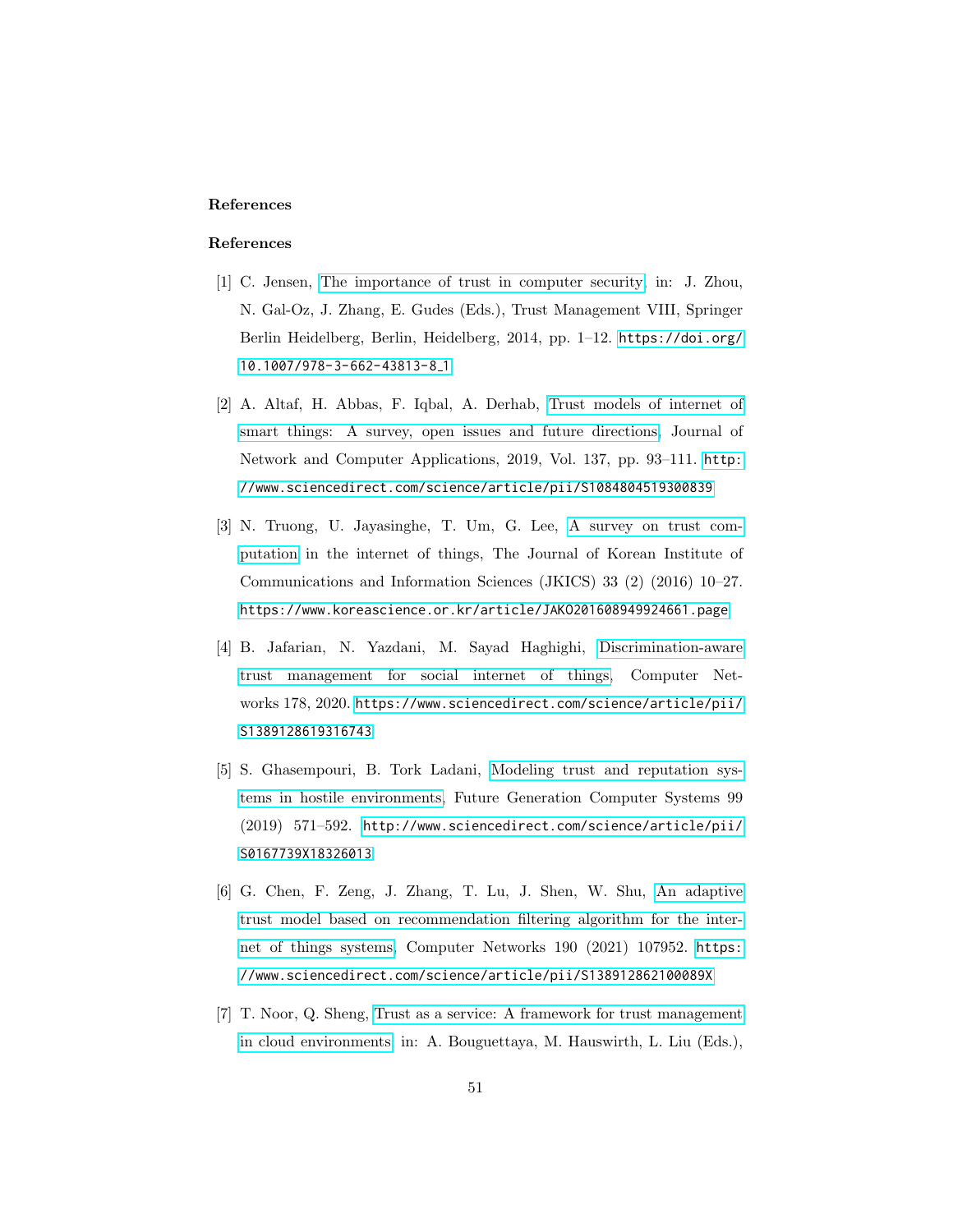Web Information System Engineering – WISE 2011, Springer Berlin Heidelberg, Berlin, Heidelberg, 2011, pp. 314–321. [https://doi.org/10.1007/](https://doi.org/10.1007/978-3-642-24434-6_27) [978-3-642-24434-6](https://doi.org/10.1007/978-3-642-24434-6_27) 27

- <span id="page-51-0"></span>[8] M. Hassan, M. Rehmani, J. Chen, [Privacy preservation in blockchain based](http://www.sciencedirect.com/science/article/pii/S0167739X18326542) [iot systems: Integration issues, prospects, challenges, and future research](http://www.sciencedirect.com/science/article/pii/S0167739X18326542) [directions,](http://www.sciencedirect.com/science/article/pii/S0167739X18326542) Future Generation Computer Systems 97 (2019) 512–529. [http:](http://www.sciencedirect.com/science/article/pii/S0167739X18326542) [//www.sciencedirect.com/science/article/pii/S0167739X18326542](http://www.sciencedirect.com/science/article/pii/S0167739X18326542)
- <span id="page-51-1"></span>[9] Y. Zhang, S. Kasahara, Y. Shen, X. Jiang, J. Wan, [Smart contract-based](https://ieeexplore.ieee.org/document/8386853) [access control for the internet of things,](https://ieeexplore.ieee.org/document/8386853) IEEE Internet of Things Journal 6 (2) (2019) 1594–1605. <https://doi.org/10.1109/JIOT.2018.2847705>
- <span id="page-51-2"></span>[10] S. Brotsis, K. Limniotis, G. Bendiab, N. Kolokotronis, S. Shiaeles, [On the suitability of blockchain platforms for iot applications: Archi](https://www.sciencedirect.com/science/article/pii/S1389128621001225)[tectures, security, privacy, and performance,](https://www.sciencedirect.com/science/article/pii/S1389128621001225) Computer Networks 191 (2021) 108005. [https://www.sciencedirect.com/science/article/pii/](https://www.sciencedirect.com/science/article/pii/S1389128621001225) [S1389128621001225](https://www.sciencedirect.com/science/article/pii/S1389128621001225)
- <span id="page-51-3"></span>[11] S. Pal, T. Rabehaja, A. Hill, M. Hitchens, V. Varadharajan, [On the](https://ieeexplore.ieee.org/abstract/document/8894097) [integration of blockchain to the internet of things for enabling access](https://ieeexplore.ieee.org/abstract/document/8894097) [right delegation,](https://ieeexplore.ieee.org/abstract/document/8894097) IEEE Internet of Things Journal 7 (4) (2020) 2630–2639. <https://doi.org/10.1109/JIOT.2019.2952141>
- <span id="page-51-4"></span>[12] S. Prajapati, S. Changder, A. Sarkar, [Trust management model for cloud](http://arxiv.org/abs/1304.5313) [computing environment,](http://arxiv.org/abs/1304.5313) CoRR abs/1304.5313. [arXiv:1304.5313](http://arxiv.org/abs/1304.5313). URL <http://arxiv.org/abs/1304.5313>
- <span id="page-51-5"></span>[13] A. Usman, J. Gutierrez, [Toward trust based protocols in a pervasive](http://www.sciencedirect.com/science/article/pii/S1570870518304906) [and mobile computing environment: A survey,](http://www.sciencedirect.com/science/article/pii/S1570870518304906) Ad Hoc Networks 81 (2018) 143 – 159. [http://www.sciencedirect.com/science/article/pii/](http://www.sciencedirect.com/science/article/pii/S1570870518304906) [S1570870518304906](http://www.sciencedirect.com/science/article/pii/S1570870518304906)
- <span id="page-51-6"></span>[14] M. Beynon, B. Curry, P. Morgan, [The dempster–shafer theory of evi](http://www.sciencedirect.com/science/article/pii/S030504839900033X)[dence: an alternative approach to multicriteria decision modelling,](http://www.sciencedirect.com/science/article/pii/S030504839900033X) Omega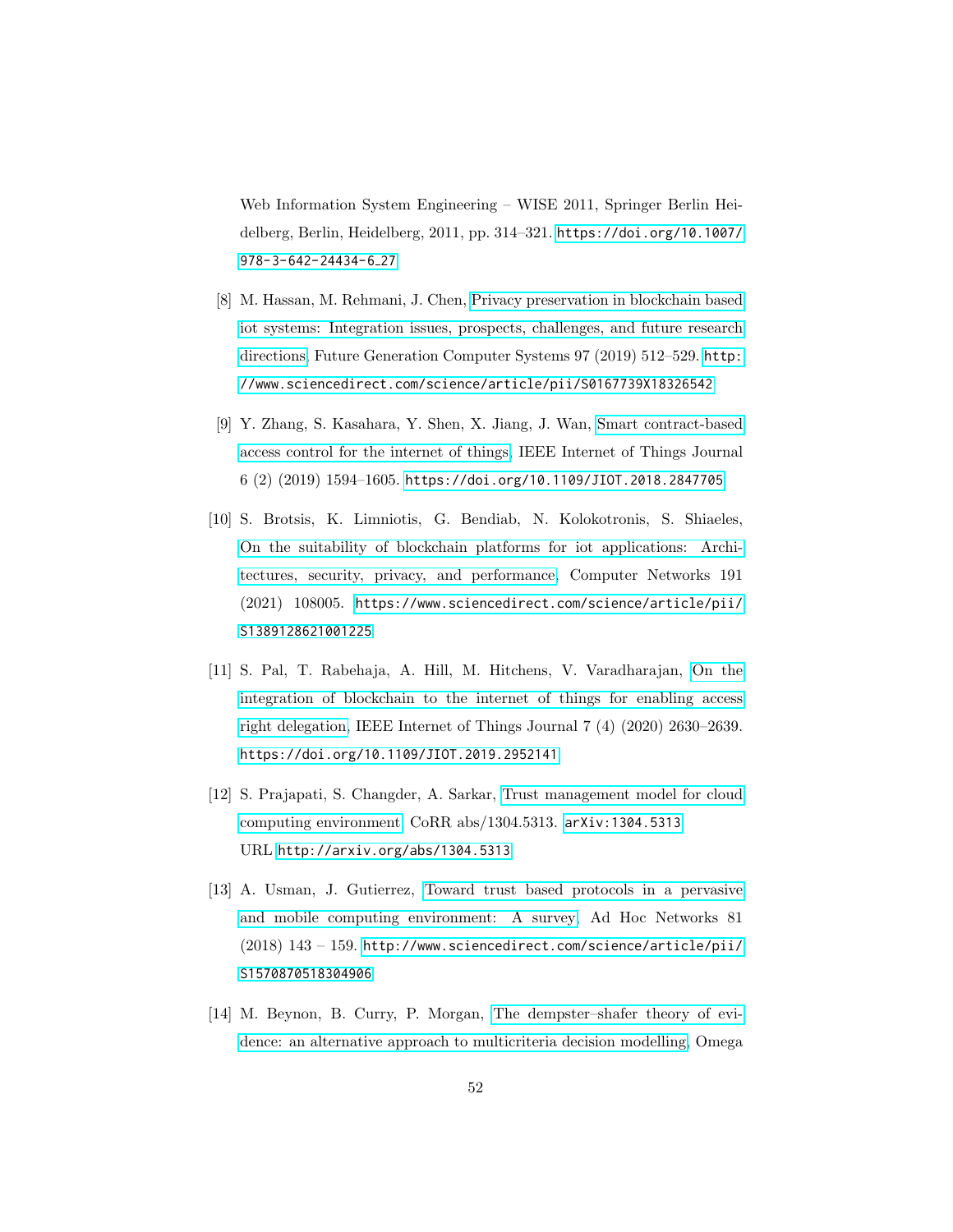28 (1) (2000) 37 – 50. [http://www.sciencedirect.com/science/article/](http://www.sciencedirect.com/science/article/pii/S030504839900033X) [pii/S030504839900033X](http://www.sciencedirect.com/science/article/pii/S030504839900033X)

- <span id="page-52-0"></span>[15] A. Dempster, [Upper and lower probabilities induced by a multivalued map](https://link.springer.com/chapter/10.1007/978-3-540-44792-4_3)[ping,](https://link.springer.com/chapter/10.1007/978-3-540-44792-4_3) Vol. 38, Ann. Math. Statist., 1967, pp. 325–339. [https://doi.org/](https://doi.org/10.1007/978-3-540-44792-4_3) [10.1007/978-3-540-44792-4](https://doi.org/10.1007/978-3-540-44792-4_3) 3
- <span id="page-52-1"></span>[16] A. Jøsang, [A logic for uncertain probabilities,](http://dx.doi.org/10.1142/S0218488501000831) Int. J. Uncertain. Fuzziness Knowl.-Based Syst. 9 (3) (2001) 279–311. [http://dx.doi.org/10.1142/](http://dx.doi.org/10.1142/S0218488501000831) [S0218488501000831](http://dx.doi.org/10.1142/S0218488501000831)
- <span id="page-52-2"></span>[17] I. Chen, J. Guo, [Dynamic hierarchical trust management of mobile groups](https://ieeexplore.ieee.org/document/6838647) [and its application to misbehaving node detection,](https://ieeexplore.ieee.org/document/6838647) in: 2014 IEEE 28th International Conference on Advanced Information Networking and Applications, 2014, pp. 49–56. <http://dx.doi.org/10.1109/AINA.2014.13>
- <span id="page-52-3"></span>[18] F. Bao, I. Chen, J. Guo, [Scalable, adaptive and survivable trust man](http://dx.doi.org/10.1109/ISADS.2013.6513398)[agement for community of interest based internet of things systems,](http://dx.doi.org/10.1109/ISADS.2013.6513398) in: 2013 IEEE Eleventh International Symposium on Autonomous Decentralized Systems (ISADS), 2013, pp. 1–7. [http://dx.doi.org/10.1109/ISADS.](http://dx.doi.org/10.1109/ISADS.2013.6513398) [2013.6513398](http://dx.doi.org/10.1109/ISADS.2013.6513398)
- <span id="page-52-4"></span>[19] C. Jonker, J. Treur, [Formal analysis of models for the dynamics of trust](https://link.springer.com/chapter/10.1007/3-540-48437-X_18) [based on experiences,](https://link.springer.com/chapter/10.1007/3-540-48437-X_18) in: European workshop on modelling autonomous agents in a multi-agent world, Springer, 1999, pp. 221–231. [https://doi.](https://doi.org/10.1007/3-540-48437-X_18) [org/10.1007/3-540-48437-X](https://doi.org/10.1007/3-540-48437-X_18) 18
- <span id="page-52-5"></span>[20] A. Dempster, [Upper and lower probabilities induced by a multivalued map](https://projecteuclid.org/journals/annals-of-mathematical-statistics/volume-38/issue-2/Upper-and-Lower-Probabilities-Induced-by-a-Multivalued-Mapping/10.1214/aoms/1177698950.full)[ping,](https://projecteuclid.org/journals/annals-of-mathematical-statistics/volume-38/issue-2/Upper-and-Lower-Probabilities-Induced-by-a-Multivalued-Mapping/10.1214/aoms/1177698950.full) Ann. Math. Statist 38 (1967) 325–339. [http://dx.doi.org/10.1214/](http://dx.doi.org/10.1214/aoms/1177698950) [aoms/1177698950](http://dx.doi.org/10.1214/aoms/1177698950)
- <span id="page-52-6"></span>[21] S. Pal, T. Rabehaja, M. Hitchens, V. Varadharajan, A. Hill, [On the design](http://dx.doi.org/10.1109/TII.2019.2925898) [of a flexible delegation model for the internet of things using blockchain,](http://dx.doi.org/10.1109/TII.2019.2925898) IEEE Transactions on Industrial Informatics 16 (5) (2020) 3521–3530. [doi:](doi:10.1109/TII.2019.2925898) [10.1109/TII.2019.2925898](doi:10.1109/TII.2019.2925898).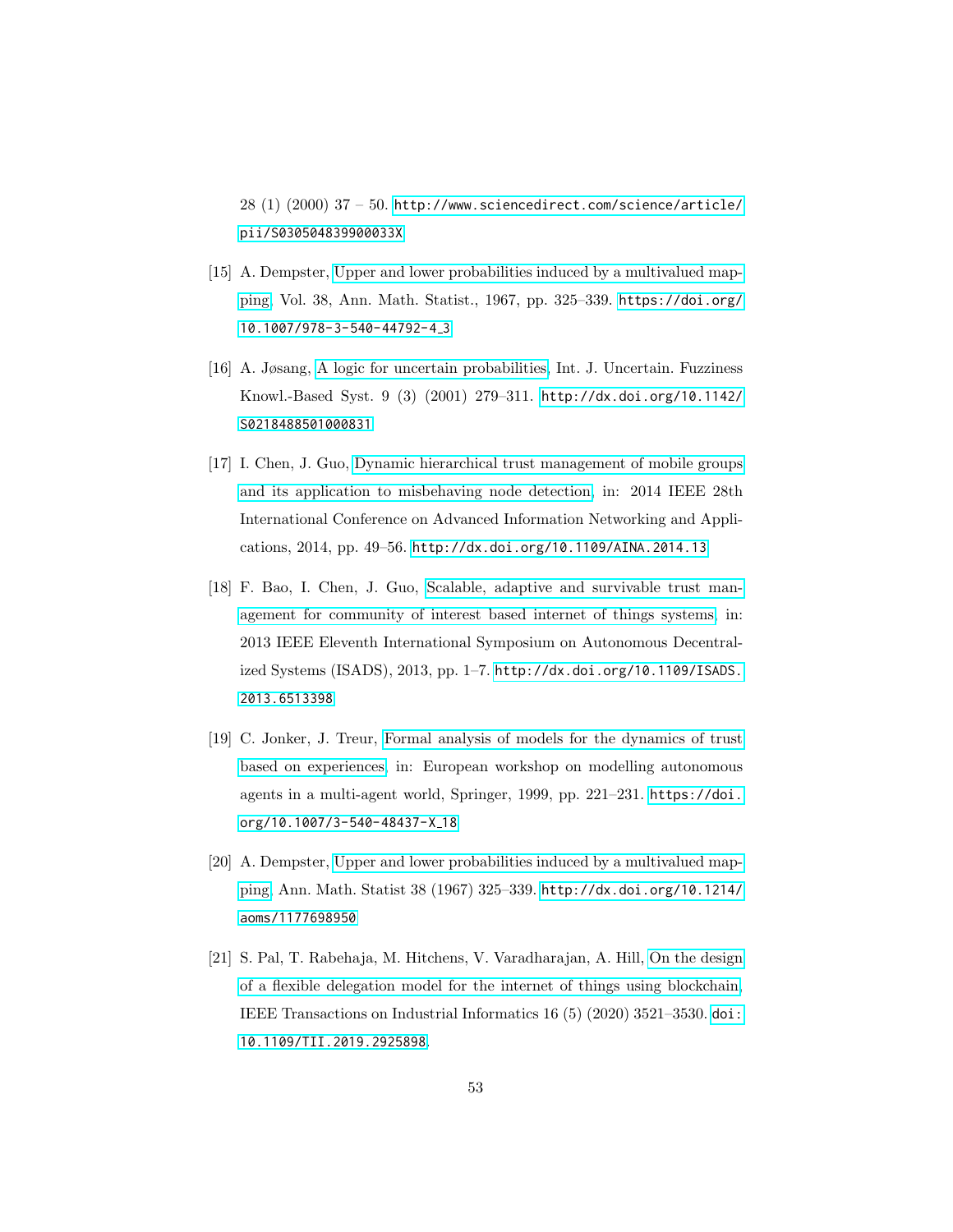- <span id="page-53-0"></span>[22] Z. Yan, L. Peng, W. Feng, L. T. Yang, [Social-chain: Decentralized](https://dl.acm.org/doi/abs/10.1145/3419102) [trust evaluation based on blockchain in pervasive social networking,](https://dl.acm.org/doi/abs/10.1145/3419102) ACM Transactions on Internet Technology (TOIT) 21 (1) (2021) 1–28. [https:](https://doi.org/10.1145/3419102) [//doi.org/10.1145/3419102](https://doi.org/10.1145/3419102)
- <span id="page-53-1"></span>[23] J. Guo, I. Chen, J. Tsai, [A survey of trust computation models for service](http://www.sciencedirect.com/science/article/pii/S0140366416304959) [management in internet of things systems,](http://www.sciencedirect.com/science/article/pii/S0140366416304959) Computer Communications 97 (2017) 1–14. <https://doi.org/10.1016/j.comcom.2016.10.012>
- <span id="page-53-2"></span>[24] Y. Sun, Z. Han, W. Yu, K. Ray Liu[, Attacks on trust evaluation in dis](https://ieeexplore.ieee.org/document/4068036)[tributed networks,](https://ieeexplore.ieee.org/document/4068036) in: The 40th Annual Conference on Information Sciences and Systems, 2006, pp. 1461–1466. [https://doi.org/10.1109/CISS.2006.](https://doi.org/10.1109/CISS.2006.286695) [286695](https://doi.org/10.1109/CISS.2006.286695)
- <span id="page-53-3"></span>[25] T. Noor, Q. Sheng, A. Ngu, A. Alfazi, J. Law, [Cloud armor: a platform for](http://dx.doi.org/10.1145/2505515.2508204) [credibility-based trust management of cloud services,](http://dx.doi.org/10.1145/2505515.2508204) 2013, pp. 2509–2512. <https://doi:10.1145/2505515.2508204>
- <span id="page-53-4"></span>[26] X. Li, P. Jiang, T. Chen, X. Luo, Q. Wen, [A survey on the secu](http://www.sciencedirect.com/science/article/pii/S0167739X17318332)[rity of blockchain systems,](http://www.sciencedirect.com/science/article/pii/S0167739X17318332) Future Generation Computer Systems 107 (2020) 841–853. [http://www.sciencedirect.com/science/article/pii/](http://www.sciencedirect.com/science/article/pii/S0167739X17318332) [S0167739X17318332](http://www.sciencedirect.com/science/article/pii/S0167739X17318332)
- <span id="page-53-5"></span>[27] H. Si, C. Sun, Y. Li, H. Qiao, L. Shi, [Iot information sharing security](http://www.sciencedirect.com/science/article/pii/S0167739X19312725) [mechanism based on blockchain technology,](http://www.sciencedirect.com/science/article/pii/S0167739X19312725) Future Generation Computer Systems 101 (2019) 1028–1040. [http://www.sciencedirect.com/science/](http://www.sciencedirect.com/science/article/pii/S0167739X19312725) [article/pii/S0167739X19312725](http://www.sciencedirect.com/science/article/pii/S0167739X19312725)
- <span id="page-53-6"></span>[28] U. Jayasinghe, [Trust evaluation in the iot environment,](http://web.science.mq.edu.au/~yanwang/Maryam-MRes-Thesis-final.pdf) Ph.D. thesis, Liverpool John Moores University (2018). [http://web.science.mq.edu.au/](http://web.science.mq.edu.au/~yanwang/Maryam-MRes-Thesis-final.pdf) <sup>∼</sup>[yanwang/Maryam-MRes-Thesis-final.pdf](http://web.science.mq.edu.au/~yanwang/Maryam-MRes-Thesis-final.pdf)
- <span id="page-53-7"></span>[29] K. Qureshi, G. Jeon, F. Piccialli, [Anomaly detection and trust author](https://www.sciencedirect.com/science/article/pii/S1389128620312664)[ity in artificial intelligence and cloud computing,](https://www.sciencedirect.com/science/article/pii/S1389128620312664) Computer Networks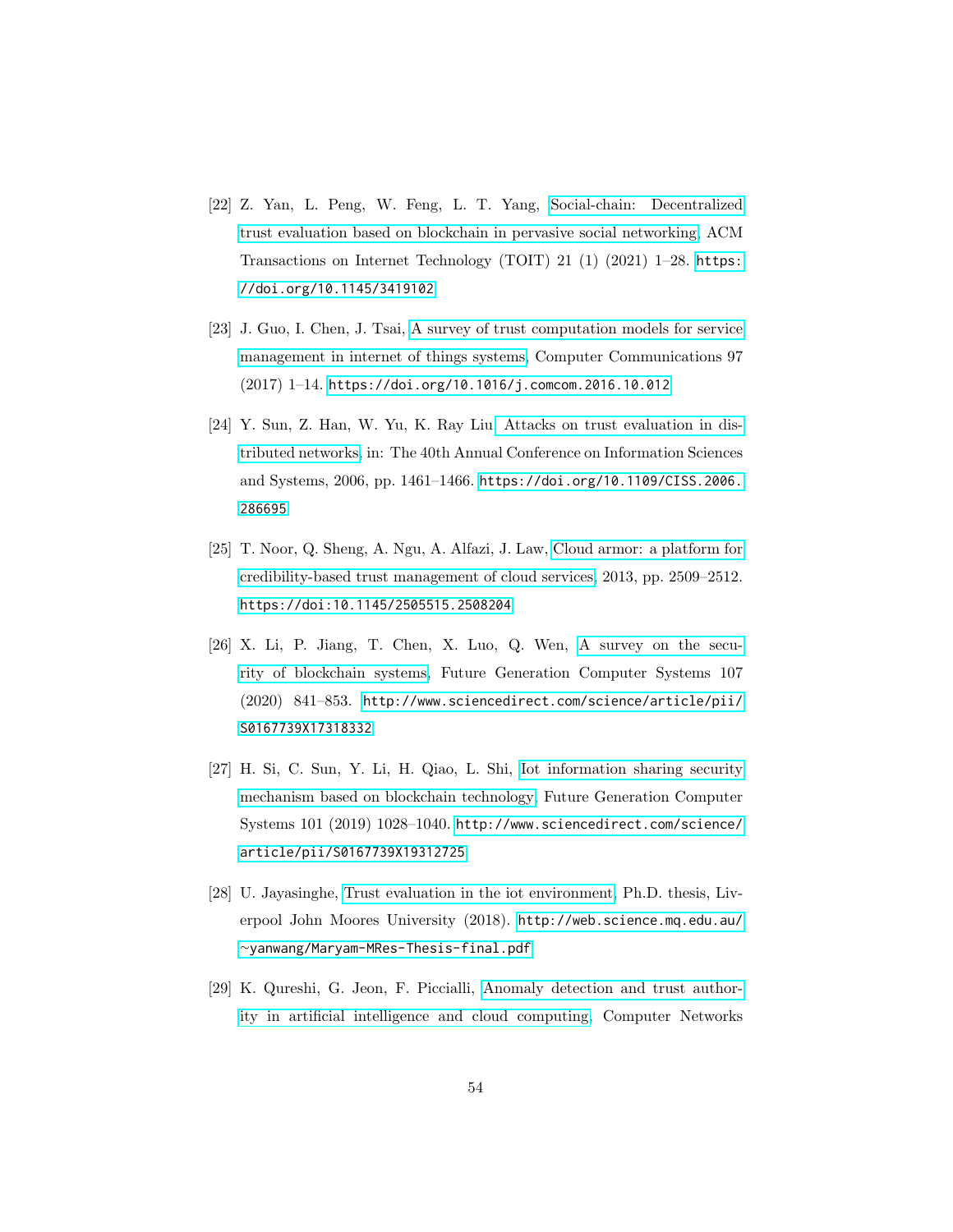184 (2021) 107647. [https://www.sciencedirect.com/science/article/](https://www.sciencedirect.com/science/article/pii/S1389128620312664) [pii/S1389128620312664](https://www.sciencedirect.com/science/article/pii/S1389128620312664)

- <span id="page-54-0"></span>[30] Y. Wu, Z. Wang, Y. Ma, V. Leung, [Deep reinforcement learning](https://www.sciencedirect.com/science/article/pii/S1389128621001213) [for blockchain in industrial iot: A survey,](https://www.sciencedirect.com/science/article/pii/S1389128621001213) Computer Networks 191 (2021) 108004. [https://www.sciencedirect.com/science/article/pii/](https://www.sciencedirect.com/science/article/pii/S1389128621001213) [S1389128621001213](https://www.sciencedirect.com/science/article/pii/S1389128621001213)
- <span id="page-54-1"></span>[31] K. Arai, [Defining trust using expected utility theory, Hitotsubashi Journal](https://www.jstor.org/stable/43296226?seq=1) [of Economics](https://www.jstor.org/stable/43296226?seq=1) (2009) 205–224. [https://www.jstor.org/stable/43296226?](https://www.jstor.org/stable/43296226?seq=1) [seq=1](https://www.jstor.org/stable/43296226?seq=1)
- <span id="page-54-2"></span>[32] J. Cho, K. Chan, S. Adali, [A survey on trust modeling,](http://doi.acm.org/10.1145/2815595) ACM Comput. Surv. 48 (2) (2015) 28:1–28:40. <http://doi.acm.org/10.1145/2815595>
- <span id="page-54-3"></span>[33] H. Mousa, S. Mokhtar, O. Hasan, O. Younes, M. Hadhoud, L. Brunie, [Trust management and reputation systems in mobile participatory sensing](https://www.sciencedirect.com/science/article/pii/S1389128615002340) [applications: A survey,](https://www.sciencedirect.com/science/article/pii/S1389128615002340) Computer Networks 90 (2015) 49–73. [https://](https://www.sciencedirect.com/science/article/pii/S1389128615002340) [www.sciencedirect.com/science/article/pii/S1389128615002340](https://www.sciencedirect.com/science/article/pii/S1389128615002340)
- <span id="page-54-4"></span>[34] A. Evans, J. Krueger, [The psychology \(and economics\) of trust, Social and](https://onlinelibrary.wiley.com/doi/abs/10.1111/j.1751-9004.2009.00232.x) [Personality Psychology Compass,](https://onlinelibrary.wiley.com/doi/abs/10.1111/j.1751-9004.2009.00232.x) 3 (6) (2009) 1003–1017. [https://doi.](https://doi.org/10.1111/j.1751-9004.2009.00232.x) [org/10.1111/j.1751-9004.2009.00232.x](https://doi.org/10.1111/j.1751-9004.2009.00232.x)
- <span id="page-54-5"></span>[35] D. Rousseau, S. Sitkin, R. Burt, C. Camerer, [Not so different after all: A](https://journals.aom.org/doi/10.5465/amr.1998.926617) [cross-discipline view of trust,](https://journals.aom.org/doi/10.5465/amr.1998.926617) Academy of management review,23 (3) (1998) 393–404. <https://doi.org/10.5465/amr.1998.926617>
- <span id="page-54-6"></span>[36] M. Deutsch, [Cooperation and trust: Some theoretical notes,](https://psycnet.apa.org/record/1964-01869-002) in M. Jones (Ed.), Nebraska Symposium on Motivation, 1962, pp. 275–320. Univer. Nebraska Press. <https://psycnet.apa.org/record/1964-01869-002>
- <span id="page-54-7"></span>[37] D. Harrison McKnight, N. Chervany, [Trust and distrust definitions: One](https://link.springer.com/chapter/10.1007/3-540-45547-7_3) [bite at a time,](https://link.springer.com/chapter/10.1007/3-540-45547-7_3) in: R. Falcone, M. Singh, Y. Tan (Eds.), Trust in Cybersocieties, Springer Berlin Heidelberg, Berlin, Heidelberg, 2001, pp. 27–54. [https://doi.org/10.1007/3-540-45547-7](https://doi.org/10.1007/3-540-45547-7_3) 3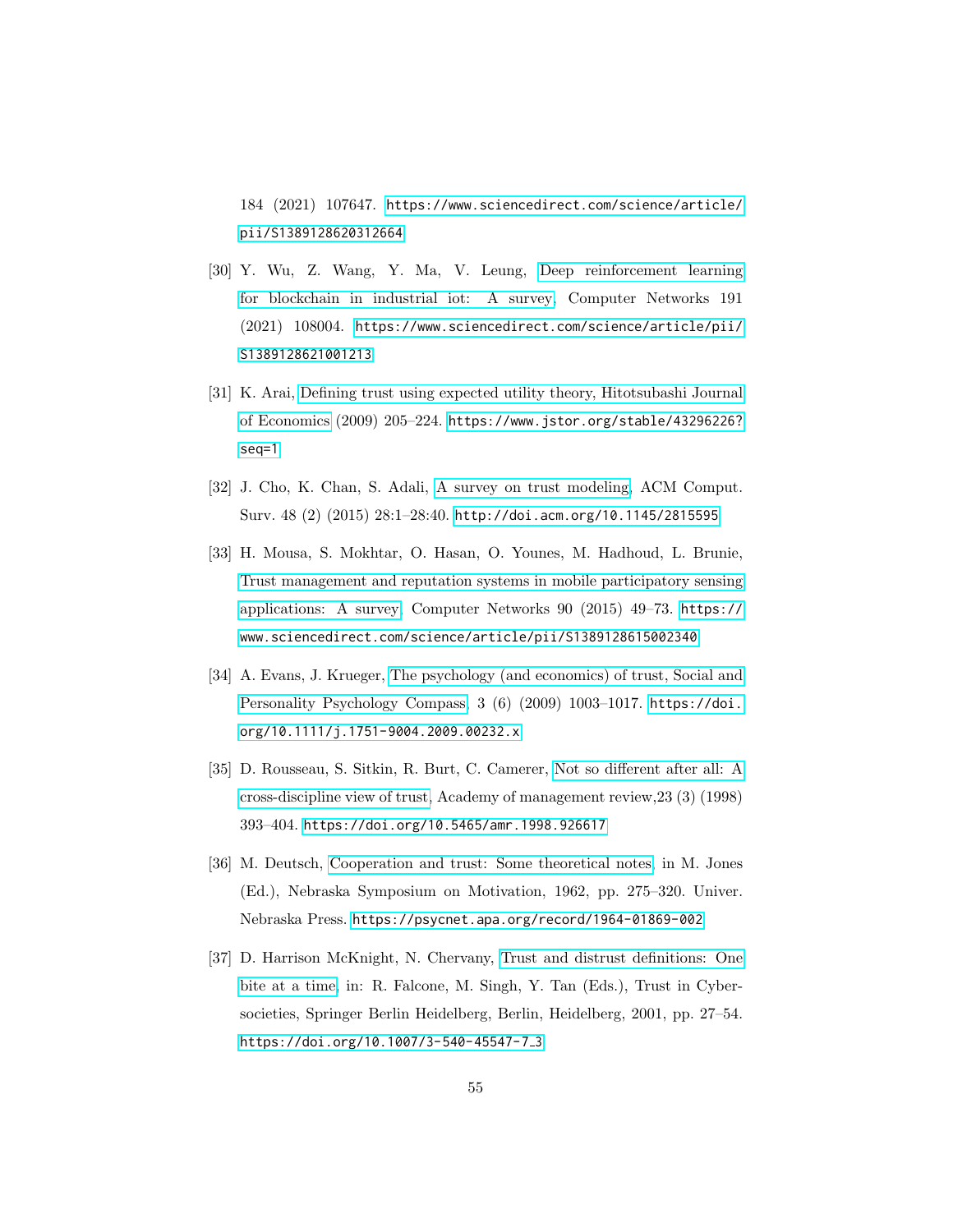- <span id="page-55-0"></span>[38] A. Jøsang, S. Presti, [Analysing the relationship between risk and trust,](https://link.springer.com/chapter/10.1007/978-3-540-24747-0_11) in: C. Jensen, S. Poslad, T. Dimitrakos (Eds.), Trust Management, Springer Berlin Heidelberg, Berlin, Heidelberg, 2004, pp. 135–145. [https://doi.](https://doi.org/10.1007/978-3-540-24747-0_11) [org/10.1007/978-3-540-24747-0](https://doi.org/10.1007/978-3-540-24747-0_11) 11
- <span id="page-55-1"></span>[39] J. Lewis, A. Weigert, [Trust as a social reality,](https://www.jstor.org/stable/2578601) Social forces 63 (4) (1985) 967–985. <https://www.jstor.org/stable/2578601>
- <span id="page-55-2"></span>[40] S. Sicari, A. Rizzardi, L. Grieco, A. Coen-Porisini, [Security, privacy and](https://www.sciencedirect.com/science/article/pii/S1389128614003971) [trust in internet of things: The road ahead,](https://www.sciencedirect.com/science/article/pii/S1389128614003971) Computer Networks 76 (2015) 146–164. [https://www.sciencedirect.com/science/article/pii/](https://www.sciencedirect.com/science/article/pii/S1389128614003971) [S1389128614003971](https://www.sciencedirect.com/science/article/pii/S1389128614003971)
- <span id="page-55-3"></span>[41] Z. Yan, P. Zhang, A. Vasilakos, [A survey on trust management for](http://www.sciencedirect.com/science/article/pii/S1084804514000575) [internet of things,](http://www.sciencedirect.com/science/article/pii/S1084804514000575) Journal of Network and Computer Applications 42 (2014) 120–134. [http://www.sciencedirect.com/science/article/pii/](http://www.sciencedirect.com/science/article/pii/S1084804514000575) [S1084804514000575](http://www.sciencedirect.com/science/article/pii/S1084804514000575)
- <span id="page-55-4"></span>[42] L. Fritsch, A.-Groven, T. Schulz, [On the internet of things, trust is rela](https://link.springer.com/chapter/10.1007/978-3-642-31479-7_46)[tive,](https://link.springer.com/chapter/10.1007/978-3-642-31479-7_46) in: R. Wichert, K. Van Laerhoven, J. Gelissen (Eds.), Constructing Ambient Intelligence, Springer Berlin Heidelberg, Berlin, Heidelberg, 2012, pp. 267–273. [https://doi.org/10.1007/978-3-642-31479-7](https://doi.org/10.1007/978-3-642-31479-7_46) 46
- <span id="page-55-5"></span>[43] A. Arabsorkhi, M. Sayad Haghighi, R. Ghorbanloo, [A conceptual trust](http://dx.doi.org/10.1109/ISTEL.2016.7881789) [model for the internet of things interactions,](http://dx.doi.org/10.1109/ISTEL.2016.7881789) in: The 8th International Symposium on Telecommunications (IST), 2016, pp. 89–93. [https://doi:](https://doi:10.1109/ISTEL.2016.7881789) [10.1109/ISTEL.2016.7881789](https://doi:10.1109/ISTEL.2016.7881789)
- <span id="page-55-6"></span>[44] J. Cho, A. Swami, I. Chen, [A survey on trust management for mobile](http://dx.doi.org/10.1109/SURV.2011.092110.00088) [ad hoc networks,](http://dx.doi.org/10.1109/SURV.2011.092110.00088) IEEE Communications Surveys Tutorials 13 (4) (2011) 562–583. <https://doi:10.1109/SURV.2011.092110.00088>
- <span id="page-55-7"></span>[45] A. Jøsang, R. Ismail, C. Boyd, [A survey of trust and reputation systems for](http://www.sciencedirect.com/science/article/pii/S0167923605000849) [online service provision,](http://www.sciencedirect.com/science/article/pii/S0167923605000849) Decision Support Systems 43 (2) (2007) 618–644,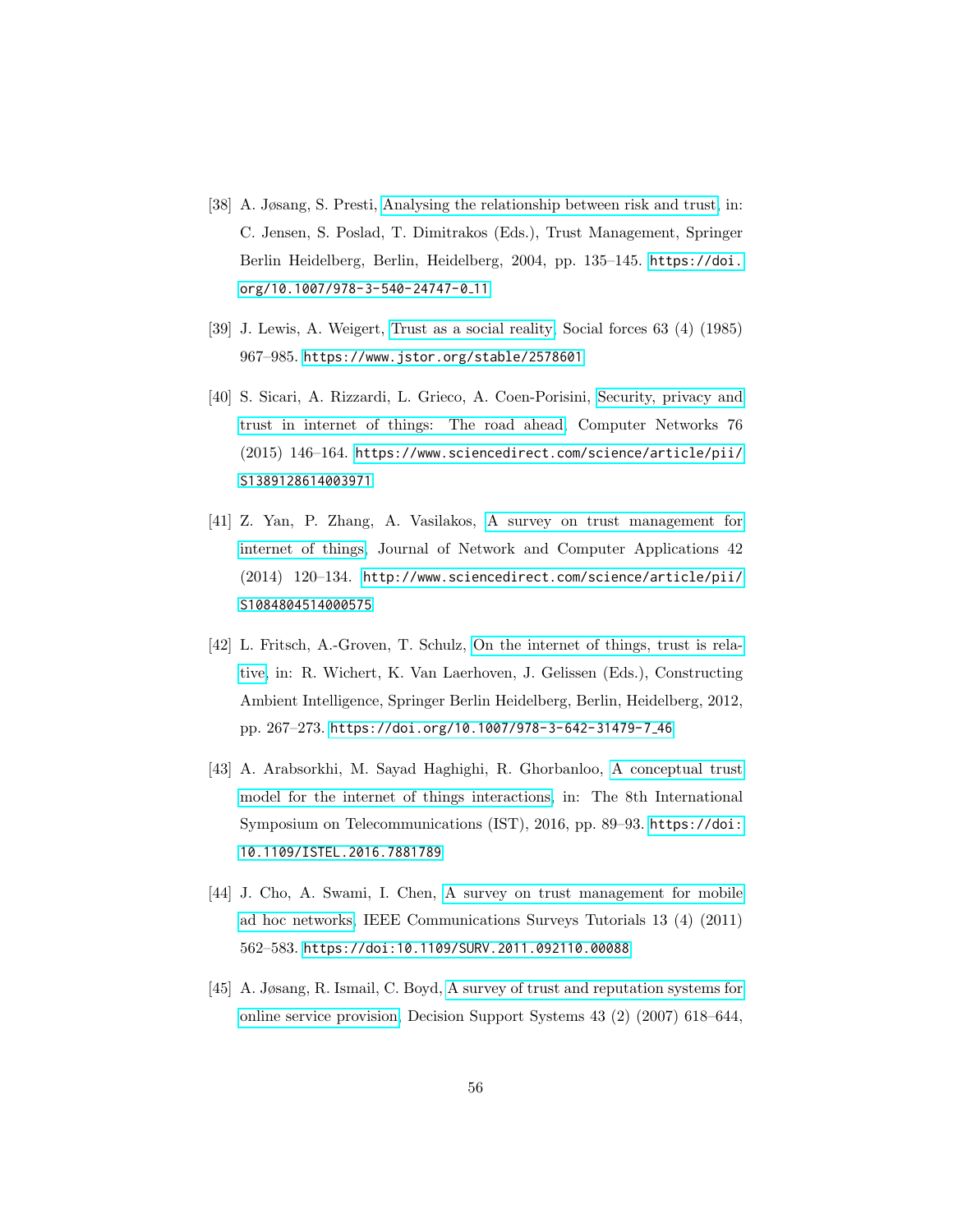emerging Issues in Collaborative Commerce. [https://doi.org/10.1016/j.](https://doi.org/10.1016/j.dss.2005.05.019) [dss.2005.05.019](https://doi.org/10.1016/j.dss.2005.05.019)

- <span id="page-56-0"></span>[46] L. Mui, [Computational models of trust and reputation: Agents, evolution](https://dspace.mit.edu/handle/1721.1/87343)[ary games, and social networks,](https://dspace.mit.edu/handle/1721.1/87343) Ph.D. thesis, Massachusetts Institute of Technology (2002). <https://dspace.mit.edu/handle/1721.1/87343>
- <span id="page-56-1"></span>[47] K. Kimery, M. McCord, [Third party assurances: mapping the road to trust](https://aisel.aisnet.org/cgi/viewcontent.cgi?referer=https://www.google.com/&httpsredir=1&article=1179&context=jitta) [in eretailing,](https://aisel.aisnet.org/cgi/viewcontent.cgi?referer=https://www.google.com/&httpsredir=1&article=1179&context=jitta) Journal of Information Technology Theory and Application (JITTA) 4 (2) (2002). [https://aisel.aisnet.org/cgi/viewcontent.](https://aisel.aisnet.org/cgi/viewcontent.cgi?referer=https://www.google.com/&httpsredir=1&article=1179&context=jitta) [cgi?referer=https://www.google.com/&httpsredir=1&article=1179&](https://aisel.aisnet.org/cgi/viewcontent.cgi?referer=https://www.google.com/&httpsredir=1&article=1179&context=jitta) [context=jitta](https://aisel.aisnet.org/cgi/viewcontent.cgi?referer=https://www.google.com/&httpsredir=1&article=1179&context=jitta)
- <span id="page-56-2"></span>[48] C. Corritore, B. Kracher, S. Wiedenbeck, [On-line trust: concepts, evolv](http://www.sciencedirect.com/science/article/pii/S1071581903000417)[ing themes, a model,](http://www.sciencedirect.com/science/article/pii/S1071581903000417) International Journal of Human-Computer Studies 58 (6) (2003) 737–758, trust and Technology. [https://doi.org/10.1016/](https://doi.org/10.1016/S1071-5819(03)00041-7) [S1071-5819\(03\)00041-7](https://doi.org/10.1016/S1071-5819(03)00041-7)
- <span id="page-56-3"></span>[49] D. Artz, Y. Gil, [A survey of trust in computer science and the semantic](http://www.sciencedirect.com/science/article/pii/S1570826807000133) [web,](http://www.sciencedirect.com/science/article/pii/S1570826807000133) Journal of Web Semantics 5 (2) (2007) 58–71, software Engineering and the Semantic Web. <https://doi.org/10.1016/j.websem.2007.03.002>
- <span id="page-56-4"></span>[50] A. Sharma, E. Pilli, A. Mazumdar, M. Govil, [A framework to manage](http://dx.doi.org/10.1109/ETCT.2016.7882970) [trust in internet of things,](http://dx.doi.org/10.1109/ETCT.2016.7882970) in: The International Conference on Emerging Trends in Communication Technologies (ETCT), 2016, pp. 1–5. [https:](https://doi:10.1109/ETCT.2016.7882970) [//doi:10.1109/ETCT.2016.7882970](https://doi:10.1109/ETCT.2016.7882970)
- <span id="page-56-5"></span>[51] Y. Saied, A. Olivereau, D. Zeghlache, M. Laurent, [Trust management sys](http://www.sciencedirect.com/science/article/pii/S0167404813001302)[tem design for the internet of things: A context-aware and multi-service](http://www.sciencedirect.com/science/article/pii/S0167404813001302) [approach,](http://www.sciencedirect.com/science/article/pii/S0167404813001302) Computers & Security 39 (2013) 351–365. [https://doi.org/10.](https://doi.org/10.1016/j.cose.2013.09.001) [1016/j.cose.2013.09.001](https://doi.org/10.1016/j.cose.2013.09.001)
- <span id="page-56-6"></span>[52] J. Wang, S. Bin, Y. Yu, X. Niu, [Distributed trust management mecha](https://www.scientific.net/AMM.347-350.2463)[nism for the internet of things,](https://www.scientific.net/AMM.347-350.2463) in: Applied Mechanics and Materials, Vol.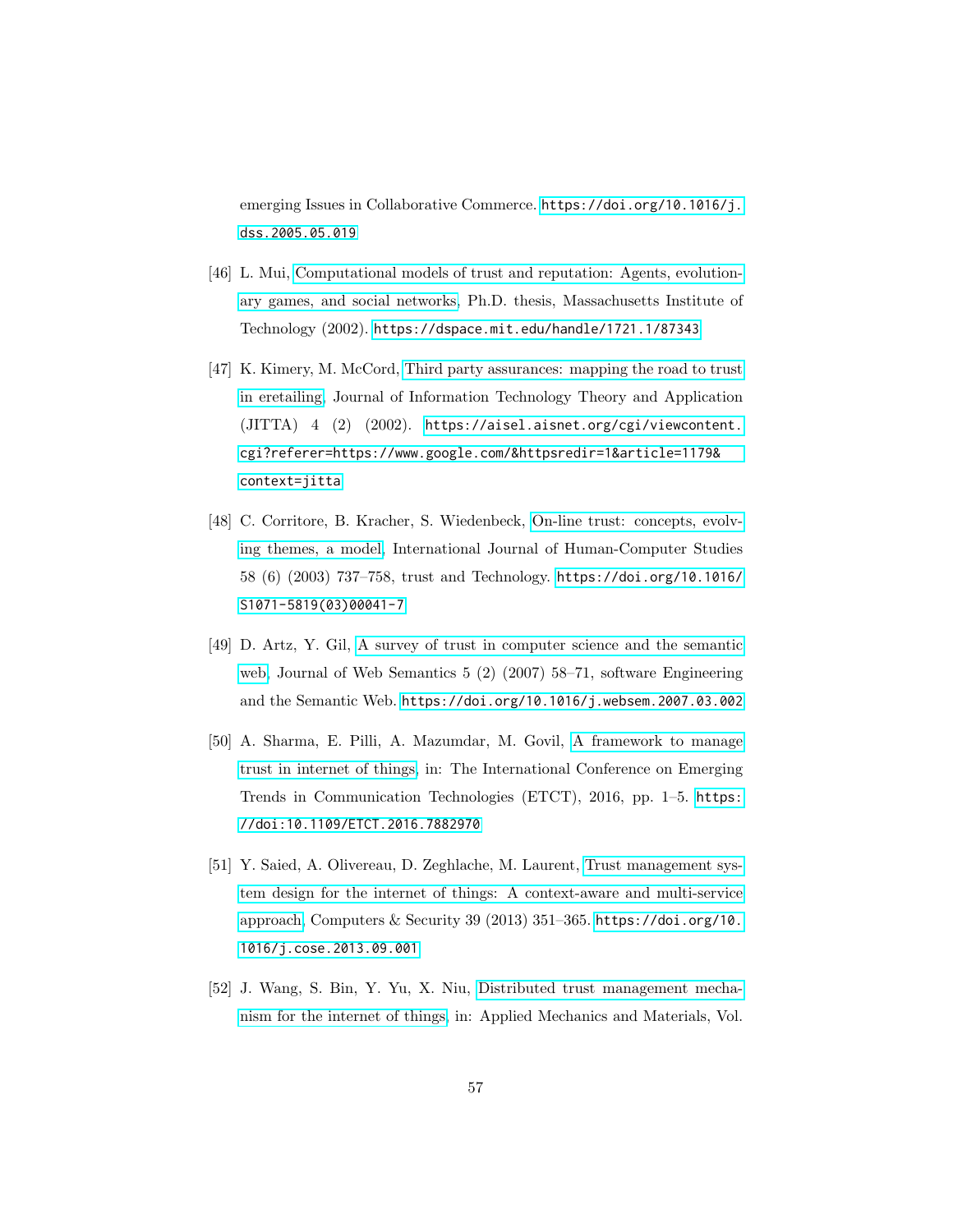347, Trans Tech Publ, 2013, pp. 2463–2467. [https://doi.org/10.4028/](https://doi.org/10.4028/www.scientific.net/AMM.347-350.2463) [www.scientific.net/AMM.347-350.2463](https://doi.org/10.4028/www.scientific.net/AMM.347-350.2463)

- <span id="page-57-0"></span>[53] F. Bao, I. Chen, [Trust management for the internet of things and its ap](http://dx.doi.org/10.1109/WoWMoM.2012.6263792)[plication to service composition,](http://dx.doi.org/10.1109/WoWMoM.2012.6263792) in: IEEE International Symposium on a World of Wireless, Mobile and Multimedia Networks (WoWMoM), 2012, pp. 1–6. <https://doi:10.1109/WoWMoM.2012.6263792>
- <span id="page-57-1"></span>[54] I. Chen, F. Bao, J. Guo, [Trust-based service management for social internet](http://dx.doi.org/10.1109/TDSC.2015.2420552) [of things systems,](http://dx.doi.org/10.1109/TDSC.2015.2420552) IEEE Transactions on Dependable and Secure Computing 13 (6) (2016) 684–696. <https://doi:10.1109/TDSC.2015.2420552>
- <span id="page-57-2"></span>[55] T. Kiviat, [Beyond bitcoin: Issues in regulating blockchain tranactions,](https://scholarship.law.duke.edu/dlj/vol65/iss3/4/) Duke LJ 65 (2015) 569. [https://scholarship.law.duke.edu/dlj/vol65/](https://scholarship.law.duke.edu/dlj/vol65/iss3/4/) [iss3/4/](https://scholarship.law.duke.edu/dlj/vol65/iss3/4/)
- <span id="page-57-3"></span>[56] Z. Zheng, S. Xie, H. Dai, X. Chen, H. Wang, [An overview of blockchain](http://dx.doi.org/10.1109/BigDataCongress.2017.85) [technology: Architecture, consensus, and future trends,](http://dx.doi.org/10.1109/BigDataCongress.2017.85) in: IEEE International Congress on Big Data (BigData Congress), 2017, pp. 557–564. <https://doi:10.1109/BigDataCongress.2017.85>
- <span id="page-57-4"></span>[57] M. Conoscenti, A. Vetrò, J. Martin, [Blockchain for the internet of things: A](http://dx.doi.org/10.1109/AICCSA.2016.7945805) [systematic literature review,](http://dx.doi.org/10.1109/AICCSA.2016.7945805) in: IEEE/ACS 13th International Conference of Computer Systems and Applications (AICCSA), 2016, pp. 1–6. [https:](https://doi:10.1109/AICCSA.2016.7945805) [//doi:10.1109/AICCSA.2016.7945805](https://doi:10.1109/AICCSA.2016.7945805)
- <span id="page-57-5"></span>[58] R. Pietro, X. Salleras, M. Signorini, E. Waisbard, [A blockchain-based trust](https://dl.acm.org/doi/abs/10.1145/3205977.3205993) [system for the internet of things,](https://dl.acm.org/doi/abs/10.1145/3205977.3205993) in: Proceedings of the 23nd ACM on Symposium on Access Control Models and Technologies, 2018, pp. 77–83. <https://doi.org/10.1145/3205977.3205993>
- <span id="page-57-6"></span>[59] P. Zhang, M. Zhou, [Security and trust in blockchains: Architecture, key](http://dx.doi.org/10.1109/TCSS.2020.2990103) [technologies, and open issues,](http://dx.doi.org/10.1109/TCSS.2020.2990103) IEEE Transactions on Computational Social Systems 7 (3) (2020) 790–801. <https://doi:10.1109/TCSS.2020.2990103>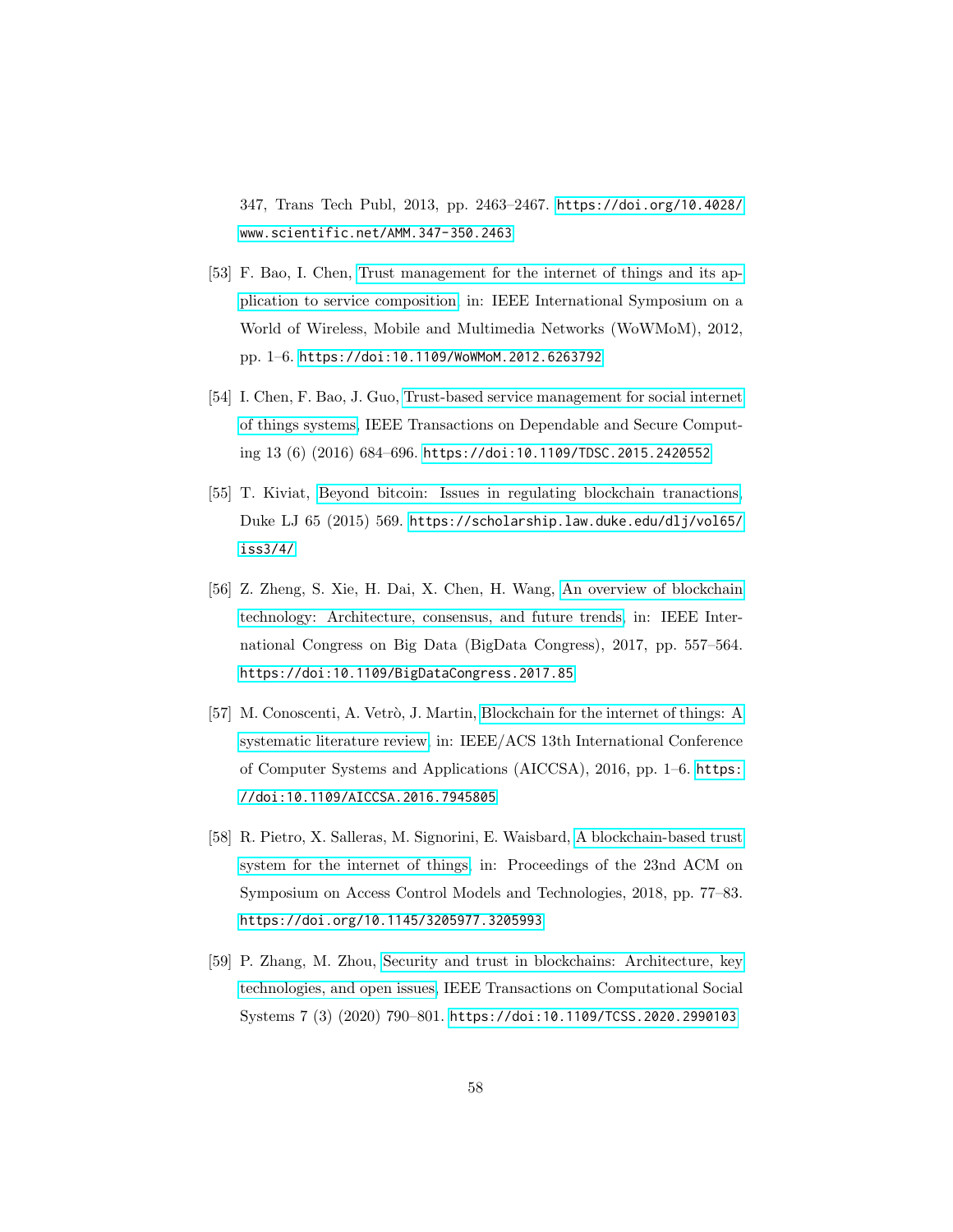- <span id="page-58-0"></span>[60] X. Huang, D. Ye, R. Yu, L. Shu, [Securing parked vehicle assisted fog](http://dx.doi.org/10.1109/JAS.2020.1003039) [computing with blockchain and optimal smart contract design,](http://dx.doi.org/10.1109/JAS.2020.1003039) IEEE/- CAA Journal of Automatica Sinica 7 (2) (2020) 426–441. [https://doi:](https://doi:10.1109/JAS.2020.1003039) [10.1109/JAS.2020.1003039](https://doi:10.1109/JAS.2020.1003039)
- <span id="page-58-1"></span>[61] Z. Lu, Q. Wang, G. Qu, Z. Liu, [Bars: A blockchain-based anonymous](https://ieeexplore.ieee.org/document/8455893) [reputation system for trust management in vanets,](https://ieeexplore.ieee.org/document/8455893) in: The 17th IEEE International Conference On Trust, Security And Privacy In Computing And Communications/ 12th IEEE International Conference On Big Data Science And Engineering (TrustCom/BigDataSE), 2018, pp. 98–103. <https://doi:10.1109/TrustCom/BigDataSE.2018.00025>
- <span id="page-58-2"></span>[62] J. Kang, R. Yu, X. Huang, M. Wu, S. Maharjan, S. Xie, Y. Zhang, [Blockchain for secure and efficient data sharing in vehicular edge comput](http://dx.doi.org/10.1109/JIOT.2018.2875542)[ing and networks,](http://dx.doi.org/10.1109/JIOT.2018.2875542) IEEE Internet of Things Journal 6 (3) (2019) 4660–4670. urlhttps://doi:10.1109/JIOT.2018.2875542
- <span id="page-58-3"></span>[63] D. Wu, N. Ansari, [A trust-evaluation-enhanced blockchain-secured indus](http://dx.doi.org/10.1109/JIOT.2020.3030689)[trial iot system,](http://dx.doi.org/10.1109/JIOT.2020.3030689) IEEE Internet of Things Journal 8 (7) (2021) 5510–5517. <https://doi:10.1109/JIOT.2020.3030689>
- <span id="page-58-4"></span>[64] B. Shala, U. Trick, A. Lehmann, B. Ghita, S. Shiaeles, [Novel trust consen](https://www.sciencedirect.com/science/article/pii/S2542660519301234)[sus protocol and blockchain-based trust evaluation system for m2m appli](https://www.sciencedirect.com/science/article/pii/S2542660519301234)[cation services,](https://www.sciencedirect.com/science/article/pii/S2542660519301234) Internet of Things 7 (2019) 100058. [https://doi.org/10.](https://doi.org/10.1016/j.iot.2019.100058) [1016/j.iot.2019.100058](https://doi.org/10.1016/j.iot.2019.100058)
- <span id="page-58-5"></span>[65] T. Kim, R. Goyat, M. Rai, G. Kumar, W. Buchanan, R. Saha, R. Thomas, [A novel trust evaluation process for secure localization using a decentral](http://dx.doi.org/10.1109/ACCESS.2019.2960609)[ized blockchain in wireless sensor networks,](http://dx.doi.org/10.1109/ACCESS.2019.2960609) IEEE Access 7 (2019) 184133– 184144. <https://doi:10.1109/ACCESS.2019.2960609>
- <span id="page-58-6"></span>[66] Z. Yang, K. Yang, L. Lei, K. Zheng, V. Leung, [Blockchain-based decen](http://dx.doi.org/10.1109/JIOT.2018.2836144)[tralized trust management in vehicular networks,](http://dx.doi.org/10.1109/JIOT.2018.2836144) IEEE Internet of Things Journal 6 (2) (2019) 1495–1505. <https://doi:10.1109/JIOT.2018.2836144>